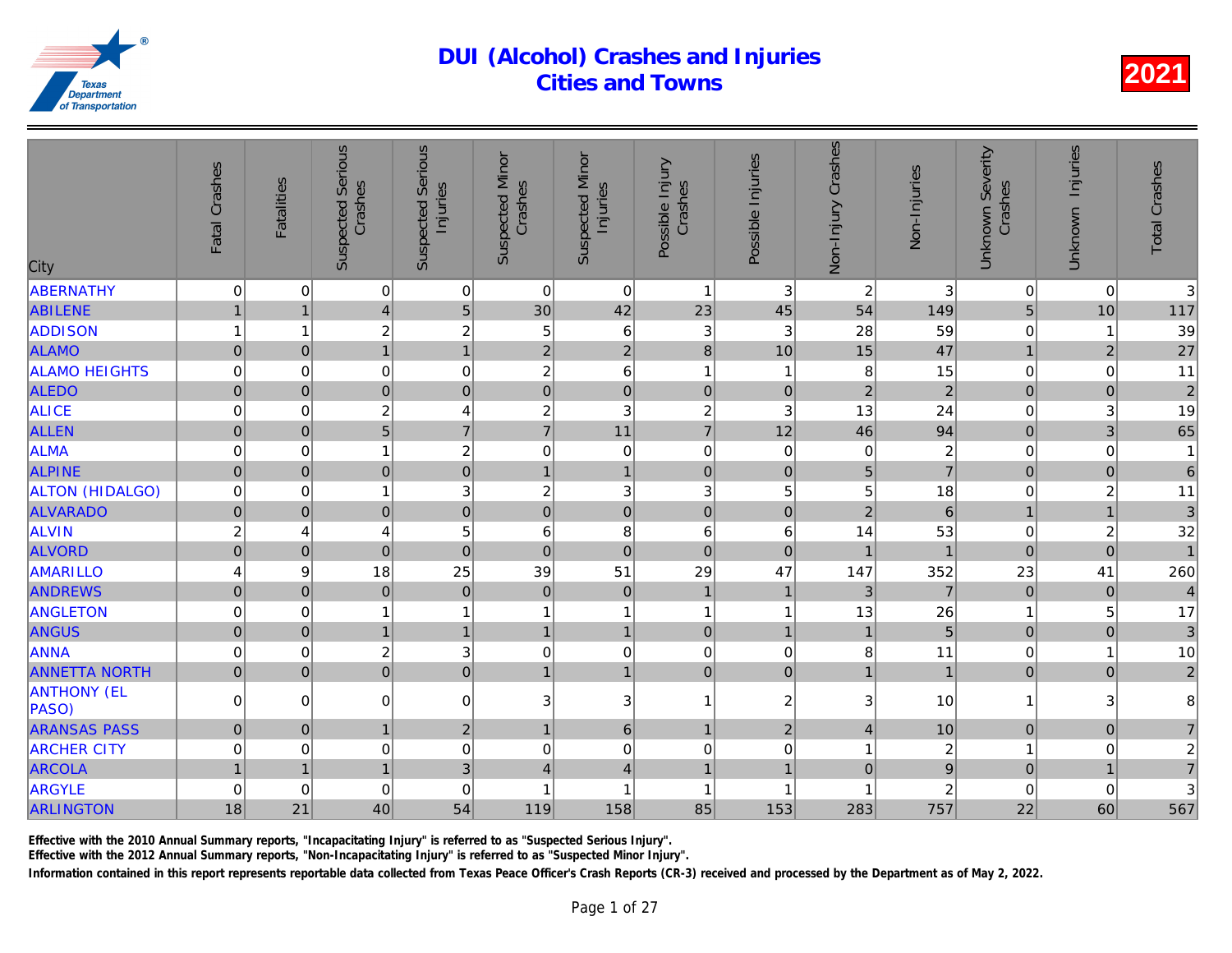| City                              | Fatal Crashes       | <b>Fatalities</b> | <b>Suspected Serious</b><br>Crashes | <b>Suspected Serious</b><br>Injuries | <b>Suspected Minor</b><br>Crashes | <b>Suspected Minor</b><br>Injuries | Possible Injury<br>Crashes | Possible Injuries | Non-Injury Crashes | Non-Injuries   |
|-----------------------------------|---------------------|-------------------|-------------------------------------|--------------------------------------|-----------------------------------|------------------------------------|----------------------------|-------------------|--------------------|----------------|
| <b>ATHENS</b>                     | $\mathbf 0$         | $\mathbf 0$       | 0                                   | $\mathbf 0$                          | 1                                 | $\mathbf{1}$                       | $\overline{c}$             | $\overline{c}$    | $\overline{7}$     | 17             |
| <b>ATLANTA</b>                    | $\mathbf 0$         | $\mathbf 0$       | $\mathbf{1}$                        | $\mathbf{1}$                         | $\pmb{0}$                         | $\overline{0}$                     | $\overline{1}$             | $\overline{1}$    | $\pmb{0}$          |                |
| <b>AUBREY</b>                     | 0                   | $\mathbf 0$       | 0                                   | $\mathbf 0$                          | $\mathbf 0$                       | 0                                  | $\mathbf 0$                | $\mathbf 0$       | 1                  | 3              |
| <b>AUSTIN</b>                     | 33                  | 35                | 47                                  | 61                                   | 190                               | 286                                | 153                        | 245               | 482                | 1,313          |
| <b>AZLE</b>                       | $\pmb{0}$           | $\mathbf 0$       | 0                                   | $\mathbf 0$                          | 0                                 | $\mathbf 0$                        | $\overline{c}$             | $\overline{c}$    | 11                 | 18             |
| <b>BAILEY'S PRAIRIE</b>           | $\mathbf 0$         | $\mathbf{0}$      | $\overline{0}$                      | $\mathbf 0$                          | $\pmb{0}$                         | $\overline{0}$                     | $\mathbf 0$                | $\mathbf 0$       | $\overline{2}$     | 3              |
| <b>BALCH SPRINGS</b>              | 3                   | 4                 | 1                                   | $\overline{c}$                       | 3                                 | 6                                  | $\mathbf 0$                | 0                 | 29                 | 70             |
| <b>BALCONES</b><br><b>HEIGHTS</b> | $\mathsf{O}\xspace$ | $\mathbf{0}$      | $\mathbf 0$                         | $\mathbf 0$                          | $\mathbf 0$                       | $\overline{0}$                     | $\mathbf 0$                | $\pmb{0}$         | $\overline{4}$     | 5              |
| <b>BANGS</b>                      | 0                   | $\mathbf 0$       | 0                                   | $\mathbf 0$                          | 0                                 | $\overline{0}$                     | $\overline{1}$             | 1                 | 1                  |                |
| <b>BARTONVILLE</b>                | $\mathbf 0$         | $\mathbf 0$       | $\overline{0}$                      | $\mathbf 0$                          | $\mathbf{1}$                      | $\overline{2}$                     | $\mathbf 0$                | $\pmb{0}$         | $\mathbf 2$        | $\overline{a}$ |
| <b>BASTROP</b>                    | 0                   | $\mathbf 0$       | $\mathbf{1}$                        | $\mathbf{1}$                         | $\boldsymbol{2}$                  | $\overline{c}$                     | $\overline{1}$             | 1                 | 10                 | 29             |
| <b>BAY CITY</b>                   | $\overline{0}$      | $\mathbf 0$       | 3                                   | 5                                    | $\overline{2}$                    | $\overline{2}$                     | $\overline{2}$             | 3                 | 9                  | 25             |
| <b>BAYTOWN</b>                    | 1                   | $\boldsymbol{2}$  | 4                                   | $\overline{7}$                       | 6                                 | 9                                  | 5                          | 8                 | 26                 | 69             |
| <b>BEAUMONT</b>                   | 3                   | $\overline{4}$    | 3                                   | $\overline{5}$                       | 10                                | 13                                 | 8                          | 12                | 31                 | 69             |
| <b>BECKVILLE</b>                  | 0                   | $\mathbf 0$       | 0                                   | $\mathbf 0$                          | $\overline{\phantom{a}}$          | $\overline{1}$                     | $\mathbf 0$                | $\mathbf 0$       | 1                  | $\overline{a}$ |
| <b>BEDFORD</b>                    | $\mathbf 0$         | $\overline{0}$    | $\overline{0}$                      | $\mathbf 0$                          | 11                                | 12                                 | $6\phantom{1}$             | $\bf 8$           | 35                 | 67             |
| <b>BEDIAS</b>                     | 0                   | $\mathbf 0$       | 0                                   | $\mathbf 0$                          | 0                                 | $\boldsymbol{0}$                   | $\mathbf 0$                | 0                 |                    | $\overline{a}$ |
| <b>BEE CAVE</b>                   | $\overline{0}$      | $\overline{0}$    | $\overline{0}$                      | $\mathbf 0$                          | $\pmb{0}$                         | $\overline{0}$                     | $\mathbf 0$                | $\mathbf 0$       | $\bf{8}$           | 22             |
| <b>BEEVILLE</b>                   | 0                   | $\Omega$          | $\mathbf{1}$                        | $\mathbf{1}$                         | 1                                 | $\mathbf{1}$                       | $\overline{1}$             | 1                 | 6                  | 12             |
| <b>BELLAIRE</b>                   | $\mathbf 0$         | $\mathbf{0}$      | $\overline{2}$                      | $\overline{2}$                       | $\mathbf 0$                       | $\overline{0}$                     | $\overline{4}$             | 8                 | $\overline{7}$     | 23             |
| <b>BELLMEAD</b>                   | 0                   | 0                 | 0                                   | $\mathbf 0$                          | $\mathbf 0$                       | $\mathsf 0$                        | 4                          | 4                 | 12                 | 27             |
| <b>BELLS</b>                      | $\overline{0}$      | $\overline{0}$    | $\overline{0}$                      | $\overline{0}$                       | $\pmb{0}$                         | $\overline{0}$                     | $\mathbf 0$                | $\mathbf 0$       | $\mathbf{1}$       | $\overline{a}$ |
| <b>BELLVILLE</b>                  | 0                   | $\Omega$          | 0                                   | $\mathbf 0$                          | $\mathbf 0$                       | $\mathbf 0$                        | $\overline{1}$             | 1                 | 3                  |                |
| <b>BELTON</b>                     | $\overline{0}$      | $\Omega$          | $\overline{2}$                      | $\overline{2}$                       | $\overline{5}$                    | $6\phantom{a}$                     | 3                          | $\overline{4}$    | 14                 | 27             |
| <b>BENBROOK</b>                   | 0                   | 0                 | 0                                   | $\mbox{O}$                           | $\overline{c}$                    | $\overline{c}$                     | $\mathbf 0$                | 0                 | 13                 | 19             |
| <b>BENJAMIN</b>                   | $\mathbf{1}$        | 1                 | $\overline{0}$                      | $\mathbf 0$                          | $\overline{0}$                    | $\overline{0}$                     | $\mathbf 0$                | $\mathbf 0$       | 0                  |                |

Effective with the 2010 Annual Summary reports, "Incapacitating Injury" is referred to as "Suspected Serious Injury".

Effective with the 2012 Annual Summary reports, "Non-Incapacitating Injury" is referred to as "Suspected Minor Injury".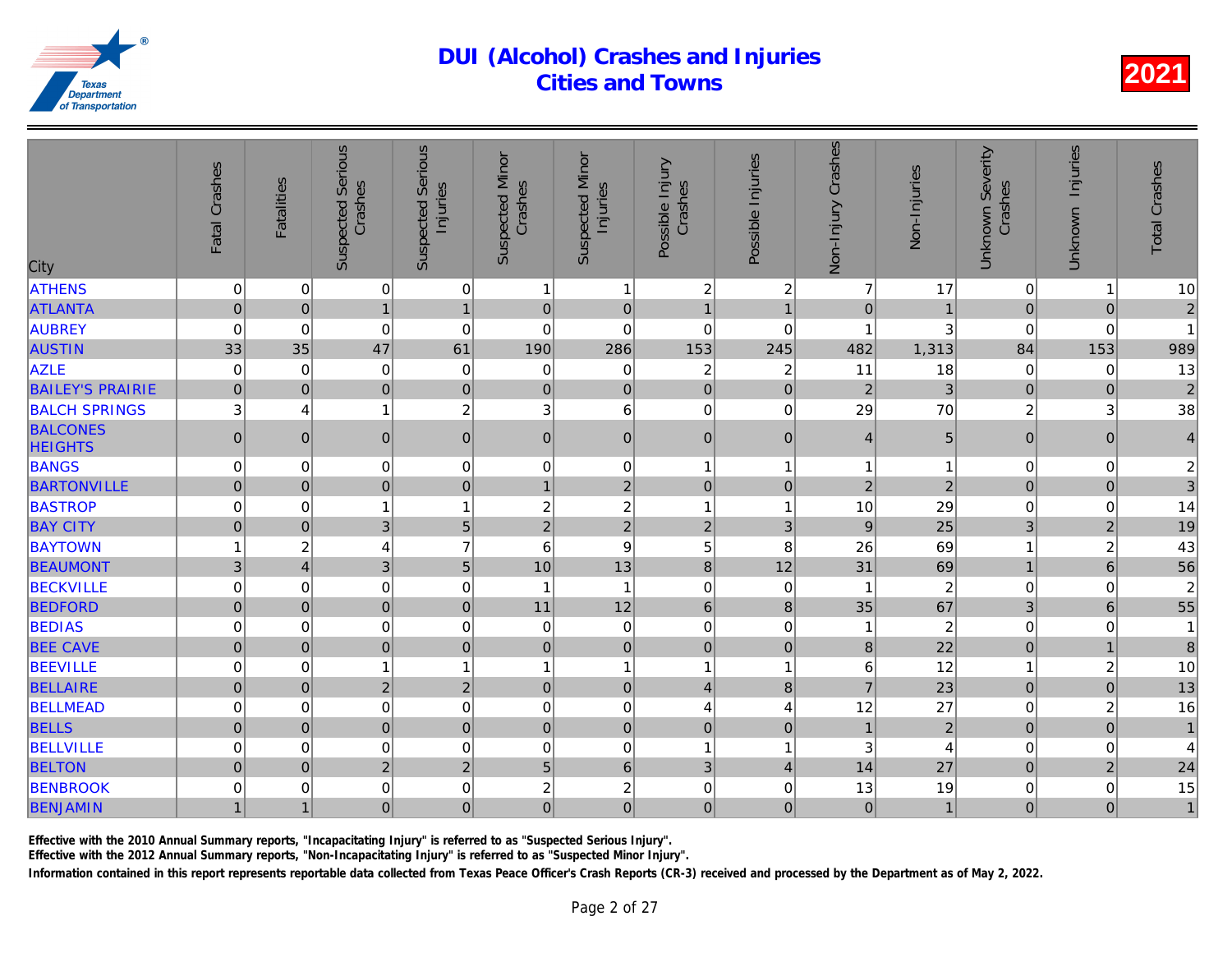| City                 | Fatal Crashes  | <b>Fatalities</b> | <b>Suspected Serious</b><br>Crashes | <b>Suspected Serious</b><br>Injuries | <b>Suspected Minor</b><br>Crashes | <b>Suspected Minor</b><br>Injuries | Possible Injury<br>Crashes | Possible Injuries   | Crashes<br>Non-Injury | Non-Injuries   |
|----------------------|----------------|-------------------|-------------------------------------|--------------------------------------|-----------------------------------|------------------------------------|----------------------------|---------------------|-----------------------|----------------|
| <b>BERRYVILLE</b>    | 0              | $\overline{0}$    | $\mathbf{1}$                        | $\mathbf{1}$                         | 0                                 | $\pmb{0}$                          | $\mathbf 0$                | $\mathbf 0$         | $\mathbf 0$           |                |
| <b>BEVERLY HILLS</b> | $\pmb{0}$      | $\overline{0}$    | $\overline{0}$                      | $\mathbf 0$                          | $\mathbf 1$                       | $\mathbf{1}$                       | $\overline{1}$             | $\overline{c}$      | $\mathbf{1}$          | 10             |
| <b>BIG LAKE</b>      | 0              | 0                 | 0                                   | $\mathbf 0$                          | 0                                 | $\mathsf{O}\xspace$                | $\overline{c}$             | $\overline{c}$      | $\mathbf 0$           | $\mathbf{1}$   |
| <b>BIG SANDY</b>     | $\overline{0}$ | 0                 | $\overline{0}$                      | $\mathbf 0$                          | $\mathbf{1}$                      | $\overline{2}$                     | $\mathbf 0$                | $\overline{0}$      | $\overline{0}$        | $\overline{3}$ |
| <b>BIG SPRING</b>    | 0              | $\overline{0}$    | 0                                   | $\mathbf 0$                          | 1                                 | $\mathbf{1}$                       | $\mathbf 0$                | 0                   | 14                    | 23             |
| <b>BIG WELLS</b>     | $\mathbf 0$    | $\overline{0}$    | $\overline{0}$                      | $\mathbf 0$                          | $\pmb{0}$                         | $\mathbf 0$                        | $\mathbf 0$                | $\mathbf 0$         |                       |                |
| <b>BLANCO</b>        | 0              | $\mathbf 0$       | 1                                   | $\overline{c}$                       | $\mathbf 0$                       | 0                                  | $\overline{0}$             | 0                   | 1                     |                |
| <b>BLUE MOUND</b>    | $\pmb{0}$      | 0                 | $\mathbf 0$                         | $\mathbf 0$                          | $\mathbf 0$                       | $\mathbf 0$                        | $\mathbf{0}$               | $\pmb{0}$           | $\mathbf{1}$          |                |
| <b>BLUE RIDGE</b>    | $\overline{c}$ | $\overline{c}$    | 1                                   | $\overline{c}$                       | 0                                 | $\mathbf{1}$                       | $\mathbf 0$                | 0                   | 0                     |                |
| <b>BOERNE</b>        | $\overline{1}$ | $\mathbf{1}$      | $\overline{1}$                      | $\overline{1}$                       | $\overline{4}$                    | $6\phantom{a}$                     | $\overline{2}$             | $\overline{2}$      | 8                     | 17             |
| <b>BOGATA</b>        | 0              | $\Omega$          | 1                                   | $\mathbf{1}$                         | $\mathbf 0$                       | $\pmb{0}$                          | $\mathbf 0$                | $\Omega$            | 0                     | $\Omega$       |
| <b>BONHAM</b>        | $\pmb{0}$      | $\overline{0}$    | $\overline{0}$                      | $\mathbf 0$                          | $\overline{2}$                    | $\overline{2}$                     | $\mathbf 0$                | $\overline{2}$      | $\overline{2}$        |                |
| <b>BORGER</b>        | 1              | 1                 | 0                                   | $\mathbf 0$                          | 4                                 | 5                                  | $\mathbf 0$                | 0                   | 3                     |                |
| <b>BOWIE</b>         | $\mathbf 0$    | 0                 | $\overline{0}$                      | $\mathbf 0$                          | $\mathbf{1}$                      | $\overline{1}$                     | $\mathbf 0$                | $\mathbf 0$         | $\overline{1}$        | $\overline{a}$ |
| <b>BOYD (WISE)</b>   | 0              | $\overline{0}$    | 0                                   | $\mathbf 0$                          | $\mathbf 0$                       | 0                                  | $\mathbf 0$                | 0                   | $\mathbf{1}$          | $\overline{2}$ |
| <b>BRADY</b>         | $\overline{0}$ | $\overline{0}$    | $\overline{1}$                      | $\mathbf{1}$                         | $\pmb{0}$                         | $\overline{0}$                     | $\overline{0}$             | $\mathbf 0$         | 3                     | $\overline{4}$ |
| <b>BRAZORIA</b>      | $\mathsf 0$    | 0                 | 0                                   | $\mathbf 0$                          | $\mathbf 0$                       | $\mathsf{O}\xspace$                | $\mathbf 0$                | 0                   | 1                     | 3              |
| <b>BRECKENRIDGE</b>  | $\pmb{0}$      | 0                 | $\mathbf 0$                         | $\pmb{0}$                            | $\mathbf 0$                       | $\mathsf{O}\xspace$                | $\mathbf 0$                | $\pmb{0}$           | $\vert 4 \vert$       | 10             |
| <b>BRENHAM</b>       | 0              | $\overline{0}$    | 0                                   | $\mathbf 0$                          | 5                                 | 6                                  | $\overline{c}$             | $\overline{c}$      | 8                     | 16             |
| <b>BRIAROAKS</b>     | $\pmb{0}$      | 0                 | $\overline{1}$                      | $\mathbf{1}$                         | $\mathbf 0$                       | $\overline{0}$                     | $\mathbf 0$                | $\mathbf 0$         | $\overline{0}$        | $\overline{0}$ |
| <b>BRIDGE CITY</b>   | 0              | $\Omega$          | 1                                   | $\mathbf{1}$                         | 1                                 | $\overline{c}$                     | 3                          | 3                   | 5                     | 17             |
| <b>BRIDGEPORT</b>    | $\mathbf 0$    | $\Omega$          | $\overline{0}$                      | $\mathbf 0$                          | $\mathbf 0$                       | $\overline{0}$                     | $\mathbf 0$                | $\mathbf 0$         | $\mathbf{1}$          | $\overline{1}$ |
| <b>BRONTE</b>        | 0              | 0                 | 0                                   | $\mathbf 0$                          | $\mathbf 0$                       | 0                                  | $\mathbf 0$                | 0                   | 1                     |                |
| <b>BROOKSHIRE</b>    | $\mathbf 0$    | 0                 | $\overline{0}$                      | $\mathbf 0$                          | $\mathbf{1}$                      | $\mathbf{1}$                       | $\mathbf 0$                | $\mathsf{O}\xspace$ | $\overline{2}$        | $\overline{5}$ |
| <b>BROWNFIELD</b>    | 0              | 0                 | 0                                   | $\mathbf 0$                          | $\boldsymbol{0}$                  | 0                                  | $\mathbf 0$                | $\mathbf 0$         | 5                     |                |
| <b>BROWNSVILLE</b>   | $\overline{2}$ | $\overline{c}$    | 9                                   | 16                                   | 22                                | 34                                 | 25                         | 40                  | 70                    | 141            |
| <b>BROWNWOOD</b>     | 0              | $\overline{0}$    | 0                                   | $\mathbf 0$                          | $\overline{c}$                    | $\overline{c}$                     | 3                          | 4                   | 16                    | 32             |
|                      |                |                   |                                     |                                      |                                   |                                    |                            |                     |                       |                |

Effective with the 2010 Annual Summary reports, "Incapacitating Injury" is referred to as "Suspected Serious Injury".

Effective with the 2012 Annual Summary reports, "Non-Incapacitating Injury" is referred to as "Suspected Minor Injury".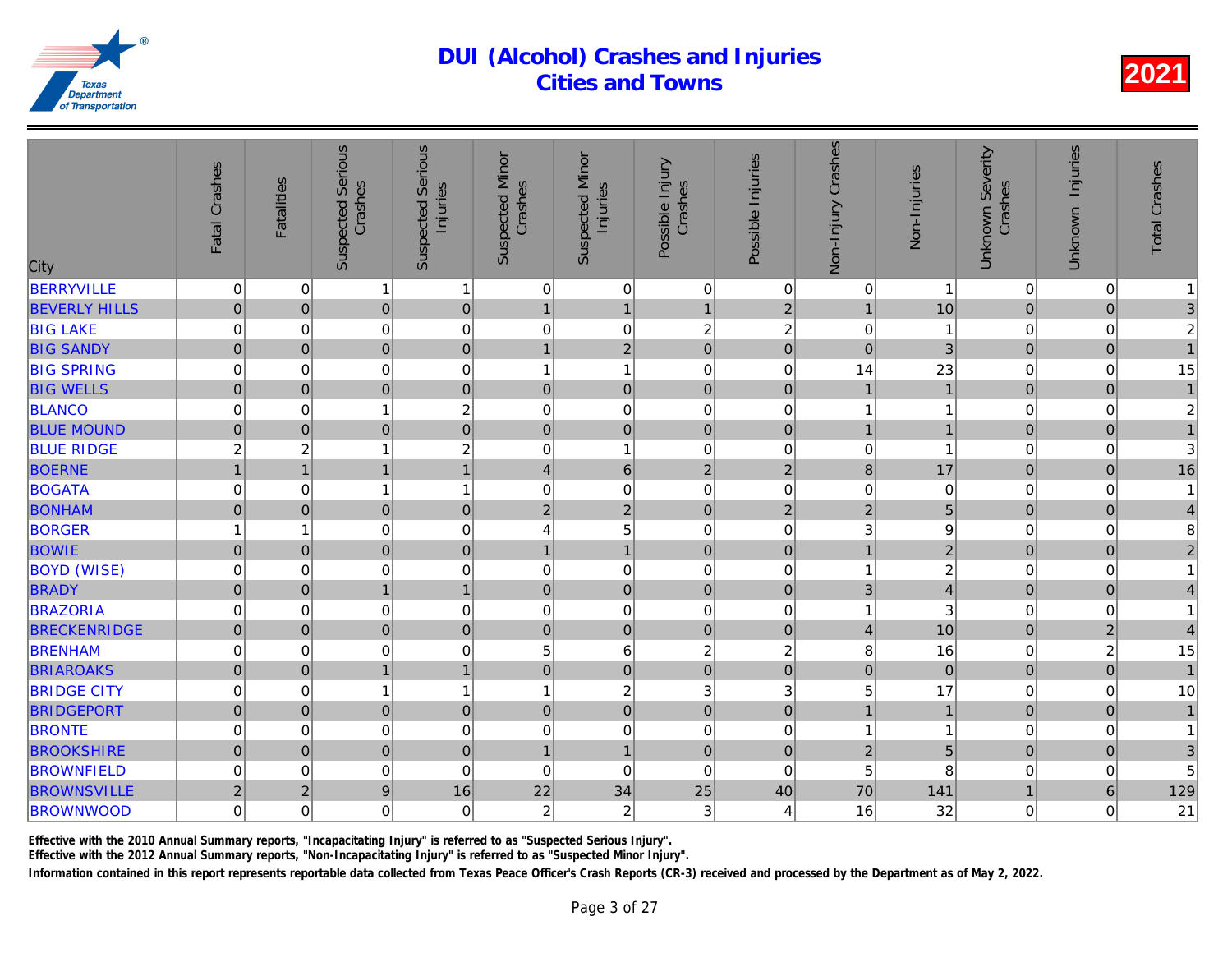| <b>Suspected Serious</b><br><b>Suspected Serious</b><br>Non-Injury Crashes<br><b>Suspected Minor</b><br><b>Suspected Minor</b><br>Possible Injuries<br>Fatal Crashes<br>Possible Injury<br>Non-Injuries<br>Crashes<br>Crashes<br>Crashes<br><b>Fatalities</b><br>Injuries<br>Injuries<br>City |
|-----------------------------------------------------------------------------------------------------------------------------------------------------------------------------------------------------------------------------------------------------------------------------------------------|
| <b>BRUCEVILLE-EDDY</b><br>$\pmb{0}$<br>$\mathbf 0$<br>$\bf 0$<br>$\pmb{0}$<br>3<br> 0 <br>$\mathbf 0$<br>$\overline{2}$<br>$\mathbf{1}$<br>$\overline{1}$                                                                                                                                     |
| $\overline{7}$<br>11<br>97<br><b>BRYAN</b><br>10<br>8<br>6<br>53<br>13<br>1                                                                                                                                                                                                                   |
| $\overline{2}$<br>31<br>12<br><b>BUDA</b><br>$\overline{0}$<br>$\overline{0}$<br>$\mathbf 0$<br>5<br>$\overline{0}$<br>$\overline{2}$<br>$\overline{4}$                                                                                                                                       |
| 0<br>$\overline{c}$<br><b>BUFFALO</b><br>0<br>$\overline{0}$<br>$\mathbf 0$<br>1<br>$\mathbf{1}$<br>0<br>1                                                                                                                                                                                    |
| $\overline{0}$<br><b>BUFFALO GAP</b><br>$\overline{0}$<br>$\mathbf{1}$<br>$\overline{0}$<br>$\overline{0}$<br>$\overline{0}$<br>$\mathbf{1}$<br>$\mathbf 0$<br>$\mathbf{1}$<br>$\mathbf{1}$                                                                                                   |
| <b>BUFFALO SPRINGS</b><br>$\mathbf 0$<br>$\overline{c}$<br>$\mathbf 0$<br>$\Omega$<br>0<br>$\mathbf{1}$<br>2<br>4<br>1<br>(LUBBOCK)                                                                                                                                                           |
| <b>BULVERDE</b><br>3<br>5 <sup>1</sup><br>11<br>$\pmb{0}$<br> 0 <br>0<br>$\mathbf 0$<br>3<br>$\mathbf 0$<br>$\overline{0}$                                                                                                                                                                    |
| <b>BUNKER HILL</b><br>$\mathbf 0$<br>0<br>$\Omega$<br>0<br>$\mathbf 0$<br>$\mathbf 0$<br>$\Omega$<br>-1<br>1<br>1<br><b>VILLAGE</b>                                                                                                                                                           |
| 3<br><b>BURKBURNETT</b><br>$\mathbf 0$<br> 0 <br>$\overline{c}$<br>$\mathbf 0$<br>3<br>$\mathbf{1}$<br>$\overline{1}$<br>$\overline{0}$<br>$\mathbf 1$                                                                                                                                        |
| $\boldsymbol{9}$<br><b>BURLESON</b><br>$\overline{c}$<br>25<br>65<br>0<br>$\mathbf{1}$<br>7<br>0<br>1<br>$\overline{1}$                                                                                                                                                                       |
| 8<br>$\overline{0}$<br><b>BURNET</b><br>3<br>$\pmb{0}$<br>$\overline{0}$<br>$\overline{1}$<br>$\pmb{0}$<br>$\mathbf 0$<br>$\pmb{0}$<br>$\mathbf{1}$                                                                                                                                           |
| $\mathbf 0$<br>$\mathsf 0$<br><b>CACTUS</b><br>$\mathbf{1}$<br>$\overline{c}$<br>5<br>0<br>0<br>1<br>$\mathbf 0$                                                                                                                                                                              |
| $\Omega$<br>$\overline{0}$<br><b>CADDO MILLS</b><br>$\overline{0}$<br>$\overline{0}$<br>$\mathbf 0$<br>$\overline{0}$<br>$\mathbf 0$<br> 0 <br>$\mathbf 0$<br>$\mathbf 0$                                                                                                                     |
| 0<br><b>CALDWELL</b><br>$\overline{0}$<br>0<br>$\mathbf 0$<br>$\mathbf 0$<br>1<br>0<br>$\overline{1}$<br>1                                                                                                                                                                                    |
| $\overline{0}$<br>$\overline{0}$<br>$\mathbf 0$<br><b>CALVERT</b><br>$\mathbf 0$<br>$\overline{2}$<br>$\mathbf 0$<br>$\overline{0}$<br>$\pmb{0}$<br>$\mathbf{0}$<br>$\mathbf{1}$                                                                                                              |
| $\mathbf 0$<br><b>CAMERON</b><br>$\mathbf 0$<br>$\Omega$<br>0<br>$\mathbf 0$<br>$\mathbf 0$<br>4<br>0<br>0                                                                                                                                                                                    |
| $\mathbf 0$<br>$\overline{2}$<br>$\mathbf 0$<br><b>CAMPBELL</b><br>$\overline{0}$<br>$\overline{0}$<br>$\mathbf 0$<br> 0 <br>$\mathbf 0$<br>$\mathbf 0$                                                                                                                                       |
| 0<br>3<br><b>CANTON</b><br>$\mathbf 0$<br>$\mathbf 0$<br>$\overline{0}$<br>0<br>0<br>0<br>0                                                                                                                                                                                                   |
| $\mathbf{1}$<br>3 <sup>1</sup><br><b>CANYON</b><br>$\overline{2}$<br>$\overline{2}$<br>$\overline{0}$<br>$\mathbf 0$<br>$\pmb{0}$<br>$\overline{1}$<br>$\overline{1}$                                                                                                                         |
| 0<br><b>CARL'S CORNER</b><br>0<br>$\mathbf 0$<br>2<br>0<br>$\Omega$<br>$\mathbf 0$<br>$\mathbf 0$<br>0                                                                                                                                                                                        |
| $\mathbf 0$<br>$\overline{0}$<br>$\overline{0}$<br><b>CARMINE</b><br>$\mathbf 0$<br>$\overline{1}$<br>$\mathbf 0$<br>$\overline{0}$<br>$\mathbf 0$<br>$\mathbf{1}$<br>$\mathbf{1}$                                                                                                            |
| <b>CARRIZO SPRINGS</b><br>$\overline{\mathbf{c}}$<br>0<br>0<br>0<br>$\mathbf 0$<br>$\mathbf{1}$<br>$\mathbf 0$<br>0<br>1                                                                                                                                                                      |
| 15<br>22<br>85<br><b>CARROLLTON</b><br>5<br>13<br>14<br>206<br>$\mathbf{1}$<br>$\mathbf{1}$<br>$\overline{4}$                                                                                                                                                                                 |
| <b>CARTHAGE</b><br>0<br>0<br>$\mathbf{1}$<br>$\mathbf 0$<br>1<br>0<br>$\mathbf 0$<br>0<br>4                                                                                                                                                                                                   |
| 5<br><b>CASTLE HILLS</b><br>22<br>$\mathbf{1}$<br>0<br>$\mathbf 0$<br>3<br>12<br>$\mathbf{1}$<br>$\mathbf{1}$<br>$\mathbf 1$                                                                                                                                                                  |

Effective with the 2010 Annual Summary reports, "Incapacitating Injury" is referred to as "Suspected Serious Injury".

Effective with the 2012 Annual Summary reports, "Non-Incapacitating Injury" is referred to as "Suspected Minor Injury".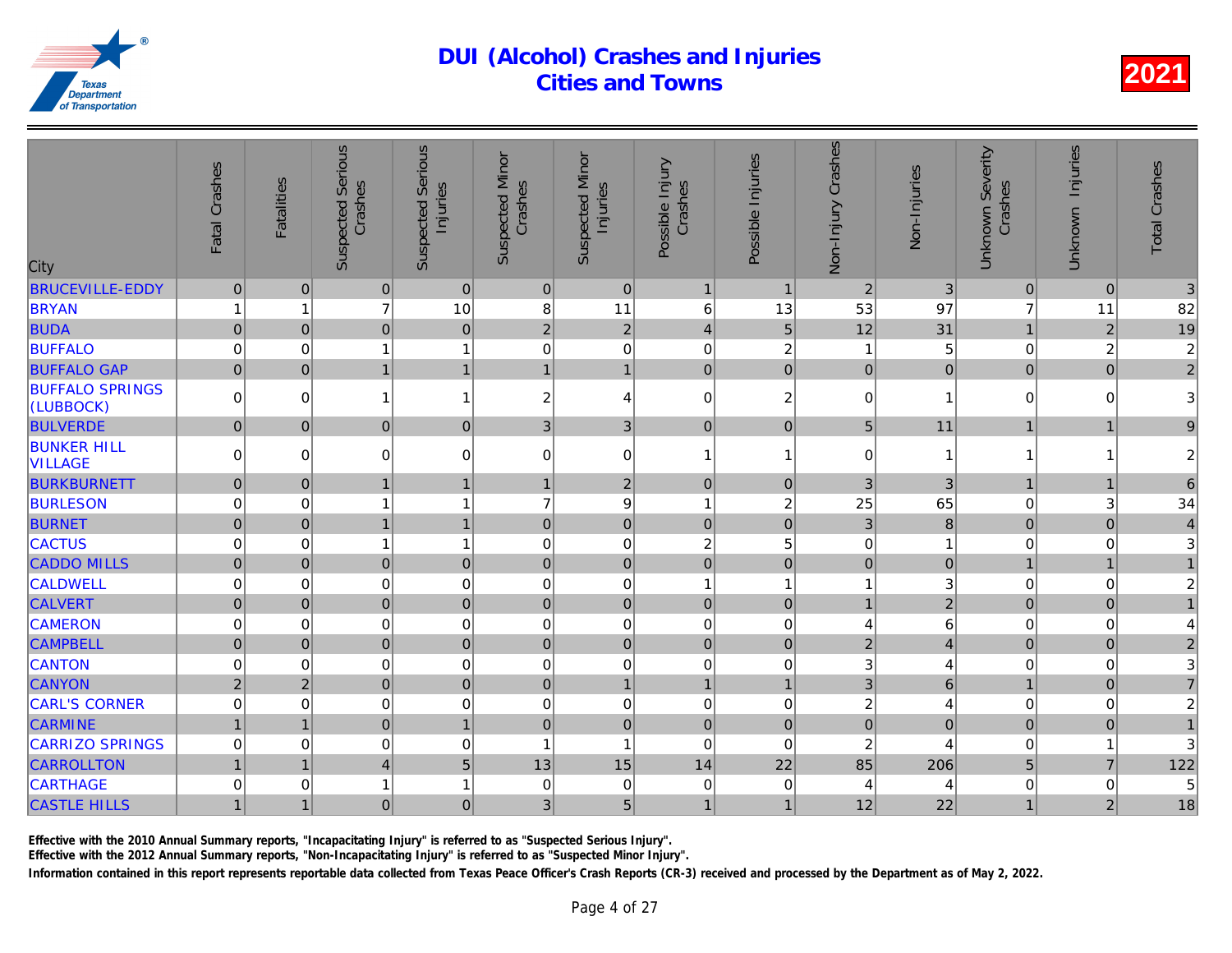| <b>Suspected Serious</b><br><b>Suspected Serious</b><br>Non-Injury Crashes<br><b>Suspected Minor</b><br><b>Suspected Minor</b><br>Possible Injuries<br>Fatal Crashes<br>Possible Injury<br>Crashes<br>Crashes<br>Crashes<br><b>Fatalities</b><br>Injuries<br>Injuries<br>City | Non-Injuries   |
|-------------------------------------------------------------------------------------------------------------------------------------------------------------------------------------------------------------------------------------------------------------------------------|----------------|
| <b>CEDAR HILL</b><br>$\overline{\mathbf{c}}$<br>3<br>$\ensuremath{\mathsf{3}}$<br>0<br>$\mathbf 0$<br>0<br>$\overline{0}$<br>3<br>6                                                                                                                                           | 9              |
| $\overline{1}$<br>5<br>3<br>$\overline{1}$<br>$\mathbf{1}$<br>$\,$ 6 $\,$<br><b>CEDAR PARK</b><br>16<br>$\overline{4}$<br>$\mathbf{1}$                                                                                                                                        | 28             |
| $\mathbf 0$<br><b>CELESTE</b><br>0<br>$\mathbf{1}$<br>$\mathbf 0$<br>0<br>$\mathbf 0$<br>0<br>1<br>$\mathbf{1}$                                                                                                                                                               |                |
| $\overline{0}$<br>$\overline{1}$<br>$\overline{0}$<br><b>CELINA</b><br>$\overline{0}$<br>$\mathbf{1}$<br>$\mathbf 0$<br>$\mathbf 0$<br>$\overline{4}$<br>$\mathbf 0$                                                                                                          |                |
| $\mathsf 0$<br>CENTER (SHELBY)<br>$\mathbf 0$<br>$\mathbf 0$<br>0<br>0<br>$\mathbf 0$<br>0<br>0<br>4                                                                                                                                                                          |                |
| <b>CENTERVILLE</b><br>$\mathsf{O}\xspace$<br>$\overline{2}$<br>$\pmb{0}$<br>$\mathbf{1}$<br>$\mathbf 0$<br>$\mathbf{0}$<br>$\mathbf{1}$<br>$\mathbf{0}$<br>$\mathbf{1}$<br>(LEON)                                                                                             | $\overline{a}$ |
| <b>CHANDLER</b><br>0<br>0<br>$\mathbf 0$<br>$\mathbf 0$<br>$\mathbf 0$<br>$\mathbf 0$<br>$\pmb{0}$<br>$\mathbf 0$<br>1                                                                                                                                                        |                |
| $\overline{2}$<br>$\overline{0}$<br>$\overline{0}$<br><b>CHARLOTTE</b><br>$\mathbf{1}$<br>$\mathbf 0$<br>$\mathbf 0$<br>$\pmb{0}$<br>$\overline{1}$<br>$\mathbf 1$                                                                                                            |                |
| $\mathsf 0$<br><b>CHESTER</b><br>0<br>$\boldsymbol{0}$<br>$\mathbf 0$<br>0<br>$\mathbf 0$<br>$\mathbf 0$<br>$\mathbf 0$<br>1                                                                                                                                                  |                |
| $\overline{0}$<br>$\overline{0}$<br>$\overline{0}$<br><b>CHILDRESS</b><br>$\mathbf 0$<br>$\mathbf 0$<br>$\pmb{0}$<br>$\mathbf 0$<br>$\pmb{0}$<br>$\mathbf{1}$                                                                                                                 |                |
| $\mathbf 0$<br>0<br><b>CHINA</b><br>0<br>$\mathbf 0$<br>$\mathbf 0$<br>$\mathbf 0$<br>$\mathbf 0$<br>0<br>1                                                                                                                                                                   |                |
| <b>CHINA GROVE</b><br>$\mathbf 0$<br>$\overline{0}$<br>$\mathbf 0$<br>$\mathbf{1}$<br>$\mathbf 0$<br>$\mathbf 0$<br>$\mathbf{0}$<br>$\mathbf{0}$<br>$\mathbf 1$<br>(BEXAR)                                                                                                    | $\overline{a}$ |
| <b>CIBOLO</b><br>0<br>$\overline{0}$<br>$\mathbf 0$<br>6<br>$\mathbf 0$<br>$\mathbf{1}$<br>$\mathbf{1}$<br>$\mathbf 0$<br>$\mathbf 0$                                                                                                                                         | 11             |
| $\overline{2}$<br>$\overline{0}$<br><b>CISCO</b><br>$\mathbf 0$<br>$\mathbf 0$<br>$\mathbf 0$<br>$\sqrt{2}$<br>$\mathbf 0$<br>3<br>1                                                                                                                                          | 5              |
| <b>CLARKSVILLE</b><br>$\mathbf 0$<br>$\mathbf 0$<br>0<br>0<br>$\mathbf 0$<br>$\mathbf 0$<br>$\mathbf 0$<br>0<br>1                                                                                                                                                             |                |
| <b>CLEAR LAKE</b><br>$\mathbf{1}$<br>0<br>$\mathbf{1}$<br>$\mathbf{1}$<br>$\mathbf 0$<br>$\pmb{0}$<br>$\mathbf{0}$<br>$\mathbf{1}$<br>$\mathbf 1$<br><b>SHORES</b>                                                                                                            | 5              |
| $\overline{c}$<br>$\boldsymbol{2}$<br><b>CLEBURNE</b><br>5<br>6<br>8<br>9<br>10<br>1<br>1                                                                                                                                                                                     | 20             |
| $\overline{2}$<br>$\overline{2}$<br>$\overline{1}$<br>$\mathbf 0$<br>$\overline{0}$<br><b>CLEVELAND</b><br>$\overline{1}$<br>$\mathbf 0$<br>$\mathbf 0$<br>$\mathbf 1$                                                                                                        |                |
| $\mathbf 0$<br>$\overline{0}$<br><b>CLINT</b><br>0<br>$\overline{\mathbf{c}}$<br>0<br>$\mathbf 0$<br>0<br>$\overline{1}$<br>1                                                                                                                                                 |                |
| $\overline{0}$<br>$\overline{0}$<br><b>CLUTE</b><br>$\mathbf 0$<br>$\mathbf 0$<br>6<br>$\mathbf 0$<br>$\pmb{0}$<br>$\mathbf{1}$<br>$\overline{1}$                                                                                                                             | 11             |
| <b>CLYDE</b><br>0<br>$\mathbf 0$<br>$\mathbf 0$<br>$\mathbf 0$<br>0<br>$\mathbf{1}$<br>0<br>0<br>1                                                                                                                                                                            | $\Omega$       |
| <b>COCKRELL HILL</b><br>$\overline{0}$<br>$\mathbf 0$<br>$\overline{1}$<br> 0 <br>$\overline{0}$<br>$\overline{0}$<br>$\mathbf 0$<br>$\overline{1}$<br>$\overline{1}$                                                                                                         | $\overline{2}$ |
| <b>COLDSPRING</b><br>$\mathbf 0$<br>0<br>$\mathbf 0$<br>$\overline{c}$<br>$\mathsf 0$<br>1<br>$\mathbf{1}$<br>$\mathbf 0$<br>$\Omega$                                                                                                                                         |                |
| <b>COLEMAN</b><br>$\overline{0}$<br>3 <sup>2</sup><br>$\mathbf 0$<br>$\overline{2}$<br>$\mathbf 0$<br>$\mathbf{1}$<br>$\mathbf 0$<br>$\mathbf{0}$<br>$\mathbf 1$                                                                                                              |                |

Effective with the 2010 Annual Summary reports, "Incapacitating Injury" is referred to as "Suspected Serious Injury".

Effective with the 2012 Annual Summary reports, "Non-Incapacitating Injury" is referred to as "Suspected Minor Injury".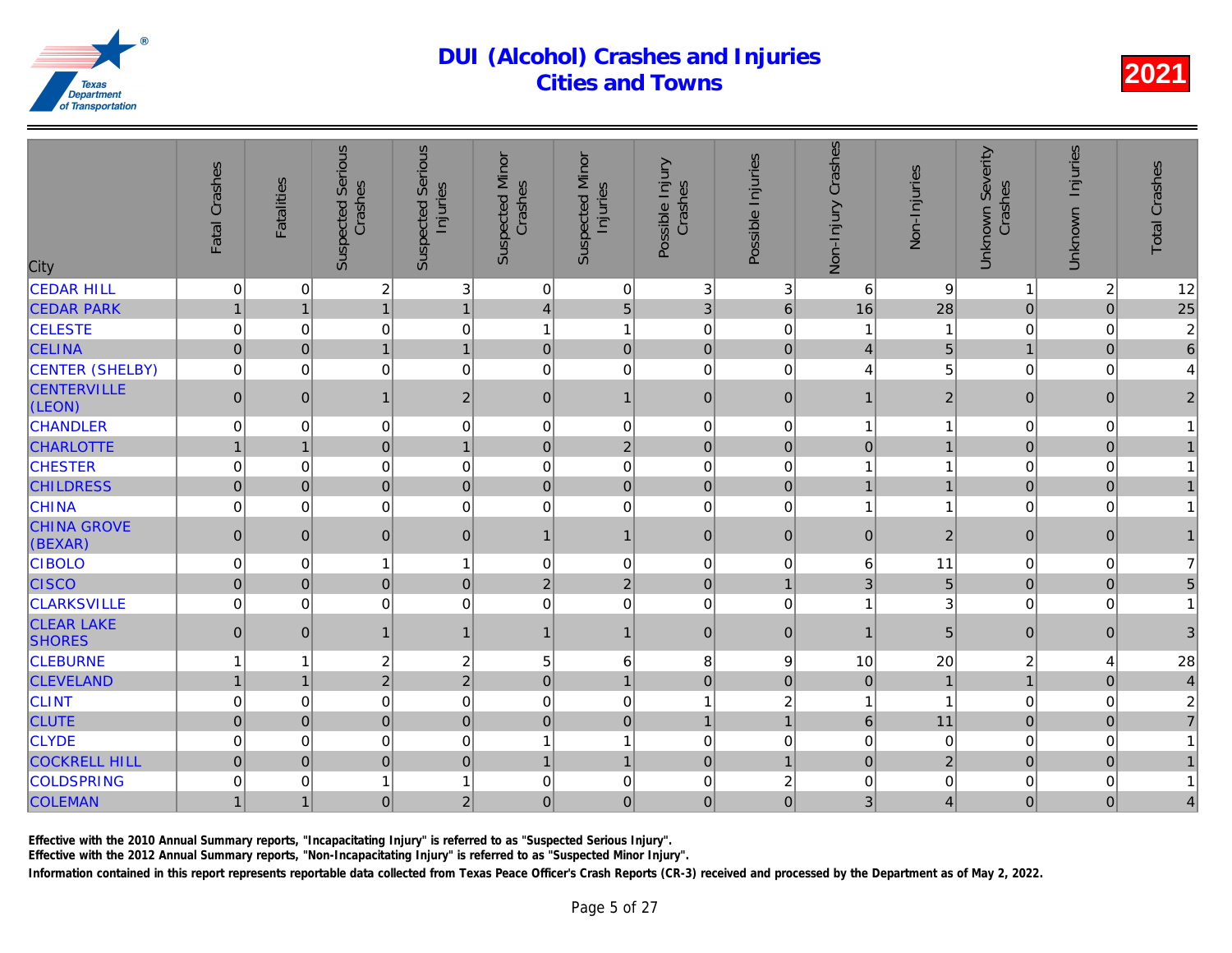| City                           | Fatal Crashes           | <b>Fatalities</b> | <b>Suspected Serious</b><br>Crashes | <b>Serious</b><br>Injuries<br>Suspected | <b>Suspected Minor</b><br>Crashes | <b>Suspected Minor</b><br>Injuries | Possible Injury<br>Crashes | Possible Injuries       | Non-Injury Crashes      | Non-Injuries    |
|--------------------------------|-------------------------|-------------------|-------------------------------------|-----------------------------------------|-----------------------------------|------------------------------------|----------------------------|-------------------------|-------------------------|-----------------|
| <b>COLLEGE STATION</b>         | 0                       | $\mathbf 0$       | $\overline{c}$                      | 3                                       | 9                                 | 16                                 | $\boldsymbol{9}$           | 11                      | 48                      | 139             |
| <b>COLLEYVILLE</b>             | $\mathbf 0$             | $\mathbf 0$       | $\overline{0}$                      | $\mathbf 0$                             | $\sqrt{2}$                        | $\mathbf 2$                        | $\mathbf 2$                | $\sqrt{2}$              | $\boldsymbol{9}$        | 14              |
| <b>COLUMBUS</b>                | 0                       | 0                 | 0                                   | $\mathbf 0$                             | $\mathbf 0$                       | $\mathbf 0$                        | $\mathbf 0$                | 0                       | $\overline{\mathbf{c}}$ | 3               |
| <b>COMANCHE</b>                | $\overline{0}$          | $\overline{0}$    | $\overline{0}$                      | $\mathbf 0$                             | $\mathbf 0$                       | $\overline{0}$                     | $\mathbf 0$                | $\mathbf 0$             | 5                       |                 |
| <b>COMBES</b>                  | 0                       | $\Omega$          | 0                                   | $\mathbf 0$                             | $\mathbf 0$                       | $\mathbf 0$                        | $\mathbf 0$                | $\mathbf 0$             | 1                       | 3               |
| <b>COMMERCE</b>                | $\mathbf{0}$            | $\Omega$          | $\overline{0}$                      | $\mathbf 0$                             | $\overline{2}$                    | $\overline{2}$                     | $\overline{1}$             | $\overline{1}$          | $\overline{4}$          | $6\overline{6}$ |
| <b>CONROE</b>                  | 0                       | $\mathbf 0$       | 1                                   | $\overline{c}$                          | 8                                 | 10                                 | 15                         | 23                      | 39                      | 100             |
| <b>CONVERSE</b>                | $\overline{0}$          | $\overline{0}$    | $\mathbf{1}$                        | $\mathbf{1}$                            | $\mathbf{0}$                      | $\overline{0}$                     | $\mathbf{1}$               | $\mathbf{1}$            | $5\phantom{.}$          | 12              |
| COOL                           | 1                       | 1                 | 1                                   | $\mathbf{1}$                            | $\mathbf 0$                       | $\mathbf 0$                        | $\mathbf 0$                | 0                       | 0                       |                 |
| <b>COOLIDGE</b>                | $\mathbf 0$             | $\Omega$          | $\overline{0}$                      | $\mathbf 0$                             | $\pmb{0}$                         | $\overline{0}$                     | $\overline{1}$             | $\overline{1}$          |                         |                 |
| <b>COPPELL</b>                 | 0                       | $\mathbf 0$       | 1                                   | $\overline{1}$                          | $\overline{c}$                    | 3                                  | $\mathbf 0$                | $\overline{\mathbf{c}}$ | 10                      | 15              |
| <b>COPPERAS COVE</b>           | $\mathbf{1}$            | $\mathbf{1}$      | $\mathbf{1}$                        | $\mathbf{1}$                            | $\mathbf{1}$                      | $\mathbf{1}$                       | 3                          | $\overline{4}$          | 17                      | 39              |
| CORINTH (DENTON)               | $\mathbf{1}$            | $\boldsymbol{2}$  | $\overline{c}$                      | $\overline{c}$                          | $\overline{c}$                    | $\overline{c}$                     | $\overline{1}$             | $\overline{c}$          | 14                      | 27              |
| <b>CORPUS CHRISTI</b>          | 13                      | 13                | 19                                  | 33                                      | 65                                | 93                                 | 58                         | 87                      | 199                     | 470             |
| <b>CORSICANA</b>               | $\overline{\mathbf{c}}$ | 2                 | 1                                   | $\mathbf{1}$                            | -1                                | $\mathbf{1}$                       | 5                          | 7                       | 16                      | 35              |
| <b>COTULLA</b>                 | $\mathbf 0$             | $\mathbf 0$       | $\overline{0}$                      | $\mathbf 0$                             | $\mathbf{0}$                      | $\overline{0}$                     | $\mathbf 0$                | $\pmb{0}$               | 3                       | $\overline{6}$  |
| <b>COVE</b>                    | 0                       | 0                 | 0                                   | $\mathbf 0$                             | 0                                 | $\mathbf 0$                        | $\overline{1}$             | 1                       | $\mathbf 0$             | $\overline{c}$  |
| <b>CRANE</b>                   | $\overline{0}$          | $\overline{0}$    | $\overline{0}$                      | $\mathbf 0$                             | $\pmb{0}$                         | $\overline{0}$                     | $\mathbf 0$                | $\pmb{0}$               | $\mathbf{1}$            |                 |
| <b>CRANFILLS GAP</b>           | 0                       | $\Omega$          | 0                                   | $\mathbf 0$                             | $\mathbf 0$                       | $\mathbf 0$                        | $\mathbf 0$                | $\mathbf 0$             |                         |                 |
| <b>CRAWFORD</b>                | $\mathsf{O}\xspace$     | $\mathbf 0$       | $\mathbf{1}$                        | $\mathbf{1}$                            | $\pmb{0}$                         | $\overline{0}$                     | $\mathbf 0$                | $\pmb{0}$               | $\pmb{0}$               | $\overline{a}$  |
| <b>CREEDMOOR</b>               | 0                       | $\mathbf 0$       | 0                                   | $\mathbf 0$                             | $\mathbf 0$                       | 0                                  | $\mathbf 0$                | 0                       | 1                       |                 |
| <b>CRESSON</b>                 | $\overline{0}$          | $\overline{0}$    | $\overline{0}$                      | $\mathbf 0$                             | $\mathbf{1}$                      | $\overline{1}$                     | $\mathbf 0$                | $\mathbf 0$             | $\overline{2}$          | $\overline{7}$  |
| <b>CROCKETT</b>                | 0                       | $\Omega$          | 0                                   | $\mathbf 0$                             | $\mathbf 0$                       | $\mathbf 0$                        | 1                          | 1                       | 6                       | 15              |
| <b>CROSS ROADS</b><br>(DENTON) | $\overline{0}$          | $\mathbf{0}$      | $\mathbf{1}$                        | $\mathbf{1}$                            | $\mathbf 1$                       | $\mathbf{1}$                       | $\mathbf{0}$               | $\mathbf{0}$            | $\mathbf{1}$            | 8               |
| <b>CROWLEY</b>                 | 0                       | 0                 | 0                                   | $\mathbf 0$                             | 0                                 | 0                                  | 4                          | 4                       | 4                       |                 |
| <b>CRYSTAL CITY</b>            | $\overline{0}$          | $\mathbf{0}$      | $\overline{2}$                      | $\overline{2}$                          | $\mathbf 0$                       | $\mathbf{1}$                       | $\mathbf 0$                | $\mathbf{0}$            | $\mathbf 0$             | $\overline{a}$  |
|                                |                         |                   |                                     |                                         |                                   |                                    |                            |                         |                         |                 |

Effective with the 2010 Annual Summary reports, "Incapacitating Injury" is referred to as "Suspected Serious Injury".

Effective with the 2012 Annual Summary reports, "Non-Incapacitating Injury" is referred to as "Suspected Minor Injury".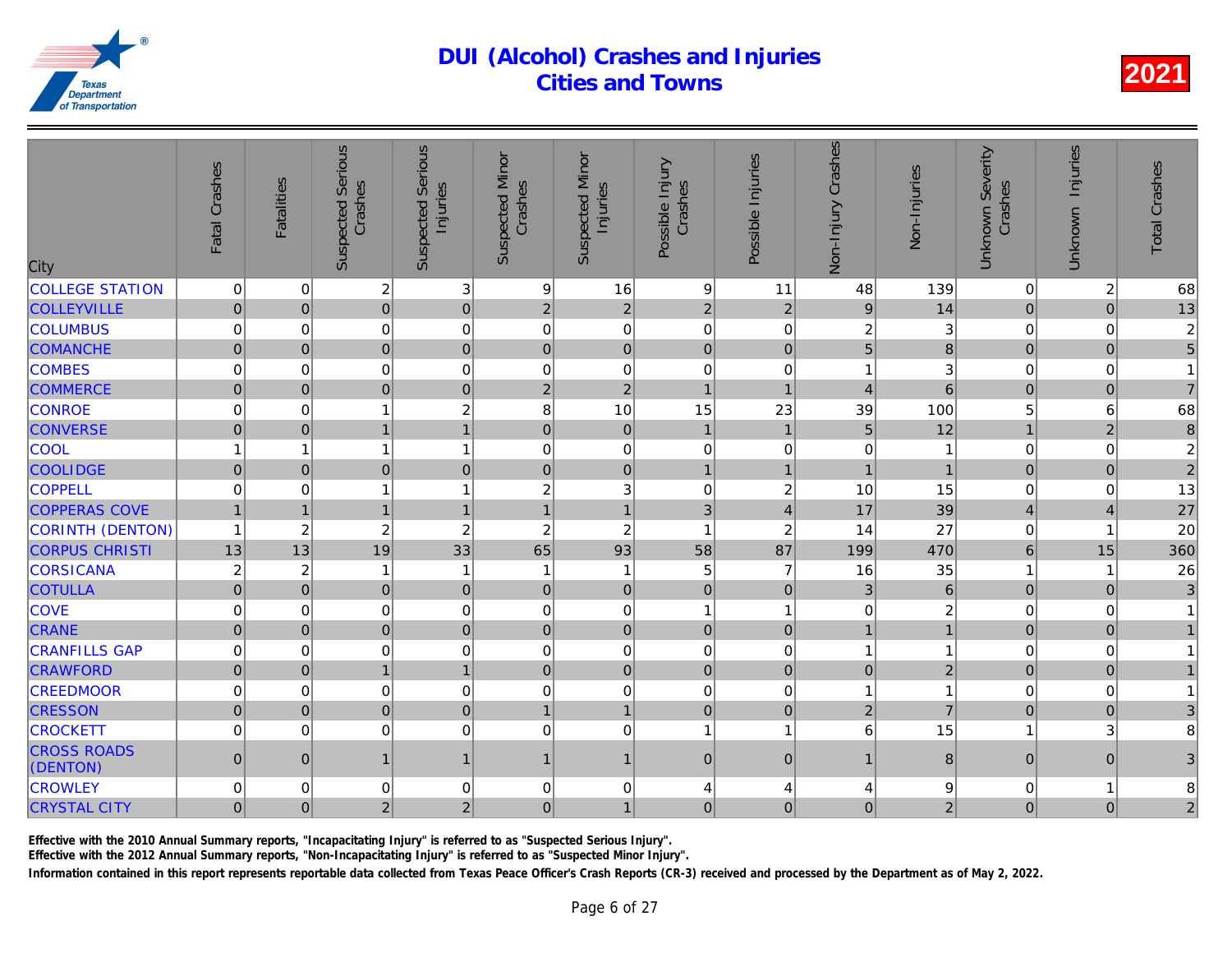| City                                    | Fatal Crashes  | <b>Fatalities</b> | <b>Suspected Serious</b><br>Crashes | <b>Suspected Serious</b><br>Injuries | <b>Suspected Minor</b><br>Crashes | <b>Suspected Minor</b><br>Injuries | Possible Injury<br>Crashes | Possible Injuries | Non-Injury Crashes | Non-Injuries   |
|-----------------------------------------|----------------|-------------------|-------------------------------------|--------------------------------------|-----------------------------------|------------------------------------|----------------------------|-------------------|--------------------|----------------|
| <b>CUERO</b>                            | 0              | 0                 | 0                                   | 0                                    | 1                                 | $\mathbf{1}$                       | $\mathbf 0$                | 0                 | 1                  |                |
| <b>CUNEY</b>                            | $\mathbf 0$    | $\mathbf 0$       | $\overline{0}$                      | $\mathbf 0$                          | $\mathbf 0$                       | $\overline{0}$                     | $\mathbf 0$                | $\pmb{0}$         | $\mathbf{1}$       |                |
| <b>CUT AND SHOOT</b>                    | 1              | 1                 | $\mathbf{1}$                        | $\mathbf{1}$                         | 1                                 | $\overline{c}$                     | $\mathbf 0$                | 0                 | $\,6$              |                |
| <b>DAINGERFIELD</b>                     | $\overline{0}$ | $\mathbf 0$       | $\mathbf{1}$                        | $\overline{2}$                       | 1                                 | $\overline{1}$                     | $\mathbf 0$                | $\pmb{0}$         | $\overline{0}$     | $\Omega$       |
| DALHART                                 | 0              | $\Omega$          | 0                                   | $\Omega$                             | $\overline{c}$                    | $\overline{c}$                     | $\overline{1}$             | $\overline{2}$    | 4                  | 11             |
| <b>DALLAS</b>                           | 53             | 64                | 83                                  | 129                                  | 206                               | 349                                | 175                        | 350               | 521                | 1,463          |
| <b>DALWORTHINGTON</b><br><b>GARDENS</b> | $\mathbf 0$    | $\Omega$          | 0                                   | $\mathbf 0$                          | 0                                 | 0                                  | $\Omega$                   | $\Omega$          | 1                  | 3              |
| <b>DANBURY</b>                          | $\mathbf 0$    | $\overline{0}$    | $\overline{0}$                      | $\boldsymbol{0}$                     | $\pmb{0}$                         | $\overline{0}$                     | $\mathbf 0$                | $\mathbf 0$       | $\overline{2}$     | $\overline{a}$ |
| <b>DAYTON</b>                           | 0              | $\mathbf 0$       | 0                                   | $\mathbf 0$                          | $\mathbf 0$                       | $\mathbf 0$                        | $\overline{1}$             | 1                 | 6                  | 19             |
| <b>DE LEON</b>                          | $\mathbf 0$    | $\Omega$          | $\overline{0}$                      | $\boldsymbol{0}$                     | $\mathbf{0}$                      | $\overline{0}$                     | $\mathbf 0$                | $\mathbf{0}$      | $\overline{2}$     | $\overline{3}$ |
| <b>DECATUR</b>                          | 0              | $\mathbf 0$       | 0                                   | $\mathbf 0$                          | $\mathbf 0$                       | $\mathbf 0$                        | $\mathbf 0$                | 0                 | 5                  |                |
| <b>DEER PARK</b>                        | $\mathbf 0$    | $\mathbf 0$       | $\mathbf 0$                         | $\boldsymbol{0}$                     | $\mathbf{1}$                      | $\mathbf{1}$                       | $\overline{2}$             | $\sqrt{2}$        | $\boldsymbol{9}$   | 15             |
| <b>DEL RIO</b>                          | 0              | 0                 | $\mathbf{1}$                        | $\mathbf{1}$                         | 4                                 | 4                                  | $\overline{7}$             | 9                 | 19                 | 41             |
| <b>DEL VALLE</b>                        | $\overline{0}$ | $\Omega$          | $\overline{0}$                      | $\boldsymbol{0}$                     | $\mathbf{0}$                      | $\mathbf 0$                        | $\mathbf 0$                | $\mathbf 0$       | $\overline{1}$     |                |
| <b>DENISON</b>                          | 1              | 1                 | 3                                   | 3                                    | $\overline{4}$                    | 5                                  | $\overline{1}$             | 1                 | 12                 | 34             |
| <b>DENTON</b>                           | $\overline{2}$ | $\overline{2}$    | 14                                  | 17                                   | 23                                | 31                                 | 15                         | 22                | 97                 | 247            |
| <b>DENVER CITY</b>                      | 0              | $\mathbf 0$       | 0                                   | $\mathbf 0$                          | $\mathbf 0$                       | $\mathbf 0$                        | $\mathbf 0$                | 0                 | 4                  |                |
| <b>DESOTO</b>                           | $\overline{0}$ | $\Omega$          | $\overline{1}$                      | $\overline{1}$                       | $\overline{4}$                    | $\vert 4 \vert$                    | $\mathbf 0$                | $\mathbf 0$       | 8                  | 18             |
| <b>DEVINE</b>                           | 0              | $\Omega$          | 0                                   | $\mathbf 0$                          | 1                                 | $\mathbf{1}$                       | $\overline{1}$             | 1                 | 3                  | 5              |
| <b>DICKINSON</b>                        | $\mathbf{1}$   | 1                 | $\overline{2}$                      | $\sqrt{2}$                           | $\sqrt{2}$                        | $\sqrt{2}$                         | $\mathbf{1}$               | $\mathbf{1}$      | 5                  | 14             |
| <b>DIMMITT</b>                          | 0              | 0                 | 0                                   | $\mathbf 0$                          | $\mathbf 0$                       | 0                                  | $\mathbf 0$                | 0                 | 1                  |                |
| <b>DONNA</b>                            | $\overline{0}$ | $\overline{0}$    | $\mathbf{1}$                        | 3                                    | $\sqrt{2}$                        | $\overline{3}$                     | 3                          | $\overline{4}$    | 12                 | 39             |
| <b>DORCHESTER</b>                       | 0              | $\Omega$          | 0                                   | $\mathbf 0$                          | $\mathbf 0$                       | $\mathbf 0$                        | $\Omega$                   | $\mathbf 0$       | 1                  |                |
| <b>DOUBLE OAK</b>                       | $\overline{0}$ | $\mathbf{0}$      | $\mathbf 0$                         | $\pmb{0}$                            | $\pmb{0}$                         | $\overline{0}$                     | $\mathbf 0$                | $\pmb{0}$         | $\mathbf 0$        | $\Omega$       |
| <b>DRIPPING SPRINGS</b>                 | 0              | 0                 | 0                                   | $\mathbf 0$                          | 0                                 | 0                                  | $\mathbf 0$                | 0                 |                    |                |
| <b>DUMAS</b>                            | $\mathbf{1}$   | 1                 | $\mathbf 0$                         | $\mathbf{1}$                         | $\mathbf{1}$                      | 1                                  | $\mathbf{1}$               | $\mathbf{1}$      | 5                  | 14             |

Effective with the 2010 Annual Summary reports, "Incapacitating Injury" is referred to as "Suspected Serious Injury".

Effective with the 2012 Annual Summary reports, "Non-Incapacitating Injury" is referred to as "Suspected Minor Injury".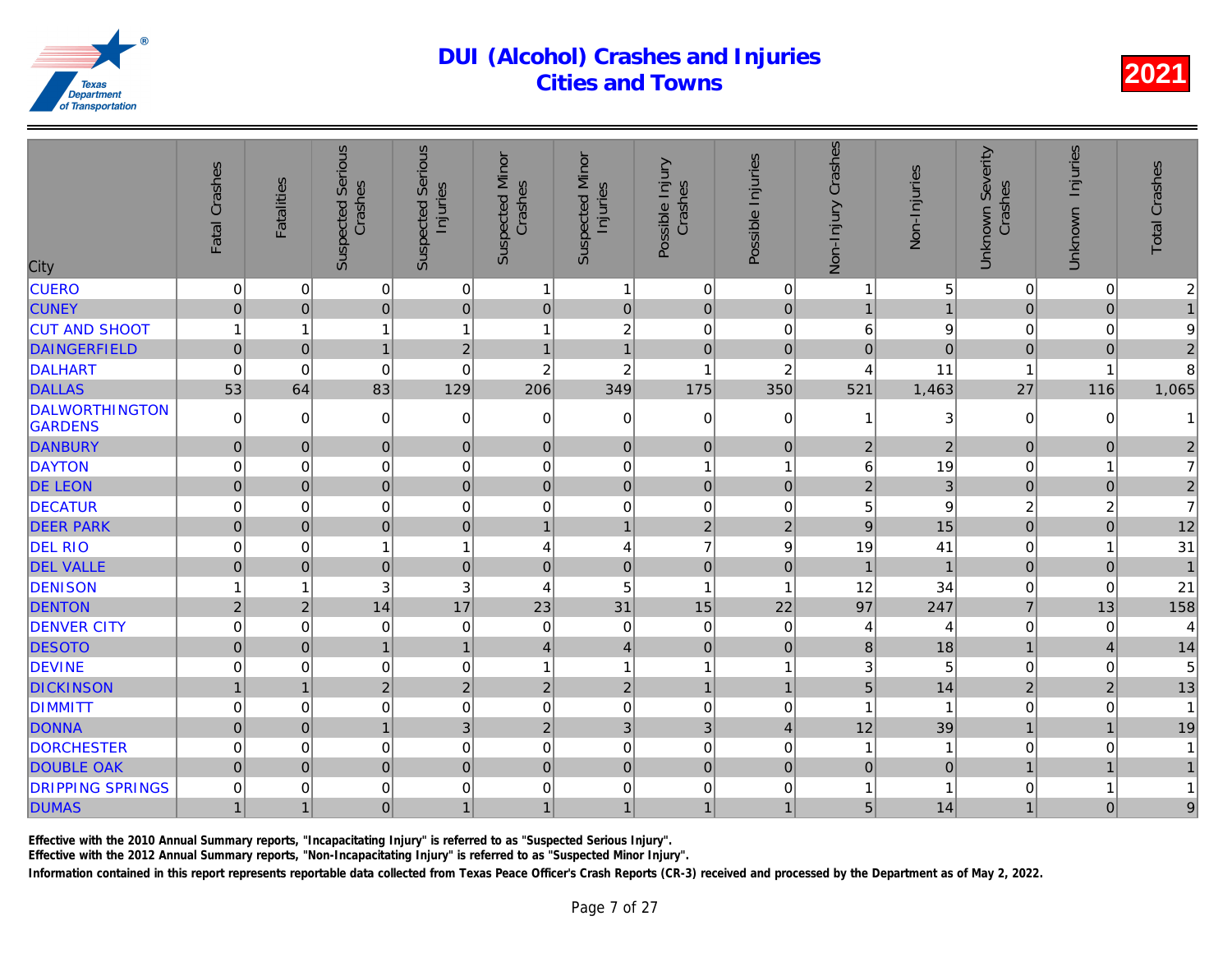| City                     | Fatal Crashes  | <b>Fatalities</b>       | <b>Suspected Serious</b><br>Crashes | <b>Suspected Serious</b><br>Injuries | <b>Suspected Minor</b><br>Crashes | <b>Suspected Minor</b><br>Injuries | Possible Injury<br>Crashes | Possible Injuries   | Non-Injury Crashes | Non-Injuries   |
|--------------------------|----------------|-------------------------|-------------------------------------|--------------------------------------|-----------------------------------|------------------------------------|----------------------------|---------------------|--------------------|----------------|
| <b>DUNCANVILLE</b>       | $\overline{c}$ | $\overline{\mathbf{c}}$ | 0                                   | $\mathbf 0$                          | 5                                 | 5                                  | $\overline{4}$             | 5                   | $\overline{7}$     | $\frac{22}{2}$ |
| <b>EAGLE LAKE</b>        | $\mathbf 0$    | $\overline{0}$          | $\overline{0}$                      | $\mathbf 0$                          | $\mathbf 0$                       | $\overline{0}$                     | $\mathbf 0$                | $\pmb{0}$           | $\mathbf{1}$       |                |
| <b>EAGLE PASS</b>        | 0              | 0                       | 0                                   | $\mathbf 0$                          | $\boldsymbol{2}$                  | $\overline{\mathbf{c}}$            | 5                          | 5                   | 17                 | 50             |
| <b>EARLY</b>             | $\overline{0}$ | 0                       | $\overline{0}$                      | $\mathbf 0$                          | $\mathbf 0$                       | $\overline{0}$                     | $\overline{0}$             | $\overline{0}$      | $\mathbf{1}$       | $\overline{a}$ |
| <b>EAST BERNARD</b>      | 0              | $\overline{0}$          | 0                                   | $\mathbf 0$                          | $\mathbf 0$                       | 0                                  | $\mathbf 0$                | $\mathbf 0$         | 1                  |                |
| <b>EAST MOUNTAIN</b>     | $\mathbf 0$    | $\overline{0}$          | $\overline{0}$                      | $\mathbf 0$                          | $\pmb{0}$                         | $\overline{0}$                     | $\overline{1}$             | $\overline{1}$      | $\overline{1}$     | $\overline{a}$ |
| <b>EAST TAWAKONI</b>     | 0              | $\mathbf 0$             | 0                                   | $\mathbf 0$                          | 1                                 | $\mathbf{1}$                       | $\overline{0}$             | 0                   | $\pmb{0}$          |                |
| <b>EDCOUCH</b>           | $\pmb{0}$      | 0                       | $\overline{0}$                      | $\mathbf 0$                          | $\mathbf{1}$                      | $\mathbf{1}$                       | $\mathbf{0}$               | $\mathbf 0$         | $\overline{0}$     | 3              |
| <b>EDEN</b>              | 0              | $\overline{0}$          | 0                                   | $\mathbf 0$                          | 0                                 | 0                                  | $\mathbf 0$                | 0                   | 1                  |                |
| <b>EDGECLIFF VILLAGE</b> | $\mathbf 0$    | 0                       | $\overline{0}$                      | $\mathbf 0$                          | $\mathbf 0$                       | $\mathbf 0$                        | $\overline{0}$             | $\mathbf 0$         | $\mathbf{1}$       | $\overline{2}$ |
| <b>EDINBURG</b>          | $\overline{c}$ | $\overline{c}$          | 4                                   | $\overline{7}$                       | 11                                | 15                                 | 11                         | 25                  | 32                 | 74             |
| <b>EDNA</b>              | $\pmb{0}$      | $\overline{0}$          | $\overline{0}$                      | $\mathbf 0$                          | $\overline{0}$                    | $\pmb{0}$                          | $\overline{1}$             | $\overline{1}$      | $\mathbf 0$        | $\overline{0}$ |
| <b>EL CAMPO</b>          | 0              | 0                       | 0                                   | $\mathbf 0$                          |                                   | 1                                  | $\overline{1}$             | 1                   | $\overline{7}$     |                |
| <b>EL LAGO</b>           | $\mathbf 0$    | 0                       | $\overline{0}$                      | $\mathbf 0$                          | $\mathbf{1}$                      | $\overline{1}$                     | $\mathbf 0$                | $\pmb{0}$           | $\overline{1}$     | $\overline{a}$ |
| <b>EL PASO</b>           | 16             | 16                      | 29                                  | 40                                   | 123                               | 177                                | 75                         | 116                 | 358                | 841            |
| <b>ELECTRA</b>           | $\mathbf 0$    | 0                       | $\overline{0}$                      | $\mathbf 0$                          | $\overline{0}$                    | $\mathbf 0$                        | $\overline{0}$             | $\mathbf 0$         |                    |                |
| <b>ELGIN</b>             | $\mathsf 0$    | 0                       | 1                                   | $\mathbf{1}$                         | $\mathbf 0$                       | 0                                  | $\overline{1}$             | 1                   | 4                  |                |
| <b>ELSA</b>              | $\pmb{0}$      | 0                       | 0                                   | $\boldsymbol{0}$                     | $\mathbf{1}$                      | $\mathbf{1}$                       | $\mathbf{0}$               | $\mathbf 0$         | $\overline{0}$     | $\Omega$       |
| <b>EMORY</b>             | 0              | 0                       | 0                                   | $\mathbf 0$                          | $\mathbf 0$                       | 0                                  | $\mathbf 0$                | 0                   | 1                  |                |
| <b>ENNIS</b>             | $\overline{1}$ | $\mathbf{1}$            | $\overline{0}$                      | $\mathbf 0$                          | $\pmb{0}$                         | $\overline{0}$                     | $\mathbf 0$                | $\mathbf{0}$        | $6\phantom{a}$     |                |
| <b>ESCOBARES</b>         | 1              | 1                       | 0                                   | $\mathbf 0$                          | $\mathbf 0$                       | 0                                  | $\overline{0}$             | 0                   | 0                  |                |
| <b>EULESS</b>            | $\mathbf{1}$   | $\mathbf{1}$            | $\overline{2}$                      | $\overline{4}$                       | 3                                 | $\overline{\mathbf{4}}$            | $\overline{4}$             | $6\phantom{1}$      | 18                 | 37             |
| <b>EUREKA (NAVARRO)</b>  | 0              | 0                       | $\mathbf{1}$                        | $\mathbf{1}$                         | $\mathbf 0$                       | 0                                  | $\mathbf 0$                | 0                   | 0                  |                |
| <b>EUSTACE</b>           | $\mathbf 0$    | $\overline{0}$          | $\overline{0}$                      | $\mathbf 0$                          | $\mathbf{1}$                      | $\mathbf{1}$                       | $\mathbf 0$                | $\mathsf{O}\xspace$ | $\overline{0}$     | $\Omega$       |
| <b>EVERMAN</b>           | 0              | 0                       | 0                                   | $\mathbf 0$                          | $\mathbf 0$                       | 0                                  | $\mathbf 0$                | 0                   | 1                  |                |
| <b>FAIR OAKS RANCH</b>   | $\mathbf{1}$   | $\mathbf{1}$            | $\overline{0}$                      | $\mathbf 0$                          | $\mathbf 0$                       | $\mathbf 0$                        | $\mathbf 0$                | $\pmb{0}$           | $\overline{2}$     |                |
| FAIRFIELD                | $\mathsf 0$    | $\overline{0}$          | 0                                   | $\mathbf 0$                          | $\mathbf 0$                       | 0                                  | $\mathbf 0$                | $\Omega$            | 4                  |                |
|                          |                |                         |                                     |                                      |                                   |                                    |                            |                     |                    |                |

Effective with the 2010 Annual Summary reports, "Incapacitating Injury" is referred to as "Suspected Serious Injury".

Effective with the 2012 Annual Summary reports, "Non-Incapacitating Injury" is referred to as "Suspected Minor Injury".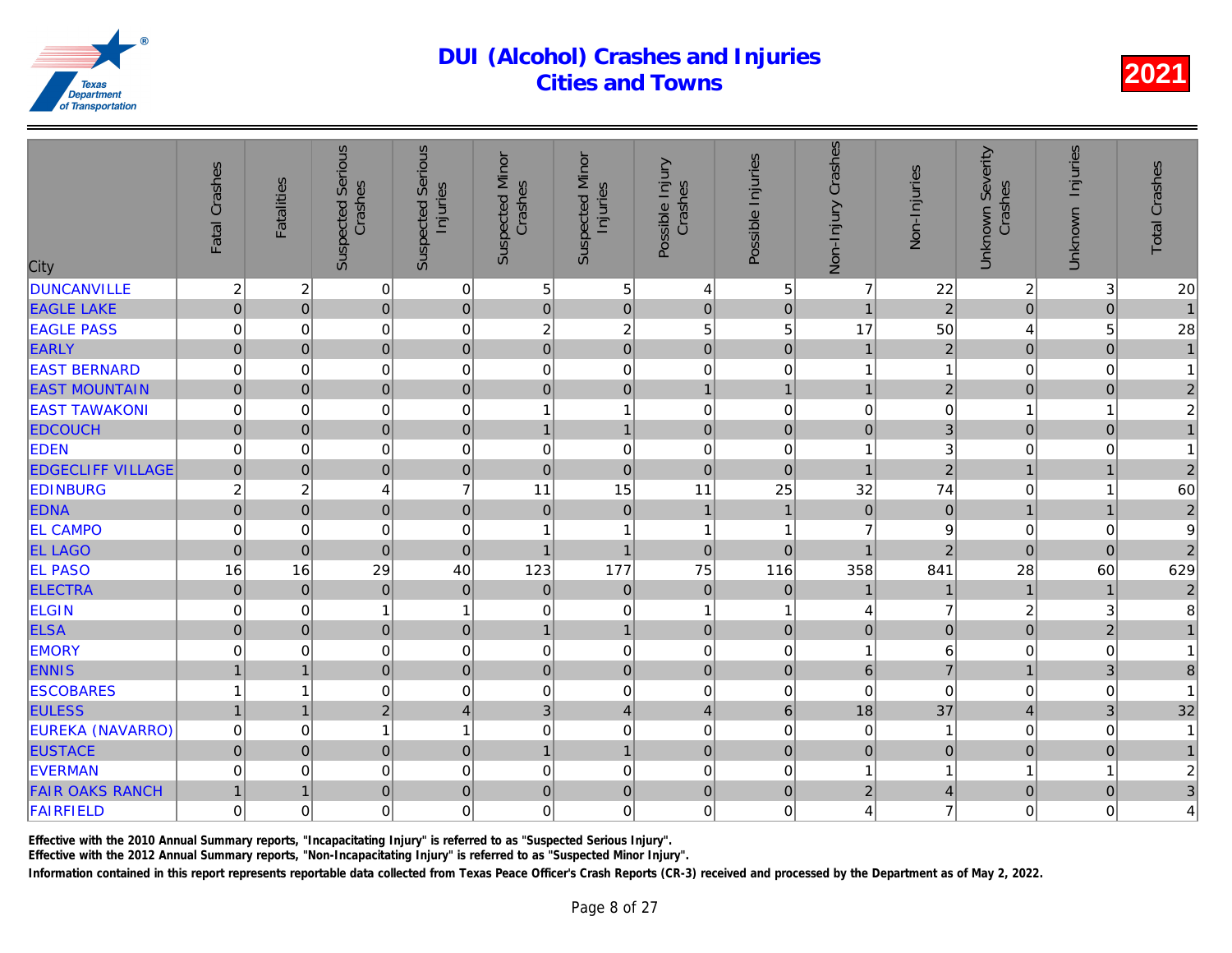| City                            | Fatal Crashes  | <b>Fatalities</b> | <b>Suspected Serious</b><br>Crashes | Serious<br>Injuries<br>Suspected | <b>Suspected Minor</b><br>Crashes | <b>Suspected Minor</b><br>Injuries | Possible Injury<br>Crashes | Possible Injuries | Non-Injury Crashes | Non-Injuries   |
|---------------------------------|----------------|-------------------|-------------------------------------|----------------------------------|-----------------------------------|------------------------------------|----------------------------|-------------------|--------------------|----------------|
| <b>FAIRVIEW (COLLIN)</b>        | $\mathbf 0$    | $\mathbf{0}$      | $\pmb{0}$                           | $\pmb{0}$                        | $\overline{1}$                    | $\mathbf{1}$                       | $\mathbf 0$                | $\mathbf 0$       | 3                  |                |
| <b>FALFURRIAS</b>               | 0              | $\Omega$          | 0                                   | $\mathbf 0$                      | 1                                 | $\mathbf{1}$                       | $\mathbf 0$                | 0                 | $\overline{c}$     |                |
| <b>FARMERS BRANCH</b>           | $\mathbf{1}$   | $\mathbf{1}$      | $\overline{0}$                      | $\mathbf 0$                      | $\overline{7}$                    | 10                                 | $6\phantom{1}$             | 8                 | 25                 | 55             |
| FARMERSVILLE                    | 0              | $\mathbf 0$       | $\mathbf{1}$                        | $\mathbf{1}$                     | $\mathbf 0$                       | $\boldsymbol{0}$                   | 1                          | 1                 | $\overline{c}$     | 3              |
| <b>FATE</b>                     | $\mathbf{1}$   |                   | $\mathbf{1}$                        | 3                                |                                   | $\mathbf{1}$                       | $\mathbf 0$                | $\mathbf 0$       | $\overline{2}$     | 10             |
| <b>FAYETTEVILLE</b>             | 0              | $\mathbf 0$       | 0                                   | $\mathbf 0$                      | 1                                 | $\mathbf{1}$                       | $\mathbf 0$                | 0                 | $\mathbf 0$        |                |
| <b>FERRIS</b>                   | $\overline{0}$ | $\Omega$          | $\overline{0}$                      | $\overline{0}$                   | $\mathbf 0$                       | $\overline{0}$                     | $\overline{0}$             | $\overline{0}$    | $\overline{3}$     |                |
| <b>FLATONIA</b>                 | 0              | $\mathbf 0$       | 1                                   | $\mathbf{1}$                     | $\mathbf 0$                       | $\mathbf 0$                        | $\mathbf 0$                | 0                 | 1                  | 2              |
| <b>FLORESVILLE</b>              | $\overline{0}$ | $\Omega$          | $\overline{0}$                      | $\mathbf 0$                      | $\pmb{0}$                         | $\overline{0}$                     | $\overline{1}$             | 1                 | $\overline{0}$     |                |
| <b>FLOWER MOUND</b>             | 0              | $\Omega$          | 1                                   | 1                                | $\overline{c}$                    | $\overline{c}$                     | 3                          | $\overline{4}$    | 16                 | 44             |
| <b>FLOYDADA</b>                 | $\overline{0}$ | $\Omega$          | $\overline{0}$                      | $\mathbf 0$                      | $\overline{1}$                    | $\overline{1}$                     | $\overline{0}$             | $\Omega$          | 0                  | $\overline{0}$ |
| <b>FOREST HILL</b><br>(TARRANT) |                | 1                 | 2                                   | $\ensuremath{\mathsf{3}}$        | $\overline{c}$                    | $\mathbf 5$                        | $\mathbf 0$                | 0                 | 8                  | 15             |
| FORNEY                          | $\mathbf{1}$   |                   | $\mathbf{1}$                        | $\mathbf{1}$                     | $\pmb{0}$                         | $\pmb{0}$                          | $\overline{1}$             | 3                 | 5                  | 8              |
| <b>FORT STOCKTON</b>            | $\overline{1}$ | 1                 | $\Omega$                            | $\Omega$                         | $\mathbf 0$                       | $\mathbf 0$                        | $\overline{c}$             | $\overline{c}$    | 4                  | 16             |
| <b>FORT WORTH</b>               | 16             | 17                | 23                                  | 42                               | 56                                | 76                                 | 71                         | 116               | 260                | 617            |
| <b>FRANKLIN</b><br>(ROBERTSON)  | $\Omega$       | $\Omega$          | 0                                   | 0                                | 0                                 | $\overline{0}$                     | $\Omega$                   | 0                 |                    | $\overline{a}$ |
| <b>FREDERICKSBURG</b>           | $\mathbf{1}$   | 2 <sup>1</sup>    | $\mathbf{1}$                        | $\overline{4}$                   | $\mathbf{3}$                      | 6 <sup>1</sup>                     | $\mathbf{0}$               | 3                 | 13                 | 32             |
| <b>FREEPORT</b><br>(BRAZORIA)   | $\Omega$       | $\Omega$          | 0                                   | $\mathbf 0$                      | 5                                 | $\overline{7}$                     | 3                          | 5                 | 12                 | 21             |
| <b>FRIENDSWOOD</b>              | $\overline{0}$ | $\Omega$          | $\overline{0}$                      | $\mathbf 0$                      |                                   | $\mathbf{1}$                       | $\overline{1}$             | 1                 | 9                  | 13             |
| FRIONA                          | 0              | $\mathbf 0$       | 0                                   | $\mathbf 0$                      | $\overline{c}$                    | 3                                  | $\mathbf 0$                | 1                 |                    |                |
| <b>FRISCO</b>                   | 3              | $\overline{3}$    | 3                                   | $\overline{4}$                   | 24                                | 28                                 | 15                         | 23                | 56                 | 140            |
| <b>FRUITVALE</b>                | 0              | $\mathbf 0$       | 0                                   | $\mathbf 0$                      | $\mathbf 0$                       | $\mathbf 0$                        | $\mathbf 0$                | 0                 |                    |                |
| <b>FULSHEAR</b>                 | $\overline{0}$ | $\Omega$          | $\overline{0}$                      | $\mathbf 0$                      | 1                                 | $\mathbf{1}$                       | $\overline{1}$             | 1                 | $\mathbf 1$        |                |
| <b>FULTON</b>                   | 0              | $\mathbf 0$       | 0                                   | $\mathbf 0$                      | $\mathbf 0$                       | $\mathbf 0$                        | $\overline{1}$             | 1                 | $\mathbf 0$        |                |
|                                 |                |                   |                                     |                                  |                                   |                                    |                            |                   |                    |                |

Effective with the 2010 Annual Summary reports, "Incapacitating Injury" is referred to as "Suspected Serious Injury".

Effective with the 2012 Annual Summary reports, "Non-Incapacitating Injury" is referred to as "Suspected Minor Injury".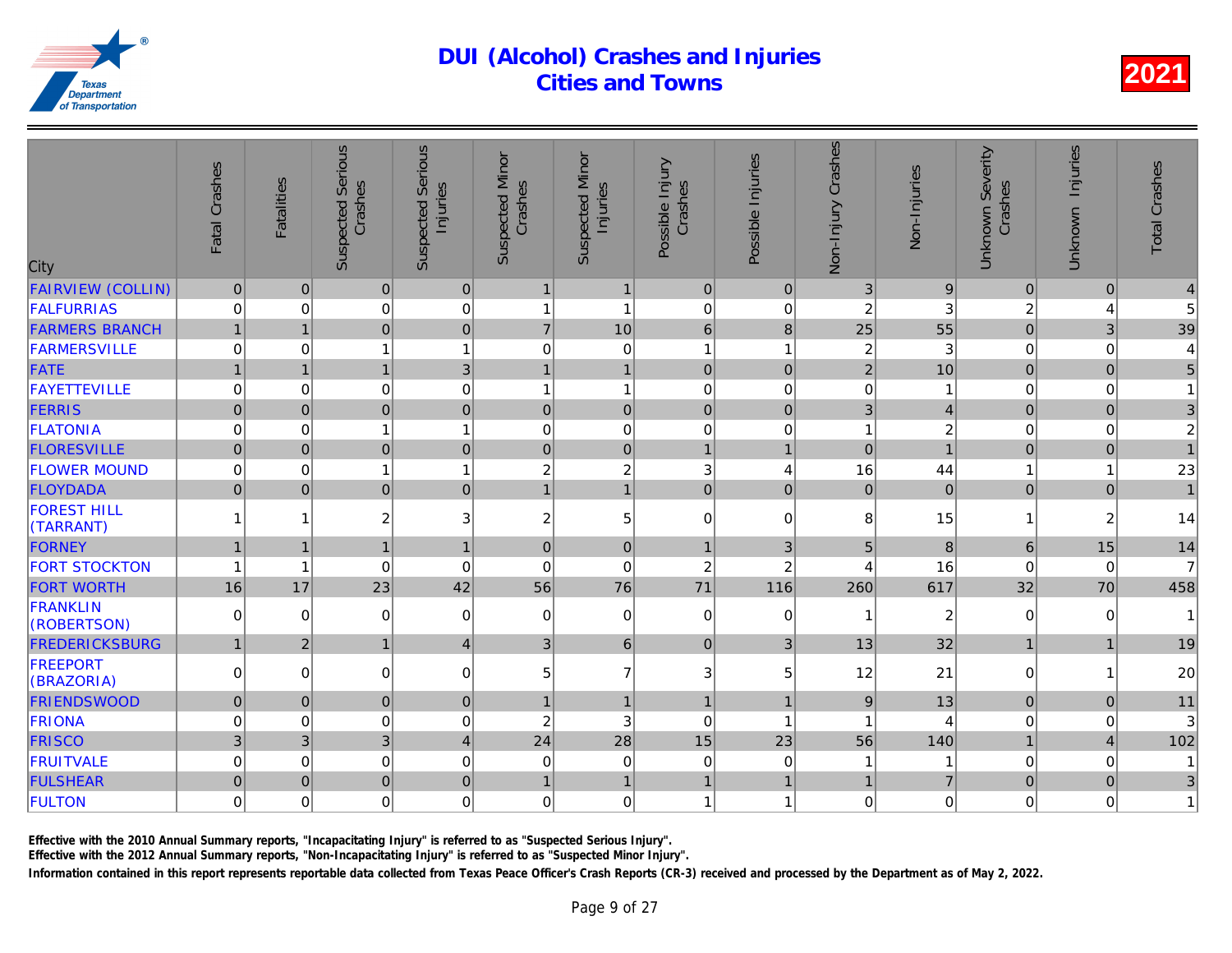| City                  | Fatal Crashes       | <b>Fatalities</b> | <b>Suspected Serious</b><br>Crashes | <b>Serious</b><br>Injuries<br>Suspected | <b>Suspected Minor</b><br>Crashes | <b>Suspected Minor</b><br>Injuries | Possible Injury<br>Crashes | Possible Injuries       | Non-Injury Crashes      | Non-Injuries   |
|-----------------------|---------------------|-------------------|-------------------------------------|-----------------------------------------|-----------------------------------|------------------------------------|----------------------------|-------------------------|-------------------------|----------------|
| <b>GAINESVILLE</b>    | $\mathbf{1}$        |                   | $\overline{2}$                      | $\overline{2}$                          | $\sqrt{2}$                        | $\sqrt{2}$                         | 3                          | 3                       | 13                      | 38             |
| <b>GALENA PARK</b>    | 0                   | $\Omega$          | 0                                   | $\mathbf 0$                             | $\mathbf 0$                       | $\mathbf 0$                        | $\mathbf 0$                | 0                       |                         |                |
| <b>GALVESTON</b>      | $\mathbf{1}$        | $\mathbf 1$       | $\overline{4}$                      | $\overline{4}$                          | 8                                 | 14                                 | $\mathbf{1}$               | $\overline{2}$          | 32                      | 73             |
| <b>GANADO</b>         | 0                   | 0                 | 0                                   | $\mathbf 0$                             | 0                                 | $\mathbf 0$                        | $\mathbf 0$                | 0                       | 0                       | $\Omega$       |
| <b>GARLAND</b>        | 6                   | $\overline{7}$    | 8                                   | 9                                       | 33                                | 45                                 | 20                         | 35                      | 112                     | 288            |
| <b>GARRISON</b>       | 0                   | $\mathbf 0$       | 0                                   | $\mathbf 0$                             | $\mathbf 0$                       | $\pmb{0}$                          | $\mathbf 0$                | $\mathbf 0$             |                         |                |
| <b>GARY</b>           | $\mathbf 0$         | $\mathbf{0}$      | $\overline{0}$                      | $\pmb{0}$                               | $\pmb{0}$                         | $\overline{0}$                     | $\mathbf 0$                | $\pmb{0}$               |                         | $\frac{2}{7}$  |
| <b>GATESVILLE</b>     | 0                   | $\mathbf 0$       | $\overline{c}$                      | 3                                       | $\overline{c}$                    | $\overline{c}$                     | $\mathbf 0$                | $\overline{\mathbf{1}}$ | 3                       |                |
| <b>GEORGETOWN</b>     | $\mathbf{1}$        | $\mathbf{1}$      | $\overline{5}$                      | 5                                       | $\overline{5}$                    | $\overline{7}$                     | 8                          | 11                      | 26                      | 88             |
| <b>GIDDINGS</b>       | 0                   | $\mathbf 0$       | 0                                   | $\mathbf 0$                             | 1                                 | $\mathbf{1}$                       | $\mathbf 0$                | $\mathbf 0$             |                         | 4              |
| <b>GILMER</b>         | $\mathbf 0$         | $\Omega$          | $\overline{0}$                      | $\mathbf 0$                             | $\pmb{0}$                         | $\overline{0}$                     | $\overline{0}$             | $\mathbf 0$             | 5                       | 11             |
| <b>GLADEWATER</b>     | 0                   | $\mathbf 0$       | 1                                   | 3                                       | $\mathbf 0$                       | $\mathbf 0$                        | $\mathbf 0$                | $\mathbf 0$             | 3                       |                |
| <b>GLEN ROSE</b>      | $\mathbf{1}$        | $\mathbf{1}$      | $\mathbf{1}$                        | $\mathbf{1}$                            | $\mathbf{0}$                      | $\mathbf{1}$                       | $\mathbf{0}$               | $\mathbf{0}$            | $\overline{2}$          | 5              |
| <b>GLENN HEIGHTS</b>  | 0                   | 0                 | 1                                   | $\mathbf{1}$                            | 0                                 | $\mathbf 0$                        | $\overline{1}$             | 1                       | 4                       | 11             |
| <b>GODLEY</b>         | $\mathbf 0$         | $\mathbf{0}$      | $\overline{0}$                      | $\mathbf 0$                             | 1                                 | $\mathbf{1}$                       | $\mathbf 0$                | $\mathbf 0$             | $\overline{0}$          |                |
| <b>GOLDSMITH</b>      | 0                   | 0                 | 0                                   | $\mathbf 0$                             | 0                                 | $\mathsf 0$                        | $\overline{1}$             | $\overline{c}$          | 1                       | $\overline{c}$ |
| <b>GOLDTHWAITE</b>    | $\mathsf{O}\xspace$ | $\mathbf 0$       | $\mathbf{1}$                        | $\mathbf{1}$                            | $\pmb{0}$                         | $\overline{0}$                     | $\mathbf 0$                | $\pmb{0}$               | $\pmb{0}$               | $\overline{0}$ |
| <b>GOLIAD</b>         | 0                   | $\mathbf 0$       | 0                                   | $\mathbf 0$                             | $\mathbf 0$                       | $\boldsymbol{0}$                   | $\mathbf 0$                | 0                       | $\mathbf{1}$            | $\overline{c}$ |
| <b>GONZALES</b>       | $\overline{0}$      | $\overline{0}$    | $\overline{0}$                      | $\mathbf 0$                             | 1                                 | $\overline{c}$                     | $\mathbf 0$                | $\mathbf{0}$            | 0                       |                |
| <b>GOODRICH</b>       | 0                   | $\Omega$          | 0                                   | $\mathbf 0$                             | 1                                 | $\mathbf{1}$                       | $\mathbf 0$                | $\mathbf 0$             | $\mathbf 0$             |                |
| <b>GORDON</b>         | $\mathbf 0$         | $\Omega$          | $\overline{0}$                      | $\mathbf 0$                             | $\pmb{0}$                         | $\overline{0}$                     | $\mathbf 0$                | $\pmb{0}$               | $\mathbf{1}$            |                |
| GRAHAM                | 0                   | $\mathbf 0$       | 1                                   | $\overline{1}$                          | $\overline{c}$                    | $\overline{c}$                     | $\mathbf 0$                | 0                       | $\mathbf 0$             |                |
| <b>GRANBURY</b>       | $\overline{0}$      | $\overline{0}$    | $\mathbf{1}$                        | $\overline{1}$                          | $\overline{1}$                    | $\overline{2}$                     | 3                          | $\overline{4}$          | 3                       | 14             |
| <b>GRAND PRAIRIE</b>  | 3                   | 3                 | 13                                  | 20                                      | 29                                | 38                                 | 22                         | 34                      | 126                     | 287            |
| <b>GRAND SALINE</b>   | $\mathbf 0$         | $\mathbf 0$       | $\mathbf 0$                         | $\mathbf 0$                             | $\pmb{0}$                         | $\overline{0}$                     | $\mathbf 0$                | $\mathbf 0$             | $\overline{2}$          | $\overline{a}$ |
| <b>GRANDVIEW</b>      | 0                   | $\mathbf 0$       | 0                                   | $\mathbf 0$                             | $\mathbf 0$                       | $\boldsymbol{0}$                   | $\mathbf 0$                | 0                       | $\overline{\mathbf{c}}$ |                |
| <b>GRANITE SHOALS</b> | $\overline{0}$      | $\mathbf{0}$      | $\mathbf 0$                         | $\mathbf 0$                             | $\mathbf{0}$                      | $\overline{0}$                     | $\mathbf 0$                | $\mathbf{0}$            | $\overline{2}$          |                |
|                       |                     |                   |                                     |                                         |                                   |                                    |                            |                         |                         |                |

Effective with the 2010 Annual Summary reports, "Incapacitating Injury" is referred to as "Suspected Serious Injury".

Effective with the 2012 Annual Summary reports, "Non-Incapacitating Injury" is referred to as "Suspected Minor Injury".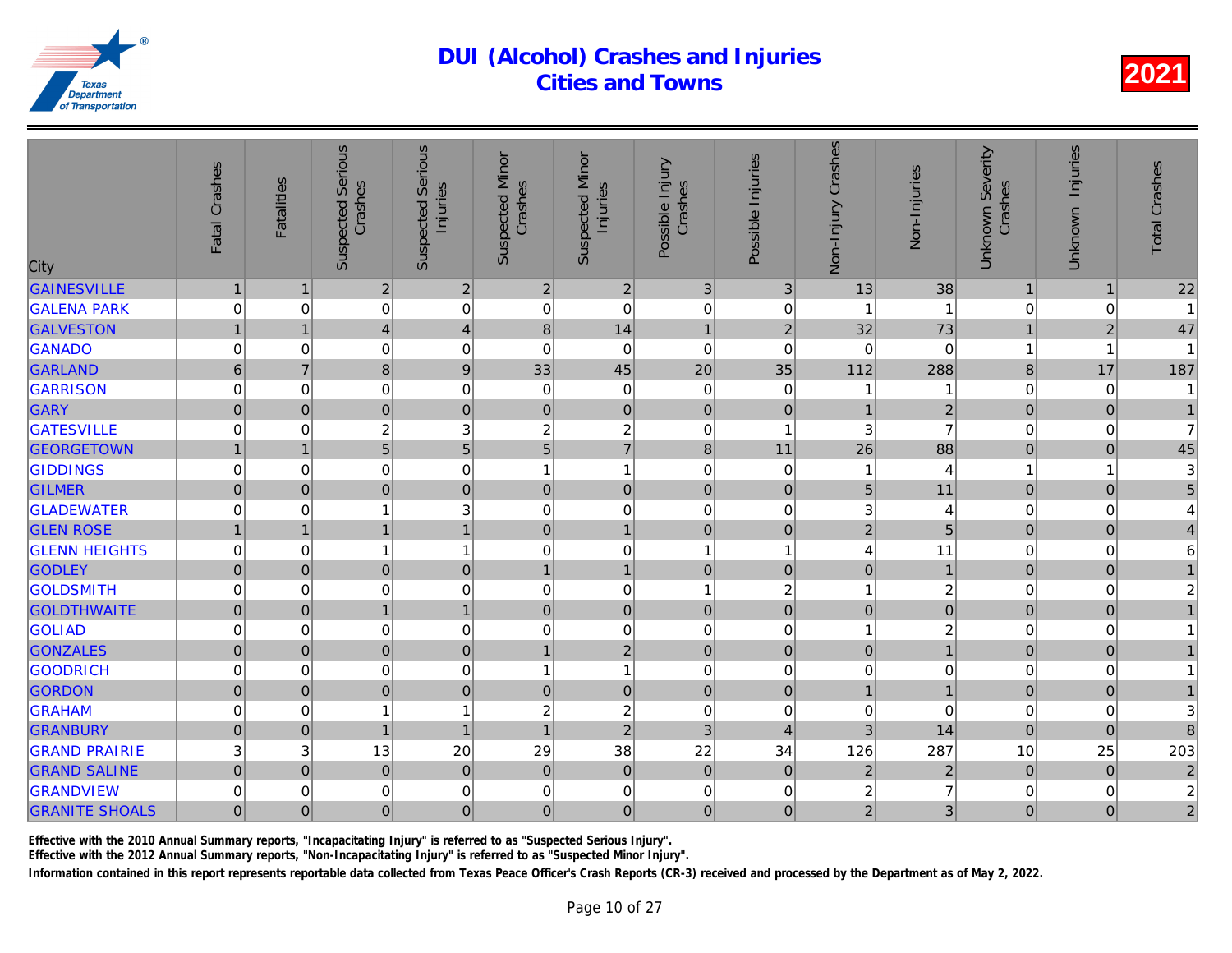| City                          | Fatal Crashes  | <b>Fatalities</b> | <b>Suspected Serious</b><br>Crashes | Serious<br>Injuries<br>Suspected | <b>Suspected Minor</b><br>Crashes | <b>Suspected Minor</b><br>Injuries | Possible Injury<br>Crashes | Possible Injuries | Crashes<br>Non-Injury | Non-Injuries   |
|-------------------------------|----------------|-------------------|-------------------------------------|----------------------------------|-----------------------------------|------------------------------------|----------------------------|-------------------|-----------------------|----------------|
| <b>GRANJENO</b>               | 0              | 0                 | 0                                   | $\pmb{0}$                        | $\mathbf{1}$                      | $\mathbf{1}$                       | $\mathbf 0$                | $\Omega$          | $\Omega$              | $\overline{a}$ |
| <b>GRAPEVINE</b>              | $\mathbf{1}$   | $\mathbf{1}$      | $\overline{2}$                      | $\overline{2}$                   | 13                                | 19                                 | 14                         | 22                | 32                    | 64             |
| <b>GRAYS PRAIRIE</b>          | $\mathbf{1}$   | $\mathbf{1}$      | 0                                   | $\mathbf 0$                      | $\mathbf 0$                       | 0                                  | $\overline{0}$             | 0                 | $\mathbf 0$           | $\Omega$       |
| <b>GREENVILLE</b>             | $\overline{2}$ | $\overline{2}$    | 5                                   | 5                                | $\overline{4}$                    | 8                                  | 6                          | 9                 | 12                    | 38             |
| <b>GROVES</b>                 | 0              | $\mathbf 0$       | $\mathbf{1}$                        | $\mathbf{1}$                     | 1                                 | $\mathbf{1}$                       | $\overline{1}$             | 1                 | 6                     | 16             |
| <b>GUN BARREL CITY</b>        | $\mathbf{0}$   | $\overline{0}$    | $\overline{0}$                      | $\mathbf 0$                      | $\mathbf{0}$                      | $\mathbf 0$                        | $\overline{0}$             | $\mathbf{0}$      | $\overline{2}$        | $\overline{4}$ |
| <b>HALE CENTER</b>            | $\mathsf 0$    | 0                 | 0                                   | $\mathbf 0$                      | $\mathbf 0$                       | 0                                  | 1                          | 1                 | 0                     | $\overline{a}$ |
| <b>HALLETTSVILLE</b>          | $\mathbf 0$    | 0                 | $\overline{0}$                      | $\mathbf 0$                      | $\mathbf{1}$                      | $\mathbf{1}$                       | $\mathbf 0$                | $\mathbf 0$       | $\mathbf{1}$          |                |
| <b>HALLSBURG</b>              | 0              | $\Omega$          | 0                                   | $\mathbf 0$                      | $\mathbf 0$                       | 0                                  | $\mathbf 0$                | 0                 | 1                     |                |
| <b>HALLSVILLE</b>             | $\mathbf 0$    | $\Omega$          | $\overline{0}$                      | $\overline{0}$                   | $\mathbf 0$                       | $\mathbf 0$                        | $\overline{0}$             | $\Omega$          | $\overline{1}$        |                |
| <b>HALTOM CITY</b>            | 0              | $\Omega$          | 5                                   | 8                                | 6                                 | 9                                  | $\overline{7}$             | 11                | 16                    | 46             |
| <b>HAMILTON</b><br>(HAMILTON) | $\mathbf{0}$   | $\Omega$          | $\overline{0}$                      | $\mathbf 0$                      | $\overline{0}$                    | $\mathbf 0$                        | $\Omega$                   | $\Omega$          | $\mathbf{1}$          | $\mathbf{1}$   |
| <b>HARKER HEIGHTS</b>         | 1              | 1                 | 0                                   | $\mathbf 0$                      | 3                                 | 6                                  | $\overline{c}$             | $\overline{c}$    | 20                    | 35             |
| <b>HARLINGEN</b>              | $\overline{c}$ | $\overline{2}$    | $6\overline{6}$                     | 8                                | 12                                | 17                                 | 18                         | 33                | 62                    | 143            |
| <b>HASLET</b>                 | 0              | $\overline{0}$    | 0                                   | $\mathbf 0$                      | 1                                 | $\mathbf{1}$                       | $\overline{0}$             | $\Omega$          | 3                     |                |
| <b>HEARNE</b>                 | $\mathbf 0$    | $\Omega$          | $\overline{1}$                      | $\mathbf{1}$                     | 3                                 | $6\phantom{a}$                     | $\mathbf{0}$               | $\mathbf 0$       | $\overline{2}$        | 8              |
| <b>HEBRON</b>                 | 0              | 0                 | 0                                   | $\mathbf 0$                      | $\mathbf 0$                       | 0                                  | $\mathbf 0$                | 0                 | 1                     |                |
| <b>HELOTES</b>                | $\overline{2}$ | 3 <sup>1</sup>    | $\overline{0}$                      | $\overline{2}$                   | $\mathbf 0$                       | 3                                  | $\overline{1}$             | $\overline{2}$    | $\mathbf{1}$          | 5              |
| <b>HEMPSTEAD</b>              | 0              | $\mathbf 0$       | 3                                   | 5                                | 2                                 | 3                                  | $\overline{1}$             | 1                 | 5                     | 17             |
| <b>HENDERSON</b>              | $\pmb{0}$      | $\overline{0}$    | $\overline{0}$                      | $\mathbf 0$                      | $\mathbf{1}$                      | $\overline{1}$                     | $\overline{2}$             | 3                 | $\overline{2}$        | $\overline{6}$ |
| <b>HENRIETTA</b>              | 0              | 0                 | 1                                   | $\mathbf{1}$                     | 0                                 | $\mathsf{O}\xspace$                | $\mathbf 0$                | $\mathbf 0$       | 1                     | $\overline{a}$ |
| <b>HEREFORD</b>               | $\overline{0}$ | 0                 | $\mathbf{1}$                        | $\overline{2}$                   | $\mathbf{1}$                      | $\overline{1}$                     | $\mathbf{1}$               | 5                 | $\bf{8}$              | 22             |
| <b>HEWITT</b>                 | 0              | $\Omega$          | $\mathbf{1}$                        | $\mathbf{1}$                     | 1                                 | $\mathbf{1}$                       | $\mathbf 0$                | 1                 | 3                     | 6              |
| <b>HICKORY CREEK</b>          | $\overline{0}$ | $\Omega$          | $\overline{0}$                      | $\mathbf 0$                      | $\mathbf{0}$                      | $\mathbf 0$                        | $\overline{0}$             | $\Omega$          | 3 <sup>1</sup>        |                |
| <b>HIDALGO</b>                | 0              | 0                 | 0                                   | $\mathbf 0$                      | 2                                 | 3                                  | $\overline{c}$             | 6                 | 1                     |                |
| <b>HIGGINS</b>                | $\overline{0}$ | $\overline{0}$    | $\overline{0}$                      | $\mathbf 0$                      | $\overline{0}$                    | $\overline{0}$                     | $\mathbf 0$                | $\Omega$          | 1                     |                |

Effective with the 2010 Annual Summary reports, "Incapacitating Injury" is referred to as "Suspected Serious Injury".

Effective with the 2012 Annual Summary reports, "Non-Incapacitating Injury" is referred to as "Suspected Minor Injury".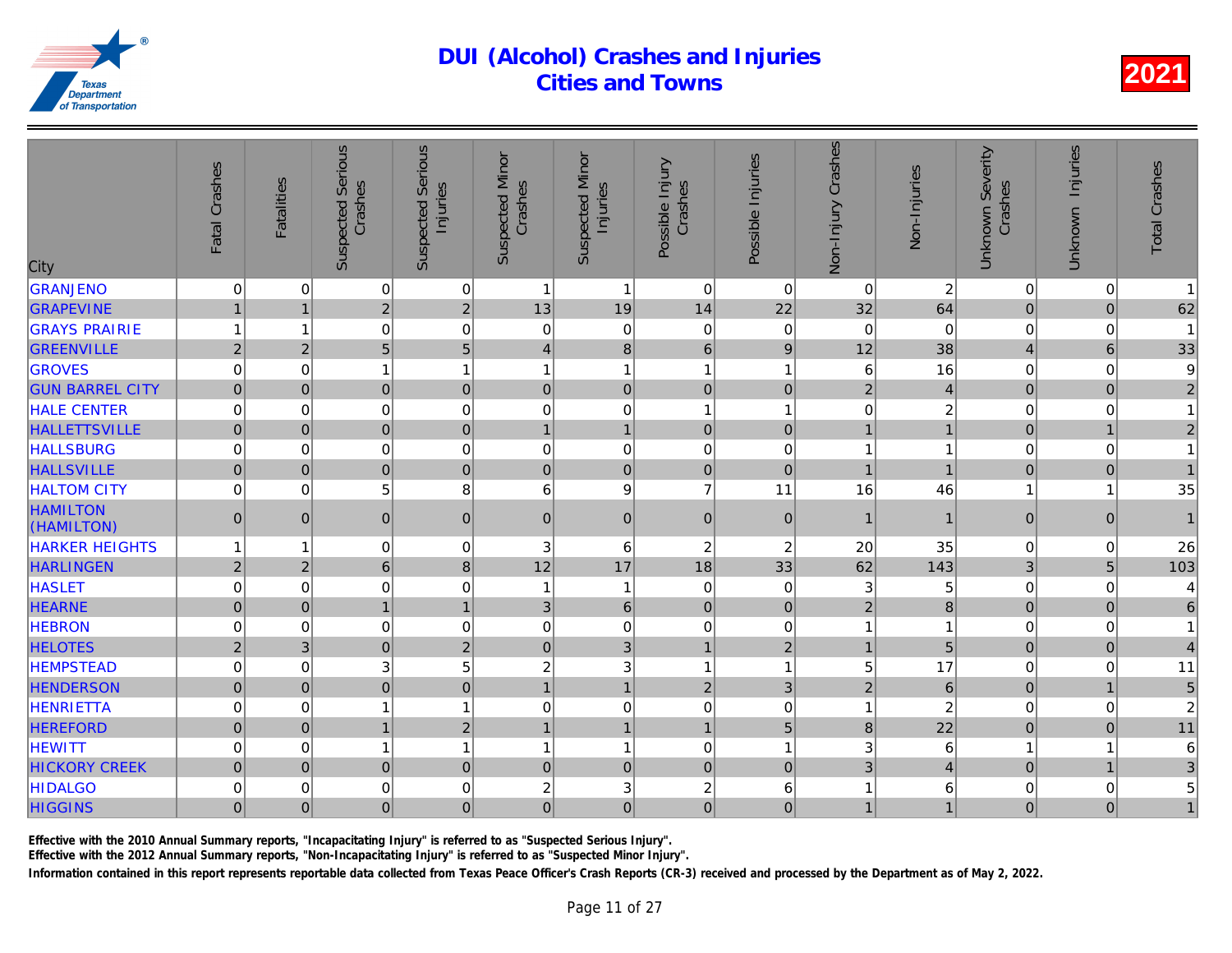| City                                   | Fatal Crashes  | <b>Fatalities</b> | <b>Suspected Serious</b><br>Crashes | <b>Serious</b><br>Injuries<br>Suspected | <b>Suspected Minor</b><br>Crashes | <b>Suspected Minor</b><br>Injuries | Possible Injury<br>Crashes | Possible Injuries | Non-Injury Crashes | Non-Injuries   |
|----------------------------------------|----------------|-------------------|-------------------------------------|-----------------------------------------|-----------------------------------|------------------------------------|----------------------------|-------------------|--------------------|----------------|
| <b>HIGHLAND PARK</b>                   | 0              | $\mathbf 0$       | 0                                   | $\mathbf 0$                             | 1                                 | $\mathbf{1}$                       | $\overline{1}$             | 1                 | $\overline{7}$     | 16             |
| <b>HIGHLAND VILLAGE</b>                | $\overline{0}$ | $\overline{0}$    | $\overline{0}$                      | $\mathbf 0$                             | $\overline{3}$                    | $\vert 4 \vert$                    | $\mathbf 0$                | $\mathbf 0$       | 4                  | $\overline{5}$ |
| <b>HILL COUNTRY</b><br><b>VILLAGE</b>  | 0              | $\Omega$          | 0                                   | $\mathbf 0$                             | $\mathbf 0$                       | $\overline{0}$                     | $\mathbf 0$                | 0                 | $\mathbf 1$        |                |
| <b>HILLSBORO</b>                       | $\overline{0}$ | $\mathbf{0}$      | $\mathbf{1}$                        | $\overline{1}$                          | $\pmb{0}$                         | $\overline{0}$                     | $\mathbf 0$                | $\mathbf 0$       | 5                  | 14             |
| <b>HITCHCOCK</b>                       | 0              | $\mathbf 0$       | $\overline{1}$                      | 1                                       | $\mathbf 0$                       | $\mathbf{1}$                       | $\mathbf 0$                | 0                 | 3                  |                |
| <b>HOLLYWOOD PARK</b>                  | $\mathbf{0}$   | $\Omega$          | $\overline{0}$                      | $\mathbf 0$                             | $\pmb{0}$                         | $\overline{0}$                     | $\overline{1}$             | 1                 | $\overline{0}$     |                |
| <b>HONDO</b>                           | 0              | $\mathbf 0$       | 1                                   | $\overline{1}$                          | 1                                 | 1                                  | $\mathbf 0$                | 0                 |                    |                |
| <b>HOOKS</b>                           | $\overline{2}$ | $\overline{2}$    | $\overline{0}$                      | $\overline{1}$                          | $\mathbf{0}$                      | $\overline{0}$                     | $\overline{1}$             | 1                 | $\overline{1}$     | $\overline{3}$ |
| <b>HORIZON CITY</b>                    | 0              | $\Omega$          | 0                                   | $\mathbf 0$                             |                                   | $\overline{1}$                     | $\overline{c}$             | $\overline{c}$    | $\,8\,$            | 13             |
| <b>HORSESHOE BAY</b>                   | $\overline{0}$ | $\Omega$          | $\overline{0}$                      | $\overline{0}$                          | $\Omega$                          | $\overline{0}$                     | $\overline{1}$             | 1                 | 3                  |                |
| <b>HOUSTON</b>                         | 83             | 87                | 139                                 | 176                                     | 320                               | 477                                | 532                        | 866               | 1,555              | 4,320          |
| <b>HOWE</b>                            | $\mathbf{1}$   | 1                 | $\mathbf 0$                         | $\mathbf{1}$                            | $\overline{1}$                    | 5                                  | $\mathbf 0$                | $\mathbf 0$       | $\overline{2}$     |                |
| <b>HUDSON</b>                          | 0              | $\Omega$          | $\overline{c}$                      | 3                                       |                                   | 3                                  | $\Omega$                   | 1                 | 3                  |                |
| <b>HUDSON OAKS</b>                     | $\overline{0}$ | $\Omega$          | $\overline{0}$                      | $\mathbf 0$                             |                                   | $\mathbf{1}$                       | $\Omega$                   | $\Omega$          | 3                  |                |
| <b>HUGHES SPRINGS</b>                  | 1              |                   | 0                                   | $\mathbf 0$                             | $\mathbf 0$                       | $\mathbf 0$                        | $\mathbf 0$                | 0                 | 1                  |                |
| <b>HUMBLE</b>                          | $\mathbf 0$    | $\Omega$          | $\mathbf{1}$                        | 3                                       | $6\phantom{1}$                    | 8 <sup>1</sup>                     | $\overline{4}$             | $\overline{7}$    | 9                  | 26             |
| <b>HUNTERS CREEK</b><br><b>VILLAGE</b> | 0              | $\mathbf 0$       | 0                                   | $\mathbf 0$                             | $\mathbf 0$                       | $\overline{0}$                     | $\pmb{0}$                  | 0                 | 2                  | 5              |
| <b>HUNTSVILLE</b>                      | $\overline{0}$ | $\Omega$          | $\overline{2}$                      | 3                                       | $\overline{4}$                    | $\overline{7}$                     | $\overline{4}$             | $\overline{4}$    | 19                 | 50             |
| <b>HURST</b>                           |                |                   | 3                                   | 3                                       | 6                                 | 8                                  | $\overline{4}$             | 4                 | 29                 | 57             |
| <b>HUTCHINS</b>                        | $\mathbf{1}$   | 1                 | $\overline{0}$                      | $\mathbf{1}$                            | $\mathbf{0}$                      | $\overline{1}$                     | $\mathbf 0$                | $\mathbf 0$       | 3                  | 5              |
| <b>HUTTO</b>                           | 0              | $\mathbf 0$       | 0                                   | $\mathbf 0$                             | 3                                 | 3                                  | 3                          | 3                 | 10                 | 24             |
| <b>IDALOU</b>                          | $\overline{0}$ | $\mathbf 0$       | $\overline{0}$                      | $\mathbf 0$                             | $\mathbf 0$                       | $\overline{0}$                     | $\mathbf 0$                | $\mathbf 0$       | $\overline{2}$     | 3              |
| <b>INDUSTRY</b>                        | 0              | $\Omega$          | 0                                   | $\mathbf 0$                             | $\Omega$                          | $\mathbf 0$                        | $\Omega$                   | $\Omega$          | 1                  |                |
| <b>INGLESIDE</b>                       | $\overline{0}$ | $\Omega$          | $\overline{2}$                      | 3                                       | 1                                 | $\mathbf{1}$                       | $\mathbf 0$                | $\pmb{0}$         | $\overline{4}$     | 10             |
| <b>IOWA COLONY</b>                     | $\overline{c}$ | $\boldsymbol{2}$  | 0                                   | $\mathbf 0$                             | $\mathbf 0$                       | 0                                  | $\overline{1}$             | $\overline{7}$    | 1                  |                |
|                                        |                |                   |                                     |                                         |                                   |                                    |                            |                   |                    |                |

Effective with the 2010 Annual Summary reports, "Incapacitating Injury" is referred to as "Suspected Serious Injury".

Effective with the 2012 Annual Summary reports, "Non-Incapacitating Injury" is referred to as "Suspected Minor Injury".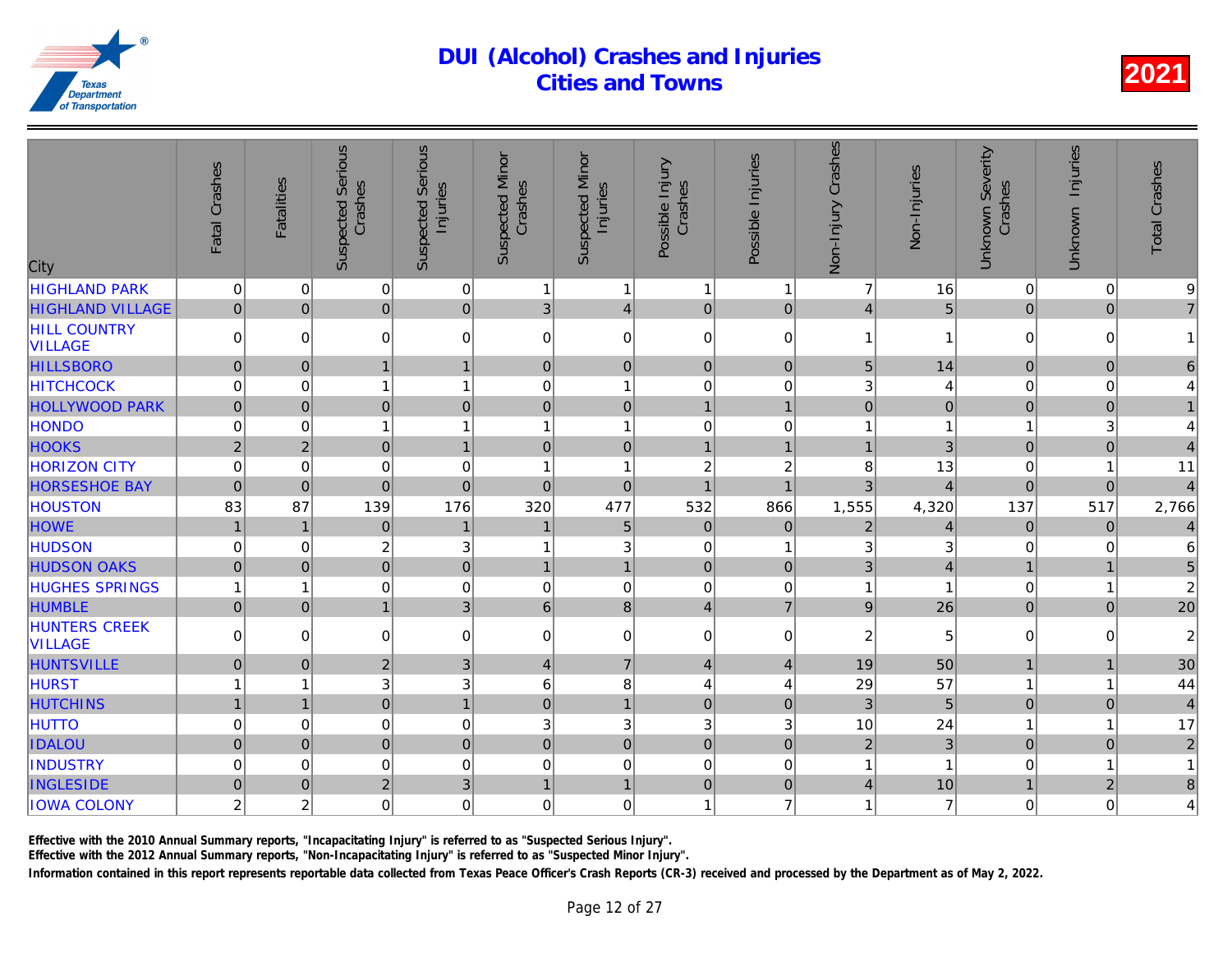| City                   | Fatal Crashes  | <b>Fatalities</b> | <b>Suspected Serious</b><br>Crashes | <b>Serious</b><br>Injuries<br>Suspected | <b>Suspected Minor</b><br>Crashes | <b>Suspected Minor</b><br>Injuries | Possible Injury<br>Crashes | Possible Injuries | Non-Injury Crashes | Non-Injuries   |
|------------------------|----------------|-------------------|-------------------------------------|-----------------------------------------|-----------------------------------|------------------------------------|----------------------------|-------------------|--------------------|----------------|
| <b>IOWA PARK</b>       | $\pmb{0}$      | $\mathbf{0}$      | $\overline{0}$                      | $\mathbf{0}$                            | $\mathbf{0}$                      | $\overline{0}$                     | $\overline{2}$             | $\overline{2}$    | $\overline{1}$     | $\overline{a}$ |
| <b>IRVING</b>          | 5              | 8                 | 12                                  | 18                                      | 59                                | 71                                 | 49                         | 83                | 154                | 413            |
| <b>IVANHOE (TYLER)</b> | $\mathbf 0$    | $\mathbf{0}$      | $\overline{0}$                      | $\pmb{0}$                               | $\pmb{0}$                         | $\overline{0}$                     | $\mathbf 0$                | $\pmb{0}$         | $\mathbf{1}$       | 3              |
| JACINTO CITY           | 0              | 0                 | 0                                   | $\mathbf 0$                             | 1                                 | $\mathbf{1}$                       | $\mathbf 0$                | 0                 | 1                  | $\overline{a}$ |
| <b>JACKSBORO</b>       | $\overline{0}$ | $\overline{0}$    | $\overline{0}$                      | $\mathbf 0$                             | $\pmb{0}$                         | $\overline{0}$                     | $\mathbf 0$                | $\mathbf 0$       | 3                  | $\overline{4}$ |
| <b>JACKSONVILLE</b>    | 0              | $\Omega$          | $\mathbf{1}$                        | $\mathbf{1}$                            | 4                                 | $\overline{4}$                     | $\overline{c}$             | 4                 | 11                 | 25             |
| <b>JARRELL</b>         | $\mathbf{1}$   | 2 <sup>1</sup>    | 3                                   | $\overline{4}$                          | $\sqrt{2}$                        | $6\phantom{1}$                     | $\mathbf 0$                | $\mathbf{0}$      | 5                  | 12             |
| <b>JASPER</b>          | 0              | $\mathbf 0$       | $\mathbf{1}$                        | $\mathbf{1}$                            | $\mathbf 0$                       | $\mathbf 0$                        | $\mathbf 0$                | 0                 | 2                  | 5              |
| <b>JEFFERSON</b>       | $\overline{0}$ | $\mathbf{0}$      | $\overline{0}$                      | $\mathbf 0$                             | $\mathbf{0}$                      | $\overline{0}$                     | $\mathbf 0$                | $\mathbf 0$       | $\overline{3}$     | $\overline{7}$ |
| <b>JERSEY VILLAGE</b>  | 1              | 1                 | $\mathbf{1}$                        | $\mathbf{1}$                            | 1                                 | $\boldsymbol{2}$                   | $\overline{4}$             | 5                 | 18                 | 50             |
| <b>JEWETT</b>          | $\overline{0}$ | $\Omega$          | $\overline{0}$                      | $\mathbf 0$                             | $\mathbf{0}$                      | $\overline{0}$                     | $\overline{0}$             | $\mathbf 0$       | 1                  | $\overline{a}$ |
| JOHNSON CITY           | 0              | $\Omega$          | 0                                   | $\mathbf 0$                             | $\mathbf 0$                       | $\mathbf 0$                        | $\mathbf 0$                | $\mathbf 0$       | 1                  | $\overline{c}$ |
| <b>JONES CREEK</b>     | $\mathbf{1}$   | $\mathbf{1}$      | $\overline{0}$                      | $\overline{1}$                          | $\mathbf 0$                       | $\overline{0}$                     | $\mathbf 0$                | $\mathbf{1}$      | $\mathbf 0$        | $\overline{0}$ |
| <b>JOSHUA</b>          | 0              | $\mathbf 0$       | 0                                   | $\mathbf 0$                             | $\mathbf 0$                       | $\mathbf 0$                        | $\mathbf 0$                | 0                 | 1                  | $\overline{2}$ |
| <b>JOURDANTON</b>      | $\mathbf 0$    | $\Omega$          | $\overline{0}$                      | $\mathbf 0$                             | $\mathbf{0}$                      | $\overline{0}$                     | $\mathbf 0$                | $\mathbf 0$       | $\overline{1}$     |                |
| <b>JUSTIN</b>          | 0              | $\Omega$          | 0                                   | $\mathbf 0$                             | $\mathbf 0$                       | $\mathbf 0$                        | $\overline{c}$             | $\overline{c}$    | $\Omega$           | $\overline{a}$ |
| <b>KATY</b>            | $\overline{0}$ | $\mathbf 0$       | $\overline{2}$                      | $\overline{2}$                          | $\overline{2}$                    | $\overline{3}$                     | $\mathbf{1}$               | $\overline{1}$    | 17                 | 39             |
| KAUFMAN                | 0              | 0                 | $\mathbf{1}$                        | $\overline{c}$                          | $\mathbf 0$                       | $\mathbf 0$                        | $\overline{1}$             | 1                 | $\overline{7}$     |                |
| <b>KEENE</b>           | $\overline{1}$ | $\mathbf{1}$      | $\overline{0}$                      | $\mathbf 0$                             | $\pmb{0}$                         | $\overline{0}$                     | $\mathbf{1}$               | $\overline{1}$    | $\overline{1}$     |                |
| KELLER                 | 0              | $\mathbf 0$       | $\mathbf{1}$                        | $\mathbf{1}$                            | $\boldsymbol{2}$                  | $\overline{c}$                     | $\overline{c}$             | $\overline{c}$    | 8                  | 27             |
| <b>KEMAH</b>           | $\mathbf 0$    | $\mathbf{0}$      | $\mathbf{1}$                        | $\mathbf{1}$                            | $\sqrt{3}$                        | $\overline{3}$                     | 3                          | $\overline{7}$    | 10                 | 36             |
| KEMP                   | 2              | $\boldsymbol{2}$  | 0                                   | $\mathbf 0$                             | $\mathbf 0$                       | $\mathsf{O}\xspace$                | $\mathbf 0$                | $\mathbf 0$       | $\mathbf 0$        |                |
| <b>KENEDY</b>          | $\overline{0}$ | $\overline{0}$    | $\overline{0}$                      | $\mathbf 0$                             | $\mathbf 0$                       | $\overline{0}$                     | $\overline{c}$             | $\overline{c}$    | $\mathbf{1}$       | 5              |
| KENNARD                | 0              | $\mathbf 0$       | 0                                   | $\mathbf 0$                             | $\overline{1}$                    | $\mathbf{1}$                       | $\mathbf 0$                | $\mathbf 0$       | $\mathbf 0$        |                |
| <b>KENNEDALE</b>       | $\mathbf 0$    | $\Omega$          | $\overline{0}$                      | $\mathbf 0$                             | $\pmb{0}$                         | $\overline{0}$                     | $\overline{1}$             | $\overline{1}$    | $\overline{4}$     |                |
| KERMIT                 | 0              | $\mathbf 0$       | 0                                   | $\mathbf 0$                             | 1                                 | 1                                  | $\mathbf 0$                | 0                 | $\mathbf 0$        |                |
| <b>KERRVILLE</b>       | $\overline{0}$ | $\overline{0}$    | $\overline{2}$                      | $\overline{2}$                          | 3                                 | 5                                  | 11                         | 16                | 19                 | 47             |
|                        |                |                   |                                     |                                         |                                   |                                    |                            |                   |                    |                |

Effective with the 2010 Annual Summary reports, "Incapacitating Injury" is referred to as "Suspected Serious Injury".

Effective with the 2012 Annual Summary reports, "Non-Incapacitating Injury" is referred to as "Suspected Minor Injury".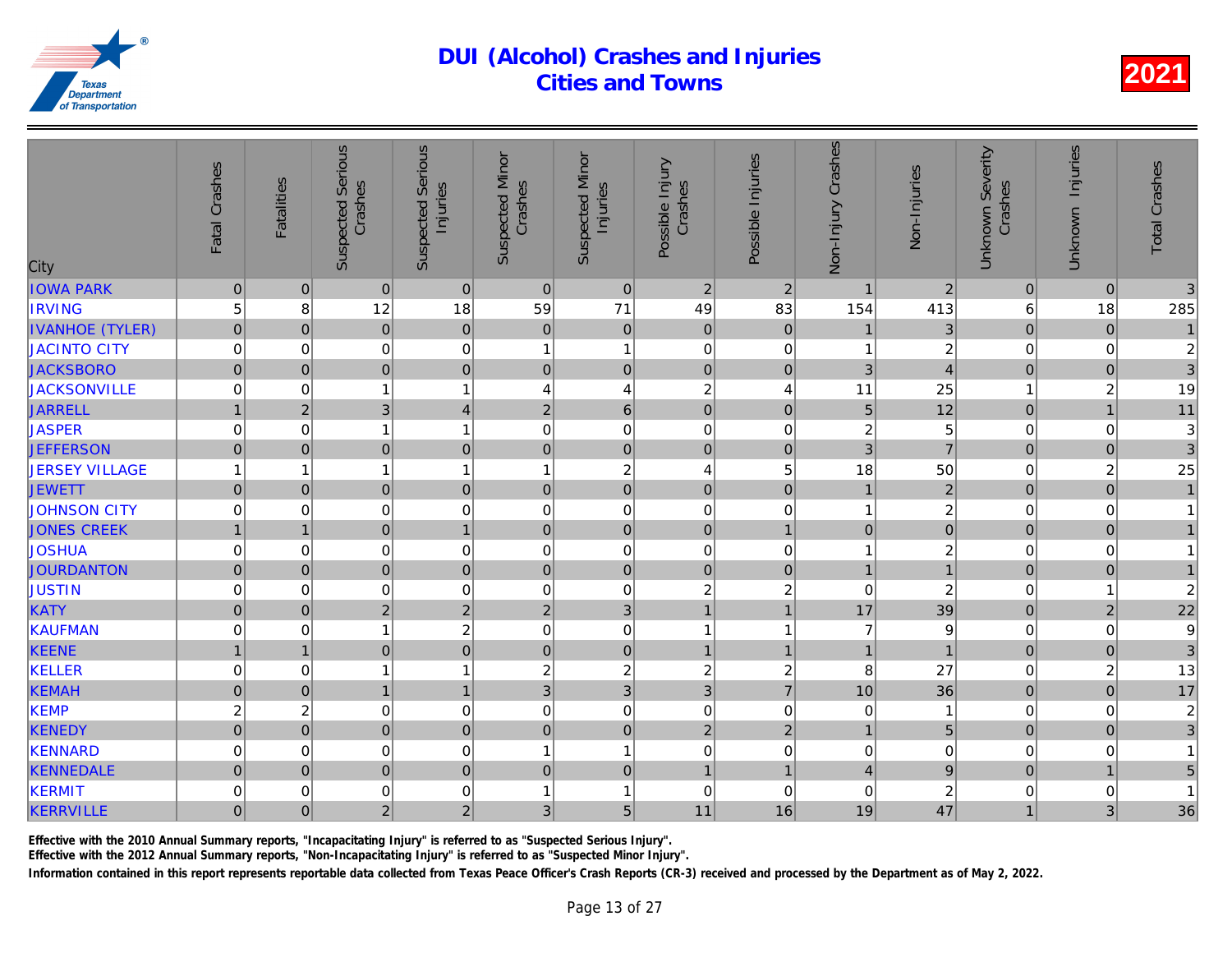| <b>Suspected Serious</b><br><b>Suspected Serious</b><br>Fatal Crashes<br>Crashes<br><b>Fatalities</b><br>City | <b>Suspected Minor</b><br>Crashes<br>Injuries | <b>Suspected Minor</b><br>Injuries          | Possible Injury<br>Crashes | Possible Injuries | Non-Injury Crashes | Non-Injuries   |
|---------------------------------------------------------------------------------------------------------------|-----------------------------------------------|---------------------------------------------|----------------------------|-------------------|--------------------|----------------|
| KILGORE<br>0<br>$\overline{0}$<br>$\mathbf 0$                                                                 | $\mathbf 0$                                   | 5<br>$\overline{4}$                         | $\overline{1}$             | -1                | $\overline{4}$     | 8              |
| 8<br><b>KILLEEN</b><br>3<br>$\overline{4}$                                                                    | 16                                            | 51<br>32                                    | 12                         | 23                | 73                 | 175            |
| <b>KINGSVILLE</b><br>$\Omega$<br>0<br>0                                                                       | $\mathbf 0$                                   | $\mathbf{1}$<br>1                           | $\overline{1}$             | $\overline{c}$    | 5                  | 6              |
| $\overline{0}$<br>$\overline{0}$<br><b>KIRBY</b><br> 0                                                        | $\overline{0}$                                | $\overline{1}$<br>$\mathbf{1}$              | $\overline{0}$             | $\overline{0}$    | $\vert$            | 5              |
| KRUM<br>0<br>$\overline{0}$<br>0                                                                              | $\mathbf 0$                                   | $\mathbf{1}$<br>1                           | $\boldsymbol{0}$           | 0                 | $\mathbf{1}$       |                |
| $\overline{0}$<br>$\overline{0}$<br><b>KURTEN</b><br>$\mathbf 0$                                              | $\overline{0}$                                | $\mathbf 0$<br>$\mathbf 0$                  | $\overline{0}$             | $\mathbf 0$       | $\overline{1}$     |                |
| KYLE<br>$\mathsf 0$<br>$\Omega$<br>9                                                                          | 10                                            | 13<br>$\boldsymbol{9}$                      | $\overline{4}$             | 8                 | 28                 | 86             |
| $\mathbf 0$<br>$\mathbf{1}$<br><b>LA FERIA</b><br> 0                                                          | $\mathbf{1}$                                  | $\pmb{0}$<br>$\overline{0}$                 | $\mathbf 0$                | $\pmb{0}$         | $\overline{2}$     | $\overline{a}$ |
| LA GRANGE<br>1<br>$\mathbf{1}$<br>$\mathbf{1}$                                                                | $\mathbf{1}$                                  | $\overline{\mathbf{4}}$<br>1                | $\mathbf 0$                | 0                 | $\overline{c}$     | 3              |
| $\overline{0}$<br>LA JOYA<br>$\mathbf 0$<br> 0                                                                | $\pmb{0}$                                     | $\mathbf{1}$<br>$\overline{1}$              | $\overline{2}$             | $\overline{2}$    | $\overline{0}$     | $\overline{6}$ |
| <b>LA MARQUE</b><br>3<br>1<br>$\mathbf{1}$                                                                    | $\overline{4}$                                | $\boldsymbol{2}$<br>$\overline{\mathbf{4}}$ | 3                          | 6                 | 11                 | 37             |
| <b>LA PORTE</b><br>$\mathbf 0$<br> 0 <br>$\overline{4}$                                                       | $6\phantom{1}6$                               | $\overline{3}$<br>$\mathbf 2$               | $\mathbf 0$                | $\mathbf 0$       | 24                 | 40             |
| <b>LA VERNIA</b><br>0<br>0<br>0                                                                               | $\mathbf 0$                                   | $\mathbf{1}$<br>1                           | $\mathbf 0$                | 0                 | 0                  | $\Omega$       |
| $\mathbf 0$<br> 0 <br>$\mathbf{1}$<br><b>LA VILLA</b>                                                         | $\overline{1}$                                | $\mathbf{1}$<br>$\overline{0}$              | $\mathbf 0$                | $\mathbf 0$       | $\overline{0}$     | $\Omega$       |
| LACY-LAKEVIEW<br>$\overline{0}$<br>0<br>0                                                                     | $\mathbf 0$                                   | $\mathbf{1}$                                | $\mathbf 0$                | 0                 | 3                  |                |
| $\overline{2}$<br><b>LAGO VISTA</b><br>$\mathbf 0$<br>$\Omega$                                                | $\overline{2}$                                | $\overline{1}$                              | $\overline{0}$             | $\mathbf{0}$      | $\mathbf{1}$       |                |
| <b>LAKE DALLAS</b><br>0<br>$\Omega$<br>0                                                                      | $\mathbf 0$                                   | 3<br>$\overline{c}$                         | $\mathbf 0$                | 0                 | $\overline{c}$     | $\lambda$      |
| 3<br><b>LAKE JACKSON</b><br>$\mathbf 0$<br> 0                                                                 | $\mathbf{3}$                                  | $\overline{2}$<br>$\mathbf 0$               | 3                          | 3                 | $\overline{7}$     | 14             |
| <b>LAKE WORTH</b><br>$\overline{c}$<br>$\overline{c}$<br>0                                                    | 3                                             | $\overline{c}$<br>1                         | $\mathbf 0$                | 0                 | 14                 | 43             |
| $\overline{0}$<br> 0 <br>$\overline{0}$<br>LAKEPORT                                                           | $\mathbf 0$                                   | $\overline{0}$<br>$\overline{0}$            | $\overline{0}$             | $\mathbf 0$       | $\mathbf{1}$       |                |
| 0<br><b>LAKESIDE CITY</b><br>0<br>$\Omega$                                                                    | $\mathbf 0$                                   | 0<br>$\mathbf 0$                            | $\mathbf 0$                | $\Omega$          | 1                  |                |
| $\overline{0}$<br>$\overline{0}$<br> 0 <br><b>LAKEWAY</b>                                                     | $\overline{0}$                                | $\overline{1}$<br>$\mathbf{1}$              | $\overline{4}$             | $\overline{4}$    | $\overline{7}$     | 15             |
| <b>LAMESA</b><br>0<br>0<br>$\overline{0}$                                                                     | $\mathbf 0$                                   | $\mathbf{1}$<br>1                           | $\boldsymbol{0}$           | 0                 | $\pmb{0}$          | $\overline{0}$ |
| $\overline{0}$<br><b>LAMPASAS</b><br>$\overline{0}$<br> 0                                                     | $\mathbf 0$                                   | $\mathbf 0$<br>$\mathbf 0$                  | $\overline{0}$             | $\mathbf 0$       | $\overline{0}$     | $\Omega$       |
| $\overline{c}$<br><b>LANCASTER</b><br>1<br>$\mathbf{1}$                                                       | $\overline{2}$                                | 3<br>$\boldsymbol{2}$                       | $\mathbf 0$                | $\Omega$          | 10                 | 21             |
| $\overline{7}$<br>LAREDO<br>$\overline{c}$<br>$\overline{2}$                                                  | 13                                            | 31<br>20                                    | 13                         | 28                | 64                 | 146            |
| LATEXO<br>0<br>$\overline{0}$<br>0                                                                            | $\mathbf 0$                                   | 0<br>$\mathbf 0$                            | $\boldsymbol{0}$           | 0                 | 1                  |                |

Effective with the 2010 Annual Summary reports, "Incapacitating Injury" is referred to as "Suspected Serious Injury".

Effective with the 2012 Annual Summary reports, "Non-Incapacitating Injury" is referred to as "Suspected Minor Injury".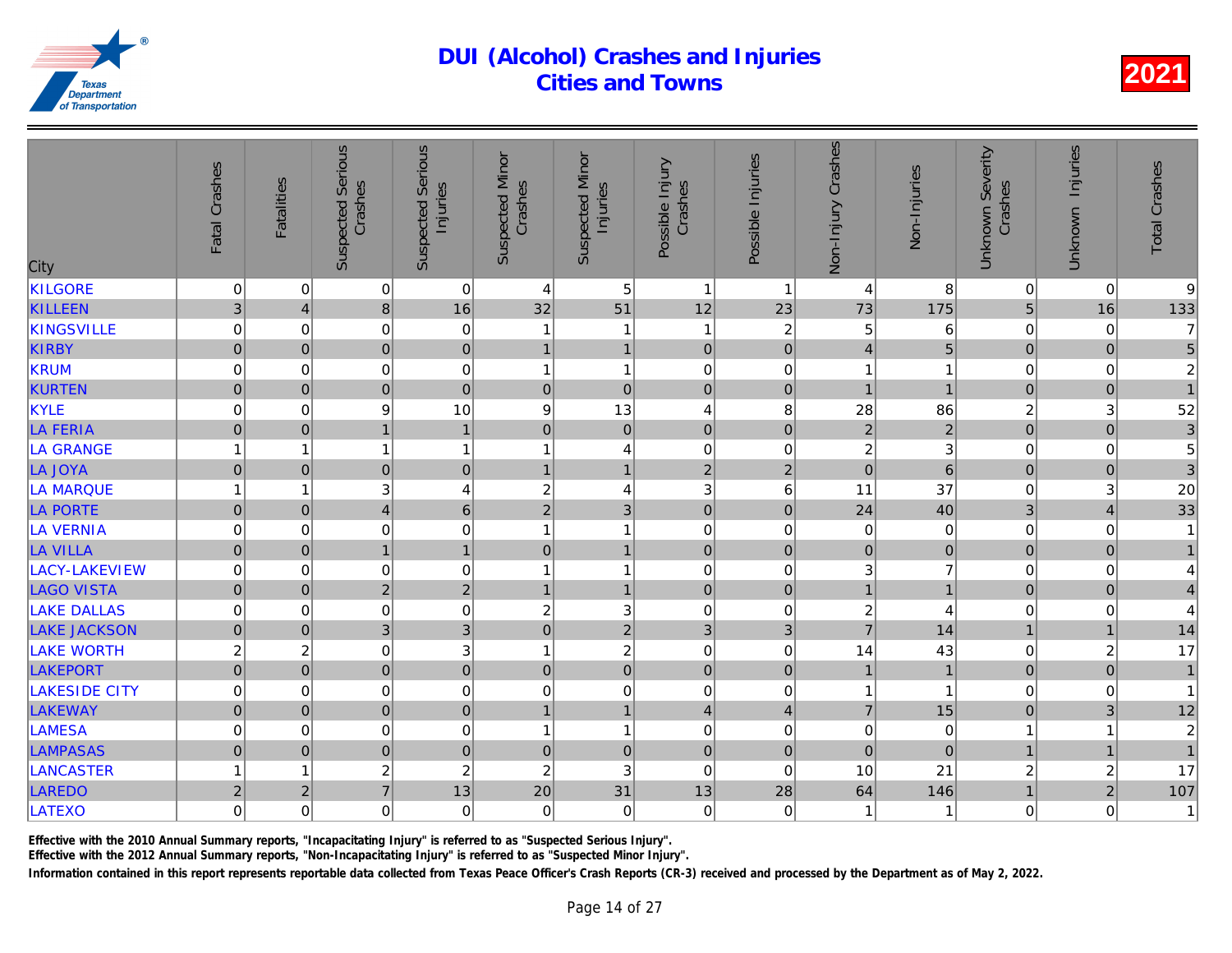| City                                   | Fatal Crashes       | <b>Fatalities</b> | <b>Suspected Serious</b><br>Crashes | <b>Serious</b><br>Injuries<br>Suspected | <b>Suspected Minor</b><br>Crashes | <b>Suspected Minor</b><br>Injuries | Possible Injury<br>Crashes | Possible Injuries | Non-Injury Crashes | Non-Injuries   |
|----------------------------------------|---------------------|-------------------|-------------------------------------|-----------------------------------------|-----------------------------------|------------------------------------|----------------------------|-------------------|--------------------|----------------|
| LAVON                                  | $\mathsf{O}\xspace$ | $\mathbf{0}$      | $\mathbf{1}$                        | $\mathbf{1}$                            | $\overline{1}$                    | $\mathbf{1}$                       | $\mathbf 0$                | $\mathbf{0}$      | $\overline{2}$     | 5              |
| <b>LEAGUE CITY</b>                     | 0                   | $\mathbf 0$       | $\overline{c}$                      | $\overline{c}$                          | 12                                | 15                                 | 8                          | 12                | 50                 | 122            |
| LEANDER                                | $\mathbf{1}$        | $\mathbf{1}$      | $\overline{3}$                      | $\overline{4}$                          | $6\phantom{1}$                    | $\overline{7}$                     | $\overline{2}$             | $\overline{2}$    | 19                 | 54             |
| <b>LEON VALLEY</b>                     | 0                   | $\mathbf 0$       | 0                                   | $\mathbf 0$                             | 5                                 | 10                                 | 4                          | 6                 | $\overline{7}$     | 34             |
| <b>LEONA</b>                           | $\mathbf 0$         | $\Omega$          | $\overline{0}$                      | $\mathbf 0$                             | $\pmb{0}$                         | $\overline{0}$                     | $\overline{0}$             | $\mathbf{0}$      | $\overline{1}$     |                |
| <b>LEVELLAND</b>                       | 0                   | $\Omega$          | 0                                   | $\mathbf 0$                             | $\overline{c}$                    | $\boldsymbol{2}$                   | $\overline{1}$             | 1                 | $\overline{4}$     | 10             |
| <b>LEWISVILLE</b>                      | $\mathbf{1}$        | $\mathbf{1}$      | 13                                  | 16                                      | 20                                | 32                                 | 16                         | 25                | 101                | 256            |
| <b>LIBERTY</b>                         | 0                   | 0                 | 0                                   | $\mathbf 0$                             | $\mathbf 1$                       | $\mathbf{1}$                       | $\overline{c}$             | $\overline{7}$    |                    | 6              |
| <b>LIBERTY HILL</b>                    | $\overline{0}$      | $\overline{0}$    | $\overline{2}$                      | $\overline{2}$                          | $\mathbf 0$                       | $\overline{0}$                     | $\mathbf 0$                | $\mathbf 0$       | $\overline{1}$     | $\overline{2}$ |
| <b>LINCOLN PARK</b>                    | 0                   | $\Omega$          | 0                                   | $\mathbf 0$                             | $\mathbf 0$                       | $\mathbf 0$                        | $\Omega$                   | $\Omega$          | $\overline{c}$     | 5              |
| <b>LINDALE</b>                         | $\mathbf 0$         | $\mathbf 0$       | $\overline{0}$                      | $\pmb{0}$                               | $\overline{2}$                    | 6 <sup>1</sup>                     | $\mathbf 0$                | $\mathbf 0$       | $\overline{1}$     | 3              |
| <b>LITTLE ELM</b>                      | 0                   | $\mathbf 0$       | $\mathbf{1}$                        | $\mathbf{1}$                            | $\mathbf{3}$                      | 4                                  | $\overline{1}$             | 1                 | 8                  | 14             |
| <b>LITTLE RIVER-</b><br><b>ACADEMY</b> | $\overline{0}$      | $\Omega$          | $\overline{0}$                      | $\mathbf 0$                             | $\overline{0}$                    | $\overline{0}$                     | $\mathbf{0}$               | $\mathbf{0}$      | $\mathbf{1}$       | 3              |
| <b>LITTLEFIELD</b>                     | 0                   | 0                 | 0                                   | $\mathbf 0$                             | $\mathbf 0$                       | $\overline{0}$                     | $\mathbf 0$                | 0                 | $\boldsymbol{2}$   | 3              |
| <b>LIVE OAK</b>                        | $\mathbf 0$         | $\Omega$          | $\overline{0}$                      | $\mathbf 0$                             | $\pmb{0}$                         | $\overline{0}$                     | $\overline{1}$             | $\overline{1}$    | 10                 | 14             |
| <b>LIVINGSTON</b>                      | 0                   | $\Omega$          | 0                                   | $\mathbf 0$                             | $\mathbf 0$                       | $\mathbf 0$                        | $\overline{1}$             | 1                 | 5                  |                |
| <b>LLANO</b>                           | $\overline{0}$      | $\overline{0}$    | $\mathbf{1}$                        | $\mathbf{1}$                            | $\mathbf 0$                       | $\overline{0}$                     | $\mathbf 0$                | $\mathbf 0$       | $\mathbf{1}$       |                |
| <b>LOCKHART</b>                        | 0                   | $\mathbf 0$       | $\overline{c}$                      | 3                                       | 1                                 | $\overline{c}$                     | $\overline{c}$             | 3                 | 6                  | 10             |
| <b>LOCKNEY</b>                         | $\mathbf 0$         | $\overline{0}$    | $\overline{0}$                      | $\overline{0}$                          | $\pmb{0}$                         | $\overline{0}$                     | $\mathbf 0$                | $\mathbf{0}$      | $\mathbf{1}$       |                |
| <b>LOG CABIN</b>                       | 0                   | $\mathbf 0$       | 0                                   | $\mathbf 0$                             | $\mathbf 0$                       | $\mathsf 0$                        | $\mathbf 0$                | $\mathbf 0$       | $\mathbf 0$        | $\Omega$       |
| LONGVIEW                               | $\mathbf 0$         | $\pmb{0}$         | $\overline{\mathbf{4}}$             | $\overline{4}$                          | 13                                | 19                                 | 20                         | 24                | 32                 | 96             |
| <b>LORENA</b>                          | 0                   | $\mathbf 0$       | 0                                   | $\mathbf 0$                             | 1                                 | $\mathbf{1}$                       | $\mathbf 0$                | 0                 | 0                  |                |
| <b>LOS FRESNOS</b>                     | $\overline{0}$      | $\Omega$          | $\overline{0}$                      | $\mathbf 0$                             | $\overline{1}$                    | $\overline{1}$                     | $\overline{1}$             | $\overline{1}$    | $\overline{2}$     |                |
| <b>LOS INDIOS</b>                      | 0                   | $\Omega$          | $\mathbf{1}$                        | $\mathbf{1}$                            | $\Omega$                          | $\mathbf 0$                        | $\overline{1}$             | 1                 | $0^{\prime}$       | 10             |
| LOVELADY                               | $\overline{0}$      | $\mathbf{0}$      | $\mathbf 0$                         | $\pmb{0}$                               | $\mathbf 0$                       | $\overline{0}$                     | $\mathbf 0$                | $\pmb{0}$         | $\mathbf{1}$       | $\overline{3}$ |
| <b>LOWRY CROSSING</b>                  | 0                   | 0                 | 1                                   | $\mathbf{1}$                            | 1                                 | $\overline{c}$                     | $\mathbf 0$                | 0                 | $\mathsf 0$        |                |
|                                        |                     |                   |                                     |                                         |                                   |                                    |                            |                   |                    |                |

Effective with the 2010 Annual Summary reports, "Incapacitating Injury" is referred to as "Suspected Serious Injury".

Effective with the 2012 Annual Summary reports, "Non-Incapacitating Injury" is referred to as "Suspected Minor Injury".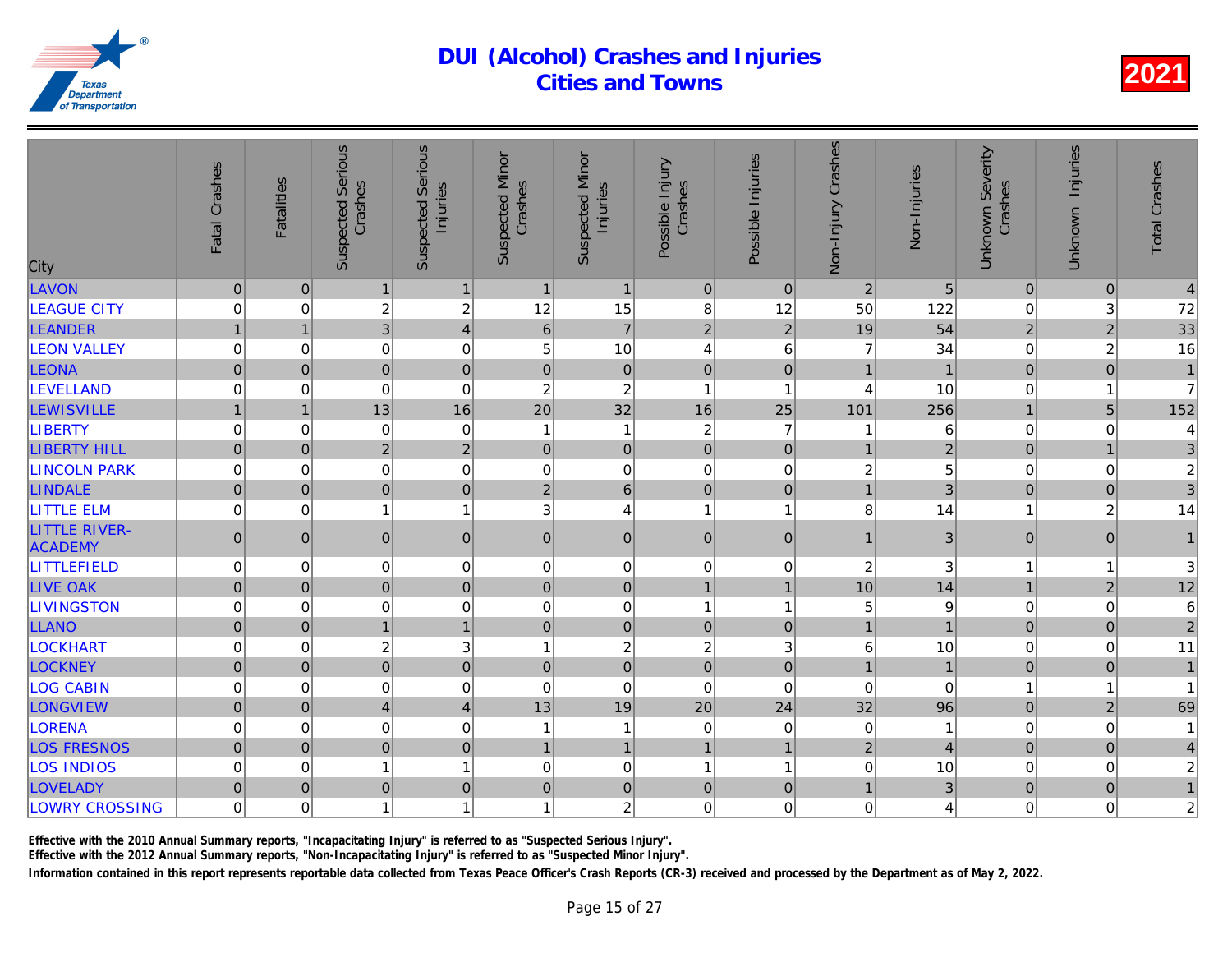| City                         | Fatal Crashes       | <b>Fatalities</b> | <b>Suspected Serious</b><br>Crashes | <b>Suspected Serious</b><br>Injuries | <b>Suspected Minor</b><br>Crashes | <b>Suspected Minor</b><br>Injuries | Possible Injury<br>Crashes | Possible Injuries | Non-Injury Crashes | Non-Injuries   |
|------------------------------|---------------------|-------------------|-------------------------------------|--------------------------------------|-----------------------------------|------------------------------------|----------------------------|-------------------|--------------------|----------------|
| <b>LUBBOCK</b>               | 13                  | 14                | 5                                   | 12                                   | 55                                | 72                                 | 86                         | 147               | 170                | 466            |
| <b>LUCAS</b>                 | 0                   | $\mathbf 0$       | 0                                   | $\mathbf 0$                          | $\mathbf 0$                       | $\mathbf 0$                        | $\mathbf 0$                | $\mathbf 0$       |                    |                |
| <b>LUFKIN</b>                | $\overline{2}$      | $\overline{2}$    | $\overline{2}$                      | $\overline{2}$                       | $\overline{2}$                    | $\overline{2}$                     | 5                          | 8                 | 16                 | 39             |
| <b>LULING</b>                | 0                   | $\mathbf 0$       | 0                                   | $\mathbf 0$                          | 3                                 | $\overline{\mathbf{4}}$            | $\mathbf 0$                | 0                 | 2                  | 3              |
| <b>LUMBERTON</b>             | $\mathbf 0$         | $\Omega$          | $\mathbf{1}$                        | $\mathbf{1}$                         | $\overline{1}$                    | 5                                  | $\overline{1}$             | 1                 | 8                  | 21             |
| <b>LYFORD</b>                | 1                   | 1                 | 0                                   | $\mathbf{1}$                         | $\mathbf 0$                       | $\mathbf 0$                        | $\overline{1}$             | $\overline{c}$    | 1                  |                |
| <b>LYTLE</b>                 | $\mathsf{O}\xspace$ | $\mathbf{0}$      | $\overline{0}$                      | $\mathbf 0$                          | $\mathbf{1}$                      | $\mathbf{1}$                       | $\mathbf 0$                | $\mathbf 0$       | $\pmb{0}$          | $\Omega$       |
| <b>MABANK</b>                | 0                   | $\mathbf 0$       | 0                                   | $\mathbf 0$                          | $\mathbf 0$                       | $\mathbf 0$                        | $\mathbf 0$                | 0                 | 5                  |                |
| <b>MADISONVILLE</b>          | $\overline{0}$      | $\mathbf 0$       | $\overline{0}$                      | $\mathbf 0$                          | $\overline{1}$                    | $\mathbf{1}$                       | $\mathbf 0$                | $\mathbf 0$       | $\overline{2}$     |                |
| MAGNOLIA<br>(MONTGOMERY)     | 0                   | $\mathbf 0$       | $\overline{c}$                      | $\boldsymbol{2}$                     | 3                                 | 5                                  | $\mathbf 0$                | $\overline{c}$    | 1                  | 3              |
| <b>MANOR</b>                 | $\pmb{0}$           | $\mathbf{0}$      | 3                                   | $\overline{7}$                       | $\overline{1}$                    | $\vert 4 \vert$                    | $\mathbf{1}$               | $\overline{1}$    | 14                 | 45             |
| <b>MANSFIELD</b>             | 3                   | 3                 | 6                                   | $\overline{7}$                       | 4                                 | 8                                  | 10                         | 17                | 26                 | 61             |
| <b>MANVEL</b>                | $\overline{0}$      | $\overline{0}$    | 3                                   | $\overline{4}$                       | $\overline{1}$                    | $\overline{5}$                     | $\overline{2}$             | $\overline{2}$    | 5                  | $\overline{9}$ |
| <b>MARBLE FALLS</b>          | 1                   | 1                 | $\mathbf{1}$                        | $\mathbf{1}$                         | 1                                 | $\boldsymbol{2}$                   | $\overline{c}$             | 3                 | 8                  | 18             |
| <b>MARLIN</b>                | $\mathsf{O}\xspace$ | $\mathbf 0$       | $\mathbf 0$                         | $\pmb{0}$                            | $\pmb{0}$                         | $\overline{0}$                     | $\mathbf 0$                | $\pmb{0}$         | 3                  | $\overline{4}$ |
| <b>MARQUEZ</b>               | 0                   | $\mathbf 0$       | 0                                   | $\mathbf 0$                          | $\overline{c}$                    | $\boldsymbol{2}$                   | $\mathbf 0$                | $\mathbf 0$       | $\mathbf 0$        | $\Omega$       |
| <b>MARSHALL</b>              | $\mathbf{1}$        | $\mathbf{1}$      | 3                                   | 3                                    | $\mathbf{3}$                      | $\overline{5}$                     | $\overline{4}$             | 5                 | $\overline{9}$     | 25             |
| <b>MARTINDALE</b>            | 0                   | $\mathbf 0$       | 0                                   | $\boldsymbol{0}$                     | -1                                | $\mathbf{1}$                       | $\overline{1}$             | $\overline{c}$    | $\mathbf 0$        | $\overline{2}$ |
| <b>MCALLEN</b>               | 3                   | 5                 | $\overline{2}$                      | $\boldsymbol{6}$                     | 28                                | 41                                 | 52                         | 92                | 77                 | 213            |
| <b>MCCAMEY</b>               | 0                   | $\mathbf 0$       | 0                                   | $\mathbf 0$                          | 1                                 | $\mathbf{1}$                       | $\mathbf 0$                | $\mathbf 0$       | $\mathbf 0$        |                |
| <b>MCGREGOR</b>              | $\overline{0}$      | $\overline{0}$    | $\mathbf{1}$                        | $\mathbf{1}$                         | $\overline{1}$                    | $\overline{2}$                     | $\overline{0}$             | $\mathbf{0}$      | 3                  |                |
| <b>MCKINNEY</b>              | 1                   | 1                 | 6                                   | 6                                    | 8                                 | 13                                 | 21                         | 36                | 47                 | 110            |
| MCLENDON-<br><b>CHISHOLM</b> | 0                   | $\Omega$          | $\overline{0}$                      | $\mathbf 0$                          | 1                                 | $\mathbf{1}$                       | $\overline{0}$             | $\mathbf{0}$      | $\overline{0}$     | $\Omega$       |
| <b>MEADOW</b>                | 0                   | 0                 | 0                                   | $\mathbf 0$                          | $\overline{2}$                    | 3                                  | $\mathbf 0$                | 0                 | 0                  |                |
| <b>MEADOWS PLACE</b>         | $\overline{0}$      | $\mathbf{0}$      | $\mathbf 0$                         | $\mathbf 0$                          | 1                                 | 3                                  | $\boldsymbol{0}$           | $\mathbf{0}$      | $\overline{2}$     |                |
|                              |                     |                   |                                     |                                      |                                   |                                    |                            |                   |                    |                |

Effective with the 2010 Annual Summary reports, "Incapacitating Injury" is referred to as "Suspected Serious Injury".

Effective with the 2012 Annual Summary reports, "Non-Incapacitating Injury" is referred to as "Suspected Minor Injury".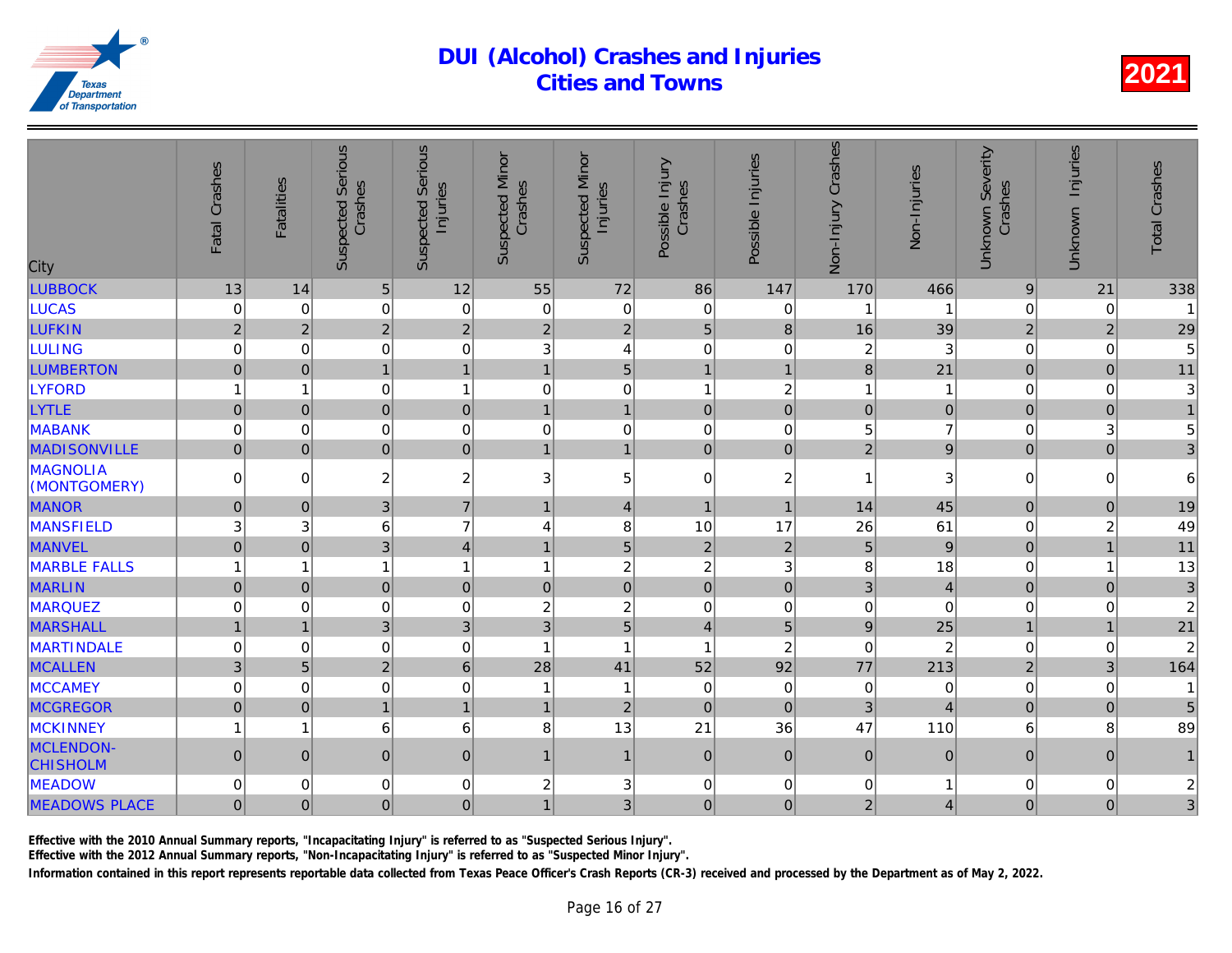| City                  | Fatal Crashes  | <b>Fatalities</b> | Serious<br>Crashes<br>Suspected | <b>Suspected Serious</b><br>Injuries | <b>Suspected Minor</b><br>Crashes | <b>Suspected Minor</b><br>Injuries | Possible Injury<br>Crashes | Possible Injuries        | Crashes<br>Non-Injury | Non-Injuries            |
|-----------------------|----------------|-------------------|---------------------------------|--------------------------------------|-----------------------------------|------------------------------------|----------------------------|--------------------------|-----------------------|-------------------------|
| MELISSA               | 1              |                   | 0                               | $\mathbf 0$                          | 0                                 | $\mathbf 0$                        | $\overline{2}$             | 3                        | 4                     | 10                      |
| <b>MENARD</b>         | $\pmb{0}$      | $\overline{0}$    | $\overline{0}$                  | $\pmb{0}$                            | $\overline{0}$                    | $\overline{0}$                     | $\mathbf 0$                | $\pmb{0}$                | $\mathbf{1}$          | $\overline{1}$          |
| <b>MERCEDES</b>       | $\mathbf 0$    | $\mathbf 0$       | $\mathbf{1}$                    | $\overline{1}$                       | $\mathbf{1}$                      | 1                                  | $\overline{1}$             | 1                        | 9                     | 20                      |
| <b>MERKEL</b>         | $\overline{0}$ | $\mathbf 0$       | $\overline{0}$                  | $\mathbf 0$                          | $\mathbf{1}$                      | $\mathbf{1}$                       | $\overline{0}$             | $\mathbf 0$              | $\overline{0}$        | $\mathbf{0}$            |
| <b>MESQUITE</b>       | 4              | $\overline{4}$    | 5                               | 8                                    | 9                                 | $\boldsymbol{9}$                   | 18                         | 29                       | 107                   | 243                     |
| <b>MEXIA</b>          | $\mathbf 0$    | $\Omega$          | $\overline{0}$                  | $\mathbf 0$                          | 0                                 | $\overline{0}$                     | $\Omega$                   | $\Omega$                 | 3                     | $\mathbf{6}$            |
| <b>MIDLAND</b>        | 4              | 4                 | 11                              | 19                                   | 24                                | 34                                 | 18                         | 26                       | 95                    | 207                     |
| <b>MIDLOTHIAN</b>     | $\mathbf{1}$   | $\mathbf{1}$      | $\overline{2}$                  | 3                                    | $\vert 4 \vert$                   | $\overline{4}$                     | $\mathbf{1}$               | $\overline{2}$           | $\,6$                 | 9                       |
| <b>MILANO</b>         | 0              | $\mathbf 0$       | 0                               | $\mathbf 0$                          | $\mathbf{1}$                      | $\mathbf{1}$                       | $\mathbf 0$                | 0                        | 0                     |                         |
| <b>MINERAL WELLS</b>  | $\overline{0}$ | $\overline{0}$    | $\overline{2}$                  | $\overline{2}$                       | $\overline{2}$                    | $\overline{2}$                     | $\overline{1}$             | 1                        | 5                     | 12                      |
| <b>MISSION</b>        | 0              | $\Omega$          | $\mathbf{1}$                    | $\overline{c}$                       | $\overline{c}$                    | 3                                  | 13                         | 22                       | 30                    | 85                      |
| <b>MISSOURI CITY</b>  | $\mathbf 0$    | $\mathbf 0$       | $\mathbf{1}$                    | $\overline{2}$                       | 3                                 | 4                                  | $\mathbf{1}$               | $\overline{1}$           | 13                    | 33                      |
| MONAHANS              | $\mathbf 0$    | 0                 | 0                               | $\mathbf 0$                          | 0                                 | 0                                  | $\mathbf 0$                | $\mathbf 0$              | 2 <sub>1</sub>        | $\overline{\mathbf{c}}$ |
| <b>MONT BELVIEU</b>   | $\mathbf 0$    | $\mathbf 0$       | $\overline{2}$                  | $\overline{2}$                       | $\mathbf{1}$                      | $\mathbf{1}$                       | $\mathbf 0$                | $\overline{2}$           | $\overline{2}$        | $\overline{5}$          |
| MONTGOMERY            | $\mathbf 0$    | $\mathbf 0$       | 0                               | $\mathbf 0$                          | $\overline{0}$                    | $\mathsf{O}\xspace$                | $\overline{1}$             | $\overline{\phantom{a}}$ | $\overline{1}$        | 3                       |
| <b>MOUNT PLEASANT</b> | $\mathbf{1}$   |                   | $\overline{0}$                  | $\mathbf{1}$                         | $\overline{4}$                    | $\overline{7}$                     | $\overline{1}$             | $\overline{4}$           | 10                    | 23                      |
| <b>MULESHOE</b>       | $\mathbf 0$    | $\mathbf 0$       | $\mathbf{1}$                    | $\overline{1}$                       | $\mathbf{1}$                      | $\overline{\mathbf{c}}$            | $\overline{1}$             | 1                        | 8                     | 22                      |
| <b>MULLIN</b>         | $\pmb{0}$      | $\mathbf 0$       | $\pmb{0}$                       | $\pmb{0}$                            | 0                                 | $\overline{0}$                     | $\mathbf{1}$               | $\overline{2}$           | $\overline{0}$        | $\overline{0}$          |
| <b>MURCHISON</b>      | 0              | $\mathbf 0$       | 0                               | $\mathbf 0$                          | $\mathbf{1}$                      | $\overline{1}$                     | $\mathbf 0$                | $\mathbf 0$              | 0                     |                         |
| <b>MURPHY</b>         | $\pmb{0}$      | $\mathbf 0$       | $\mathbf 0$                     | $\mathbf 0$                          | 0                                 | $\overline{0}$                     | $\mathbf 0$                | $\mathbf{0}$             | $\mathbf{1}$          |                         |
| <b>MUSTANG RIDGE</b>  | 0              | $\mathbf 0$       | $\mathbf{1}$                    | 3                                    | $\overline{0}$                    | $\mathbf 0$                        | $\overline{2}$             | $\overline{c}$           | $\overline{c}$        | 6                       |
| <b>NACOGDOCHES</b>    | $\overline{0}$ | $\Omega$          | $\overline{7}$                  | $\overline{7}$                       | 8                                 | 13                                 | $\mathbf 0$                | $\overline{2}$           | 20                    | 57                      |
| NASH (BOWIE)          | $\mathbf 0$    | $\mathbf 0$       | 0                               | $\mathbf 0$                          | 0                                 | $\pmb{0}$                          | $\mathbf 0$                | $\mathbf 0$              | 1                     | 1                       |
| <b>NASSAU BAY</b>     | $\pmb{0}$      | $\mathbf 0$       | $\mathbf{1}$                    | $\overline{1}$                       | $\overline{0}$                    | $\mathbf{1}$                       | $\overline{1}$             | $\overline{2}$           | $\overline{2}$        | $6\overline{6}$         |
| NAVASOTA              | $\mathbf 0$    | $\mathbf 0$       | 0                               | $\mathbf 0$                          | $\overline{\mathbf{c}}$           | $\overline{\mathbf{c}}$            | $\mathbf{1}$               | í                        | 3                     |                         |
| NEDERLAND             | $\mathbf{1}$   | $\mathbf 1$       | $\mathbf 0$                     | $\mathbf 0$                          | $\overline{c}$                    | $\overline{2}$                     | $\mathbf 0$                |                          | $\mathbf{1}$          | 5                       |
| <b>NEVADA</b>         | $\mathbf 0$    | $\mathbf 0$       | 0                               | $\mathbf 0$                          | $\overline{0}$                    | 0                                  | $\mathbf 0$                | $\Omega$                 | 0                     |                         |
|                       |                |                   |                                 |                                      |                                   |                                    |                            |                          |                       |                         |

Effective with the 2010 Annual Summary reports, "Incapacitating Injury" is referred to as "Suspected Serious Injury".

Effective with the 2012 Annual Summary reports, "Non-Incapacitating Injury" is referred to as "Suspected Minor Injury".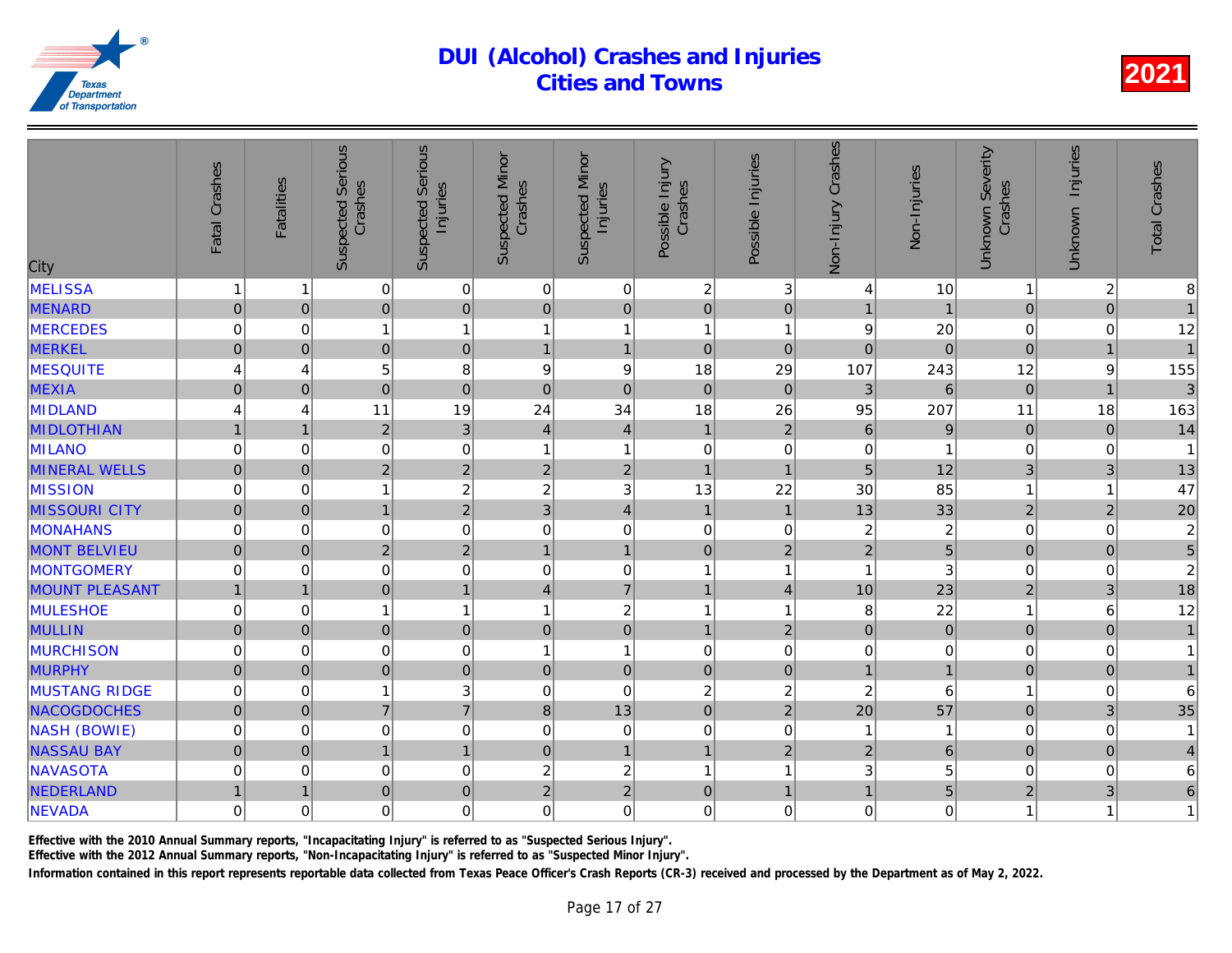| City                                  | Fatal Crashes  | <b>Fatalities</b> | <b>Suspected Serious</b><br>Crashes | <b>Suspected Serious</b><br>Injuries | <b>Suspected Minor</b><br>Crashes | <b>Suspected Minor</b><br>Injuries | Possible Injury<br>Crashes | Possible Injuries | Non-Injury Crashes | Non-Injuries   |
|---------------------------------------|----------------|-------------------|-------------------------------------|--------------------------------------|-----------------------------------|------------------------------------|----------------------------|-------------------|--------------------|----------------|
| <b>NEW BOSTON</b>                     | $\pmb{0}$      | 0                 | $\pmb{0}$                           | $\mathbf 0$                          | 0                                 | $\mathbf 0$                        | $\mathbf{1}$               | $\mathbf{1}$      | $\mathbf{1}$       | 5              |
| <b>NEW BRAUNFELS</b>                  | 0              | $\overline{0}$    | 14                                  | 18                                   | 14                                | 15                                 | $\overline{7}$             | 14                | 74                 | 181            |
| <b>NEW CANEY</b>                      | $\mathbf 0$    | $\overline{0}$    | $\overline{0}$                      | $\mathbf 0$                          | $\mathbf{0}$                      | $\pmb{0}$                          | $\overline{0}$             | $\mathbf{0}$      | $\overline{2}$     | 5              |
| <b>NEW SUMMERFIELD</b>                | $\mathbf{1}$   | 5                 | 0                                   | $\mathbf 0$                          | 0                                 | 0                                  | $\mathbf 0$                | 0                 | $\mathsf 0$        |                |
| <b>NEW WAVERLY</b>                    | $\overline{0}$ | 0                 | $\overline{0}$                      | $\overline{0}$                       | $\overline{0}$                    | $\overline{0}$                     | $\mathbf 0$                | $\overline{0}$    | 1                  |                |
| <b>NEWTON</b>                         | 0              | $\Omega$          | 0                                   | $\mathbf 0$                          | $\mathbf 0$                       | 0                                  | $\mathbf 0$                | 0                 | $\mathbf{1}$       | $\overline{2}$ |
| NIEDERWALD                            | $\mathbf 0$    | $\overline{0}$    | $\overline{0}$                      | $\mathbf 0$                          | $\pmb{0}$                         | $\mathsf{O}\xspace$                | $\mathbf 0$                | $\mathbf 0$       | $\overline{0}$     |                |
| <b>NOLANVILLE</b>                     | 0              | $\Omega$          | 0                                   | $\mathbf 0$                          | $\boldsymbol{2}$                  | 5                                  | $\overline{1}$             | 1                 | $\overline{c}$     |                |
| <b>NOME</b>                           | $\overline{0}$ | 0                 | $\overline{0}$                      | $\mathbf 0$                          | $\overline{0}$                    | $\overline{0}$                     | $\overline{0}$             | $\Omega$          | $\overline{1}$     |                |
| <b>NORTH RICHLAND</b><br><b>HILLS</b> | 0              | $\overline{0}$    | $\overline{c}$                      | $\sqrt{3}$                           | 10                                | 12                                 | 11                         | 19                | 24                 | 67             |
| <b>NORTHLAKE</b>                      | $\overline{0}$ | 0                 | $\overline{0}$                      | $\pmb{0}$                            | $\overline{0}$                    | $\mathbf 0$                        | $\mathbf 0$                | $\mathbf{0}$      | 3 <sup>1</sup>     | 3              |
| <b>OAK GROVE</b><br>(KAUFMAN)         | 0              | $\Omega$          | 0                                   | $\pmb{0}$                            | $\mathbf 0$                       | 0                                  | $\overline{1}$             | 1                 | $\overline{0}$     | $\Omega$       |
| <b>OAK POINT</b>                      | $\mathbf{1}$   | $\mathbf{1}$      | $\overline{0}$                      | $\pmb{0}$                            | $\overline{0}$                    | $\mathbf 0$                        | $\mathbf 0$                | $\mathbf{0}$      | $\mathbf{1}$       |                |
| <b>OAK RIDGE</b><br>(COOKE)           | $\Omega$       | $\Omega$          | 0                                   | $\mathbf 0$                          | 0                                 | $\pmb{0}$                          | $\mathbf 0$                | $\Omega$          | $\mathbf{1}$       | $\overline{a}$ |
| <b>OAK RIDGE</b><br>(KAUFMAN)         | $\mathbf{0}$   | $\Omega$          | $\overline{0}$                      | $\mathbf 0$                          | $\Omega$                          | $\pmb{0}$                          | $\mathbf{0}$               | $\mathbf{0}$      | $\mathbf{1}$       | 5              |
| <b>OAK RIDGE NORTH</b>                | $\overline{c}$ | 2                 | $\mathbf{1}$                        | $\overline{c}$                       | 3                                 | 3                                  | 3                          | $\overline{7}$    | 1                  |                |
| <b>ODEM</b>                           | $\pmb{0}$      | $\Omega$          | $\overline{0}$                      | $\mathbf 0$                          | $\mathbf{0}$                      | $\mathbf 0$                        | $\overline{0}$             | $\mathbf{0}$      | 1                  |                |
| <b>ODESSA</b>                         | $\overline{7}$ | 11                | 14                                  | 19                                   | 27                                | 37                                 | 19                         | 37                | 102                | 247            |
| <b>OLD RIVER-</b><br><b>WINFREE</b>   | $\pmb{0}$      | 0                 | $\mathbf{1}$                        | $\mathbf{1}$                         | $\Omega$                          | $\pmb{0}$                          | $\mathbf 0$                | $\mathbf{0}$      | $\mathbf{1}$       | $\mathbf{1}$   |
| <b>OLMOS PARK</b>                     | 0              | $\overline{0}$    | 0                                   | $\mathbf 0$                          | 1                                 | $\mathbf{1}$                       | $\boldsymbol{0}$           | $\mathbf 0$       | 14                 | 25             |
| <b>OLTON</b>                          | $\mathbf 0$    | 0                 | $\overline{0}$                      | $\mathbf 0$                          | $\mathbf 0$                       | $\overline{0}$                     | $\mathbf 0$                | $\mathbf 0$       | $\overline{1}$     |                |
| ONALASKA                              | $\Omega$       | $\Omega$          | 1                                   | $\overline{c}$                       | $\Omega$                          | 0                                  | $\overline{c}$             | $\overline{c}$    | 3                  | 7              |
| ORANGE                                | $\mathbf 0$    | 0                 | $\mathbf 0$                         | $\overline{0}$                       | 5 <sup>1</sup>                    | 5                                  | $\bf{8}$                   | 17                | 11                 | 42             |
|                                       |                |                   |                                     |                                      |                                   |                                    |                            |                   |                    |                |

Effective with the 2010 Annual Summary reports, "Incapacitating Injury" is referred to as "Suspected Serious Injury".

Effective with the 2012 Annual Summary reports, "Non-Incapacitating Injury" is referred to as "Suspected Minor Injury".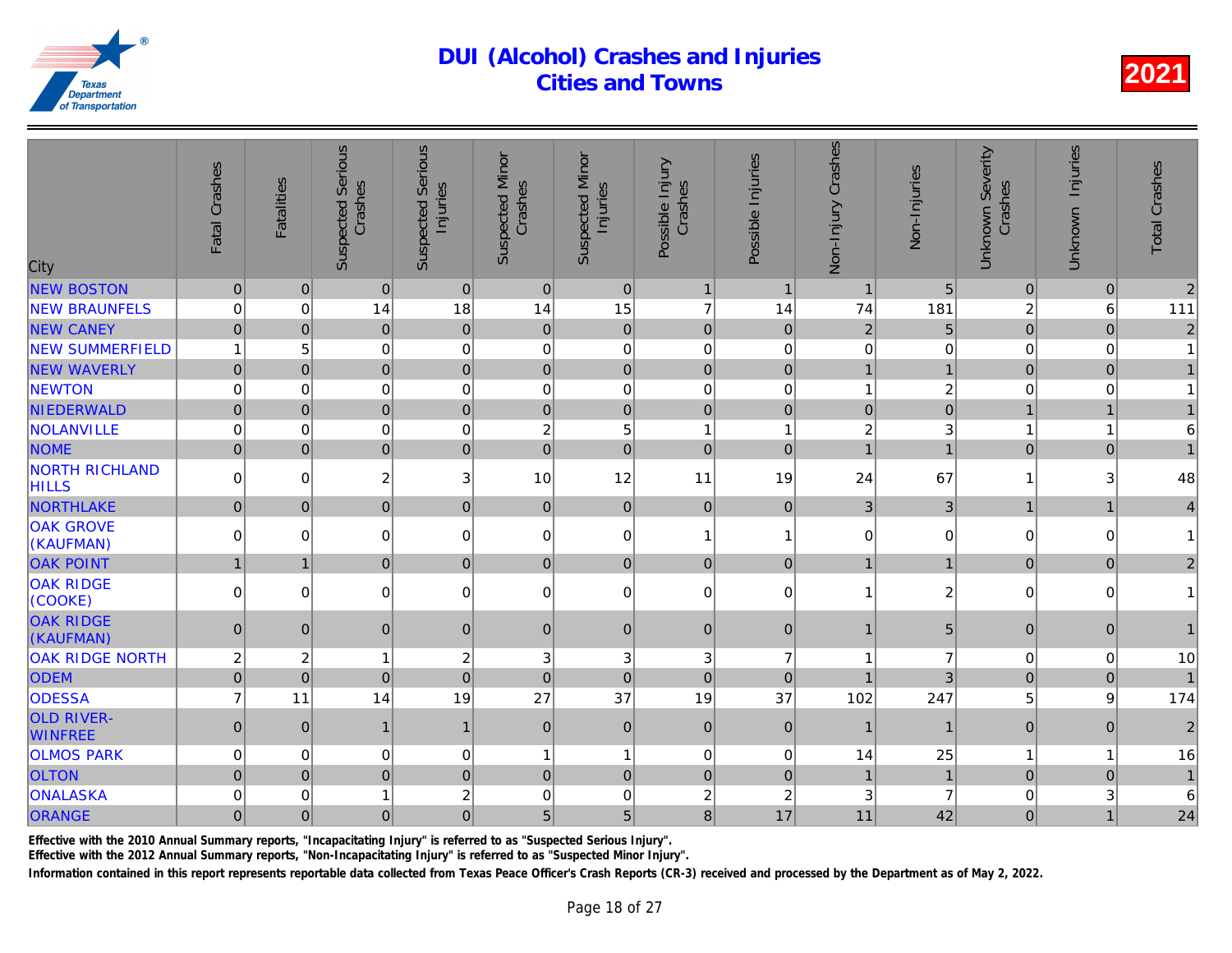| City                           | Fatal Crashes  | <b>Fatalities</b> | <b>Suspected Serious</b><br>Crashes | Serious<br>Injuries<br>Suspected | <b>Suspected Minor</b><br>Crashes | <b>Suspected Minor</b><br>Injuries | Possible Injury<br>Crashes | Possible Injuries | Non-Injury Crashes        | Non-Injuries   |
|--------------------------------|----------------|-------------------|-------------------------------------|----------------------------------|-----------------------------------|------------------------------------|----------------------------|-------------------|---------------------------|----------------|
| <b>OVILLA</b>                  | 0              | $\mathbf 0$       | $\mathbf{1}$                        | $\mathbf{1}$                     | $\mathbf 0$                       | $\overline{0}$                     | $\overline{1}$             | 2                 | $\mathbf 0$               | $\frac{2}{0}$  |
| <b>OYSTER CREEK</b>            | $\mathbf 0$    | $\overline{0}$    | $\overline{0}$                      | $\mathbf 0$                      | $\mathbf{1}$                      | $\overline{2}$                     | $\mathbf 0$                | $\mathbf 0$       | $\overline{0}$            |                |
| <b>OZONA</b>                   | 0              | $\Omega$          | 0                                   | $\mathbf 0$                      | $\mathbf 0$                       | 0                                  | $\mathbf 0$                | $\Omega$          | $\mathbf{1}$              | $\overline{a}$ |
| <b>PALACIOS</b>                | $\overline{1}$ | $\overline{1}$    | $\overline{0}$                      | $\mathbf 0$                      | $\mathbf 0$                       | $\overline{1}$                     | $\mathbf 0$                | $\Omega$          | $\overline{4}$            | 10             |
| PALESTINE                      | 0              | $\Omega$          | 1                                   | $\mathbf{1}$                     | 4                                 | 4                                  | 3                          | 6                 | 11                        | 24             |
| <b>PALMER</b>                  | $\mathbf{1}$   |                   | $\mathbf{1}$                        | $\mathbf{1}$                     | $\pmb{0}$                         | $\overline{1}$                     | $\overline{1}$             | $\overline{1}$    | $\overline{1}$            | $\overline{a}$ |
| PALMHURST                      | 0              | $\mathbf 0$       | 0                                   | $\mathbf 0$                      | 1                                 | $\mathbf{1}$                       | 3                          | 4                 | $\boldsymbol{2}$          | 6              |
| <b>PALMVIEW</b>                | $\overline{0}$ | $\Omega$          | $\overline{0}$                      | $\overline{0}$                   | $\mathbf{0}$                      | $\overline{0}$                     | $\overline{2}$             | $\overline{7}$    | $\overline{5}$            | $\overline{7}$ |
| PAMPA                          | 1              | $\boldsymbol{2}$  | $\mathbf{1}$                        | 5                                | 1                                 | $\mathbf{1}$                       | $\mathbf 0$                | $\mathbf 0$       | $\overline{4}$            |                |
| <b>PANTEGO</b>                 | $\overline{0}$ | $\mathbf 0$       | $\overline{0}$                      | $\overline{0}$                   | $\pmb{0}$                         | $\overline{0}$                     | $\overline{1}$             | $\mathbf{1}$      | $\overline{2}$            | $\overline{7}$ |
| PARADISE                       | 0              | $\Omega$          | 0                                   | $\mathbf 0$                      | $\mathbf 0$                       | $\mathbf 0$                        | $\overline{1}$             | 1                 | $\mathbf 0$               | $\overline{a}$ |
| PARIS                          | $\overline{1}$ | $\mathbf{1}$      | $\mathbf{1}$                        | $\overline{2}$                   | $\mathbf{3}$                      | 5                                  | $\overline{2}$             | $\overline{2}$    | 13                        | 19             |
| <b>PASADENA</b>                | $\overline{c}$ | $\overline{c}$    | 8                                   | 8                                | 18                                | 21                                 | 21                         | 40                | 77                        | 223            |
| <b>PATTON VILLAGE</b>          | $\overline{0}$ | $\Omega$          | $\overline{0}$                      | $\mathbf 0$                      | $\overline{1}$                    | $\mathbf{1}$                       | $\overline{0}$             | $\mathbf 0$       | $\mathbf 0$               | $\Omega$       |
| <b>PAYNE SPRINGS</b>           | 0              | $\mathbf 0$       | 0                                   | $\mathbf 0$                      | $\mathbf 0$                       | $\mathbf 0$                        | $\mathbf 0$                | $\mathbf 0$       |                           |                |
| PEARLAND                       | $\overline{0}$ | $\Omega$          | $\mathbf{1}$                        | $\mathbf{1}$                     | 10                                | 13                                 | 5                          | 9                 | 33                        | 61             |
| PEARSALL                       | 0              | $\mathbf 0$       | 0                                   | $\mathbf 0$                      | $\mathbf 0$                       | $\pmb{0}$                          | $\mathbf 0$                | 0                 | $\ensuremath{\mathsf{3}}$ | 3              |
| <b>PECOS</b>                   | $\mathbf{1}$   | $\mathbf{1}$      | $\mathbf{1}$                        | $\overline{2}$                   | $\mathbf 0$                       | $\mathbf{1}$                       | $\mathbf 0$                | $\mathbf 0$       | 6                         | 12             |
| <b>PELICAN BAY</b>             | 0              | $\mathbf 0$       | 0                                   | $\mathbf 0$                      | $\mathbf 0$                       | $\mathbf 0$                        | $\overline{1}$             | 1                 | 1                         |                |
| <b>PENITAS</b>                 | $\mathbf 0$    | $\mathbf{0}$      | $\overline{0}$                      | $\mathbf 0$                      | $\mathbf{0}$                      | $\overline{0}$                     | $\mathbf 0$                | $\mathbf 0$       | 3                         |                |
| <b>PERRYTON</b>                | 0              | $\mathbf 0$       | 0                                   | $\mathbf 0$                      | $\mathbf 0$                       | $\mathbf 0$                        | $\mathbf 0$                | 0                 | 3                         |                |
| <b>PETRONILA</b>               | $\mathbf 0$    | $\Omega$          | $\overline{0}$                      | $\mathbf 0$                      | $\mathbf 0$                       | $\mathbf 0$                        | $\mathbf 0$                | $\mathbf 0$       | $\overline{1}$            |                |
| PFLUGERVILLE                   | 1              | 1                 | $\overline{c}$                      | 5                                | 9                                 | 12                                 | $\overline{c}$             | 5                 | 17                        | 30             |
| <b>PHARR</b>                   | $\overline{2}$ | $\overline{2}$    | $\overline{0}$                      | $\overline{1}$                   | $\overline{5}$                    | $\mathbf{8}$                       | 11                         | 30                | 40                        | 90             |
| <b>PILOT POINT</b>             | 0              | 0                 | 0                                   | $\mathbf 0$                      | 1                                 | $\mathbf{1}$                       | -1                         | 2                 | $\boldsymbol{2}$          | 6              |
| <b>PINE FOREST</b><br>(ORANGE) | $\overline{0}$ | $\Omega$          | $\overline{0}$                      | $\mathbf 0$                      | $\Omega$                          | $\overline{0}$                     | $\mathbf{0}$               | $\Omega$          | $\overline{1}$            |                |

Effective with the 2010 Annual Summary reports, "Incapacitating Injury" is referred to as "Suspected Serious Injury".

Effective with the 2012 Annual Summary reports, "Non-Incapacitating Injury" is referred to as "Suspected Minor Injury".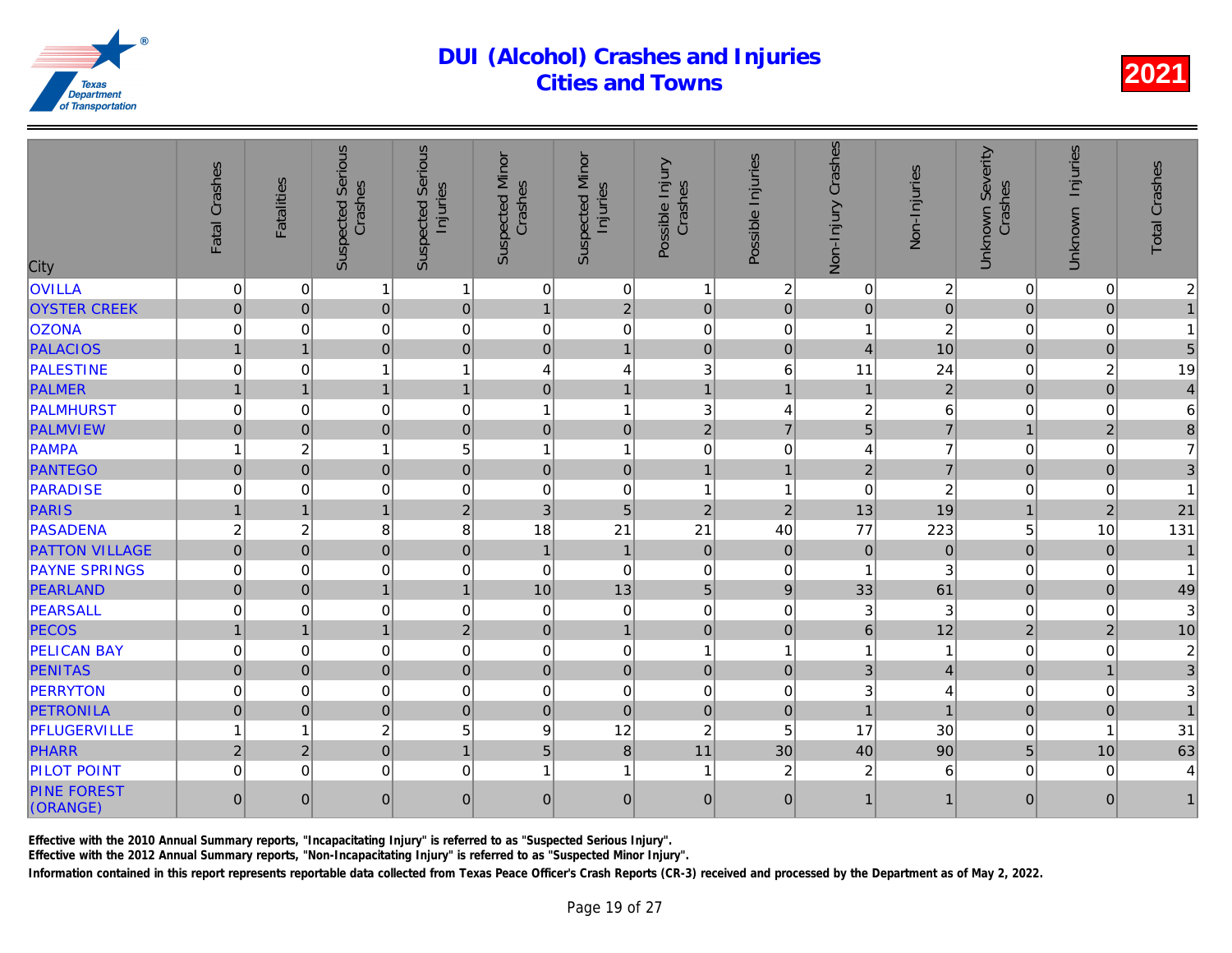| City                                 | Fatal Crashes  | <b>Fatalities</b> | <b>Suspected Serious</b><br>Crashes | <b>Suspected Serious</b><br>Injuries | <b>Suspected Minor</b><br>Crashes | <b>Suspected Minor</b><br>Injuries | Possible Injury<br>Crashes | Possible Injuries | Non-Injury Crashes | Non-Injuries   |
|--------------------------------------|----------------|-------------------|-------------------------------------|--------------------------------------|-----------------------------------|------------------------------------|----------------------------|-------------------|--------------------|----------------|
| <b>PINEHURST</b><br>(ORANGE)         | 0              | $\overline{0}$    | 0                                   | $\pmb{0}$                            | 0                                 | 0                                  | $\mathbf 0$                | 0                 | 1                  |                |
| <b>PINEY POINT</b><br><b>VILLAGE</b> | $\mathbf{0}$   | $\Omega$          | $\overline{0}$                      | $\mathbf{0}$                         | $\mathbf{0}$                      | $\overline{0}$                     | $\mathbf{0}$               | $\Omega$          | $\overline{2}$     | 3              |
| <b>PITTSBURG</b>                     | 0              | $\mathbf 0$       | 0                                   | $\mathbf 0$                          | 1                                 | $\mathbf{1}$                       | -1                         | 1                 | 2                  | $\overline{4}$ |
| <b>PLAINVIEW</b>                     | $\overline{0}$ | $\overline{0}$    | $\mathbf{1}$                        | $\overline{1}$                       | 3                                 | 5                                  | $\overline{1}$             | $\overline{1}$    | 8                  | 13             |
| PLANO                                | 5              | 5                 | 14                                  | 16                                   | 44                                | 55                                 | 32                         | 60                | 128                | 307            |
| <b>PLEAK</b>                         | $\mathbf 0$    | $\overline{0}$    | $\mathbf{1}$                        | $\mathbf{1}$                         | $\mathbf{0}$                      | $\mathbf 0$                        | $\overline{0}$             | $\mathbf{0}$      | $\overline{0}$     | $\Omega$       |
| <b>PLEASANTON</b>                    | 0              | $\mathbf 0$       | 0                                   | $\mathbf 0$                          | 1                                 | $\mathbf{1}$                       | $\overline{1}$             | 1                 | 2                  |                |
| <b>POINT BLANK</b>                   | $\pmb{0}$      | $\overline{0}$    | $\mathbf 0$                         | $\boldsymbol{0}$                     | $\overline{0}$                    | $\mathbf 0$                        | $\mathbf 0$                | $\pmb{0}$         | $\mathbf{1}$       | 3              |
| <b>PORT ARANSAS</b>                  | 0              | $\overline{0}$    | $\overline{\mathbf{c}}$             | $\overline{c}$                       | 2                                 | 3                                  | $\overline{c}$             | 3                 | 5                  | 21             |
| <b>PORT ARTHUR</b>                   | $\mathbf{1}$   | 3 <sup>1</sup>    | $\overline{2}$                      | $\overline{2}$                       | $9\,$                             | 12                                 | $6\phantom{1}$             | 10                | 11                 | 45             |
| <b>PORT ISABEL</b>                   | 0              | $\overline{0}$    | 1                                   | $\mathbf{1}$                         | 1                                 | $\mathbf{1}$                       | $\mathbf 0$                | 0                 | 4                  | 8              |
| <b>PORT LAVACA</b>                   | $\mathbf 0$    | 0                 | $\overline{0}$                      | $\mathbf 0$                          | $\mathbf{1}$                      | $\overline{2}$                     | $\mathbf{1}$               | $\overline{1}$    | $\overline{7}$     | 10             |
| <b>PORT NECHES</b>                   | 0              | $\overline{0}$    | 0                                   | $\mathbf 0$                          | 1                                 | $\overline{c}$                     | $\overline{1}$             | 1                 | 3                  | 8              |
| POST                                 | $\overline{0}$ | 0                 | $\overline{1}$                      | $\overline{1}$                       | $\mathbf 0$                       | $\overline{0}$                     | $\mathbf 0$                | $\mathbf 0$       | $\overline{0}$     |                |
| <b>POTEET</b>                        | 0              | $\Omega$          | 0                                   | $\mathbf 0$                          | $\mathbf 0$                       | 0                                  | $\mathbf 0$                | $\Omega$          | 1                  |                |
| <b>POTTSBORO</b>                     | $\pmb{0}$      | $\overline{0}$    | $\mathbf{1}$                        | $\mathbf{1}$                         | $\mathbf 0$                       | $\mathbf 0$                        | $\mathbf 0$                | $\pmb{0}$         | $\mathbf{1}$       | 5              |
| POWELL                               | $\mathsf 0$    | 0                 | 0                                   | $\mathbf 0$                          | $\mathbf 0$                       | 0                                  | $\mathbf 0$                | 0                 | $\overline{c}$     | $\overline{a}$ |
| <b>PRAIRIE VIEW</b>                  | $\overline{1}$ | $\mathbf{1}$      | $\mathbf{1}$                        | $\overline{2}$                       | $\mathbf{1}$                      | $\overline{2}$                     | $\mathbf{1}$               | $\mathbf{1}$      | $\overline{0}$     |                |
| PRIMERA                              | 0              | 0                 | 0                                   | $\mathbf 0$                          | 1                                 | $\mathbf{1}$                       | $\mathbf 0$                | $\mathbf 0$       | 0                  |                |
| <b>PRINCETON</b>                     | $\mathbf{1}$   | $\mathbf{1}$      | $\overline{1}$                      | $\mathbf{1}$                         | $\pmb{0}$                         | $\mathbf 0$                        | $\overline{2}$             | $\overline{2}$    | 5                  |                |
| <b>PROGRESO</b>                      | $\mathsf 0$    | 0                 | 1                                   | $\mathbf{1}$                         | $\mathbf 0$                       | 0                                  | $\mathbf 0$                | $\mathbf 0$       | $\overline{1}$     |                |
| <b>PROSPER</b>                       | $\mathbf{1}$   | $\mathbf{1}$      | $\mathbf{1}$                        | $\mathbf{1}$                         | $\overline{2}$                    | 5                                  | 3                          | $6\phantom{a}$    | 3 <sup>1</sup>     |                |
| PUTNAM                               | 0              | $\overline{0}$    | 1                                   | $\mathbf{1}$                         | $\mathbf 0$                       | 0                                  | $\mathbf 0$                | 1                 | $\mathsf 0$        |                |
| <b>QUANAH</b>                        | $\mathbf 0$    | $\overline{0}$    | $\overline{0}$                      | $\mathbf 0$                          | $\overline{0}$                    | $\mathbf 0$                        | $\mathbf 0$                | $\mathbf{0}$      | $\mathbf{1}$       | $\overline{2}$ |
| <b>QUEEN CITY</b>                    | 0              | $\overline{0}$    | 0                                   | $\mathbf 0$                          | 1                                 | 1                                  | $\mathbf 0$                | $\Omega$          | $\pmb{0}$          |                |

Effective with the 2010 Annual Summary reports, "Incapacitating Injury" is referred to as "Suspected Serious Injury".

Effective with the 2012 Annual Summary reports, "Non-Incapacitating Injury" is referred to as "Suspected Minor Injury".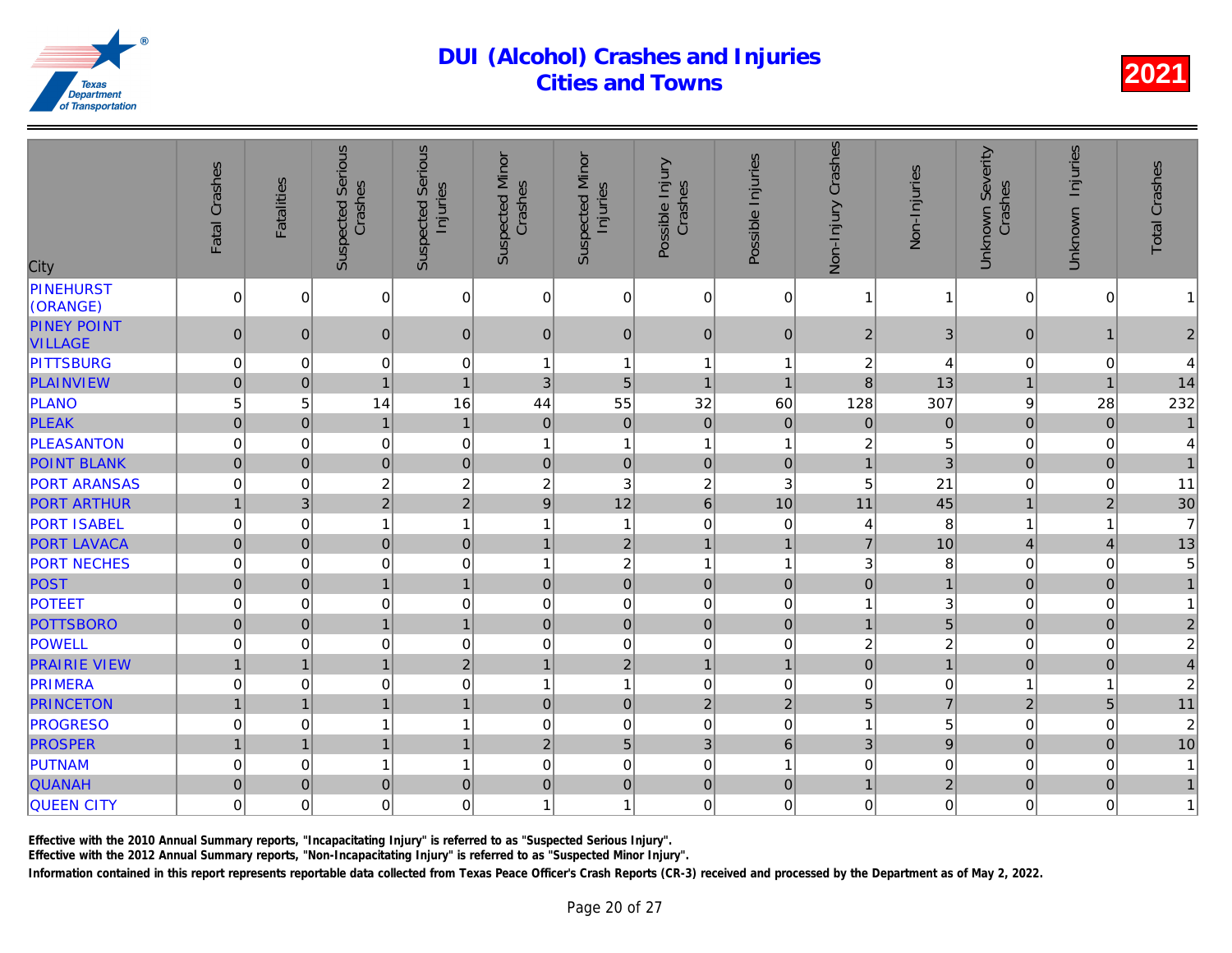| City                                    | Fatal Crashes  | <b>Fatalities</b> | <b>Suspected Serious</b><br>Crashes | <b>Suspected Serious</b><br>Injuries | <b>Suspected Minor</b><br>Crashes | <b>Suspected Minor</b><br>Injuries | Possible Injury<br>Crashes | Possible Injuries        | Non-Injury Crashes | Non-Injuries            |
|-----------------------------------------|----------------|-------------------|-------------------------------------|--------------------------------------|-----------------------------------|------------------------------------|----------------------------|--------------------------|--------------------|-------------------------|
| <b>QUINLAN</b>                          | $\pmb{0}$      | 0                 | $\overline{0}$                      | $\pmb{0}$                            | $\overline{0}$                    | $\pmb{0}$                          | $\mathbf{1}$               | $\overline{\phantom{a}}$ | $\mathbf{1}$       | 6                       |
| <b>RALLS</b>                            | 0              | 0                 | 0                                   | $\mathbf 0$                          | $\mathbf 0$                       | 0                                  | $\overline{1}$             | 1                        | 0                  |                         |
| <b>RAYMONDVILLE</b>                     | $\overline{0}$ | 0                 | $\overline{1}$                      | $\mathbf{1}$                         | $\mathbf{1}$                      | $\overline{1}$                     | $\overline{1}$             | $\overline{1}$           | 5 <sup>1</sup>     |                         |
| <b>RED OAK</b>                          | 1              | -1                | $\mathbf{1}$                        | $\mathbf{1}$                         | 1                                 | 3                                  | $\overline{1}$             | 1                        | 4                  |                         |
| <b>REFUGIO</b>                          | 1              | $\mathbf{1}$      | $\overline{0}$                      | $\mathbf 0$                          | $\mathbf 0$                       | $\overline{0}$                     | $\mathbf 0$                | $\mathbf{0}$             | $\mathbf{1}$       |                         |
| <b>REKLAW</b>                           | $\mathsf 0$    | $\Omega$          | 1                                   | $\mathbf{1}$                         | $\mathbf 0$                       | $\mathbf 0$                        | $\mathbf 0$                | 0                        | $\mathsf 0$        |                         |
| <b>RENO (PARKER,</b><br><b>TARRANT)</b> | $\pmb{0}$      | $\overline{0}$    | $\overline{c}$                      | $\sqrt{2}$                           | $\mathbf 2$                       | $\overline{2}$                     | $\mathbf 0$                | $\mathbf{0}$             | $\overline{0}$     | 3                       |
| <b>RHOME</b>                            | 1              |                   | 0                                   | $\overline{c}$                       | 0                                 | 0                                  | $\boldsymbol{0}$           | $\overline{c}$           | $\pmb{0}$          | $\overline{\mathbf{c}}$ |
| <b>RICE</b>                             | $\mathbf{1}$   | $\mathbf{1}$      | $\overline{0}$                      | $\mathbf 0$                          | $\mathbf{0}$                      | $\mathbf 0$                        | $\overline{1}$             | $\overline{1}$           | $\mathbf{1}$       | $\overline{2}$          |
| <b>RICHARDSON</b>                       | 3              | 3                 | 13                                  | 17                                   | 20                                | 27                                 | 17                         | 36                       | 47                 | 140                     |
| <b>RICHLAND</b><br>(NAVARRO)            | $\mathbf{0}$   | $\Omega$          | $\overline{0}$                      | $\pmb{0}$                            | $\overline{0}$                    | $\pmb{0}$                          | $\overline{2}$             | $\overline{2}$           | 0                  | $\Omega$                |
| <b>RICHLAND HILLS</b>                   | 0              | 0                 | 0                                   | $\mathbf 0$                          | $\mathbf 0$                       | 0                                  | $\boldsymbol{0}$           | 0                        | 3                  |                         |
| <b>RICHMOND</b>                         | $\mathbf 0$    | 0                 | $\overline{0}$                      | $\mathbf 0$                          | $\overline{2}$                    | $\overline{2}$                     | $\mathbf 0$                | $\mathbf 0$              | $\vert 4 \vert$    |                         |
| <b>RICHWOOD</b>                         | 0              | 0                 | 0                                   | $\mathbf 0$                          | $\mathbf 0$                       | 0                                  | $\mathbf 0$                | 0                        | $\mathbf{1}$       |                         |
| <b>RIESEL</b>                           | $\mathbf{1}$   | $\mathbf{1}$      | $\overline{0}$                      | $\mathbf 0$                          | $\mathbf{0}$                      | $\mathbf 0$                        | $\mathbf 0$                | $\overline{0}$           | $\overline{0}$     |                         |
| <b>RIO GRANDE CITY</b>                  | 0              | 0                 | 1                                   | $\overline{c}$                       | 0                                 | 0                                  | $\overline{1}$             | 1                        | 5                  |                         |
| <b>RIO HONDO</b>                        | $\mathbf 0$    | 0                 | $\overline{0}$                      | $\mathbf{0}$                         | $\mathbf{1}$                      | $\mathbf{1}$                       | $\mathbf 0$                | $\mathsf{O}\xspace$      | $\overline{0}$     | $\overline{0}$          |
| <b>RIVER OAKS</b>                       | 0              | $\overline{0}$    | 0                                   | $\mathbf 0$                          | 1                                 | $\mathbf{1}$                       | $\overline{0}$             | 0                        | 4                  | 5                       |
| <b>ROANOKE</b>                          | $\pmb{0}$      | $\overline{0}$    | $\mathbf{1}$                        | $\mathbf{1}$                         | $\mathbf 0$                       | $\mathbf{1}$                       | 3                          | 3                        | 9                  | 15                      |
| <b>ROBINSON</b>                         | 0              | 0                 | 0                                   | $\mathbf 0$                          | $\overline{c}$                    | $\overline{c}$                     | $\overline{1}$             | 1                        | $\overline{7}$     | 12                      |
| <b>ROBSTOWN</b>                         | $\overline{0}$ | 0                 | $\overline{0}$                      | $\overline{0}$                       | $\mathbf{1}$                      | $\overline{1}$                     | $\overline{2}$             | 3                        | $\vert$            | $\overline{6}$          |
| <b>ROCKDALE</b>                         | 0              | $\overline{0}$    | 0                                   | $\mathbf 0$                          | $\mathbf 0$                       | 0                                  | $\mathbf 0$                | 0                        | 1                  |                         |
| <b>ROCKPORT</b>                         | $\overline{0}$ | $\overline{0}$    | $\overline{0}$                      | $\overline{0}$                       | $\overline{2}$                    | $\overline{2}$                     | $\overline{1}$             |                          | 8                  | 14                      |
| <b>ROCKWALL</b>                         | 1              |                   | 2                                   | $\overline{c}$                       | $\overline{c}$                    | $\overline{c}$                     | $\overline{7}$             | 18                       | 19                 | 33                      |
| <b>ROMA</b>                             | $\mathbf 0$    | 0                 | 1                                   | $\mathbf{1}$                         | $\mathbf{1}$                      | 1                                  | $\mathbf{1}$               | $\mathbf{1}$             | 3 <sup>1</sup>     | 12                      |

Effective with the 2010 Annual Summary reports, "Incapacitating Injury" is referred to as "Suspected Serious Injury".

Effective with the 2012 Annual Summary reports, "Non-Incapacitating Injury" is referred to as "Suspected Minor Injury".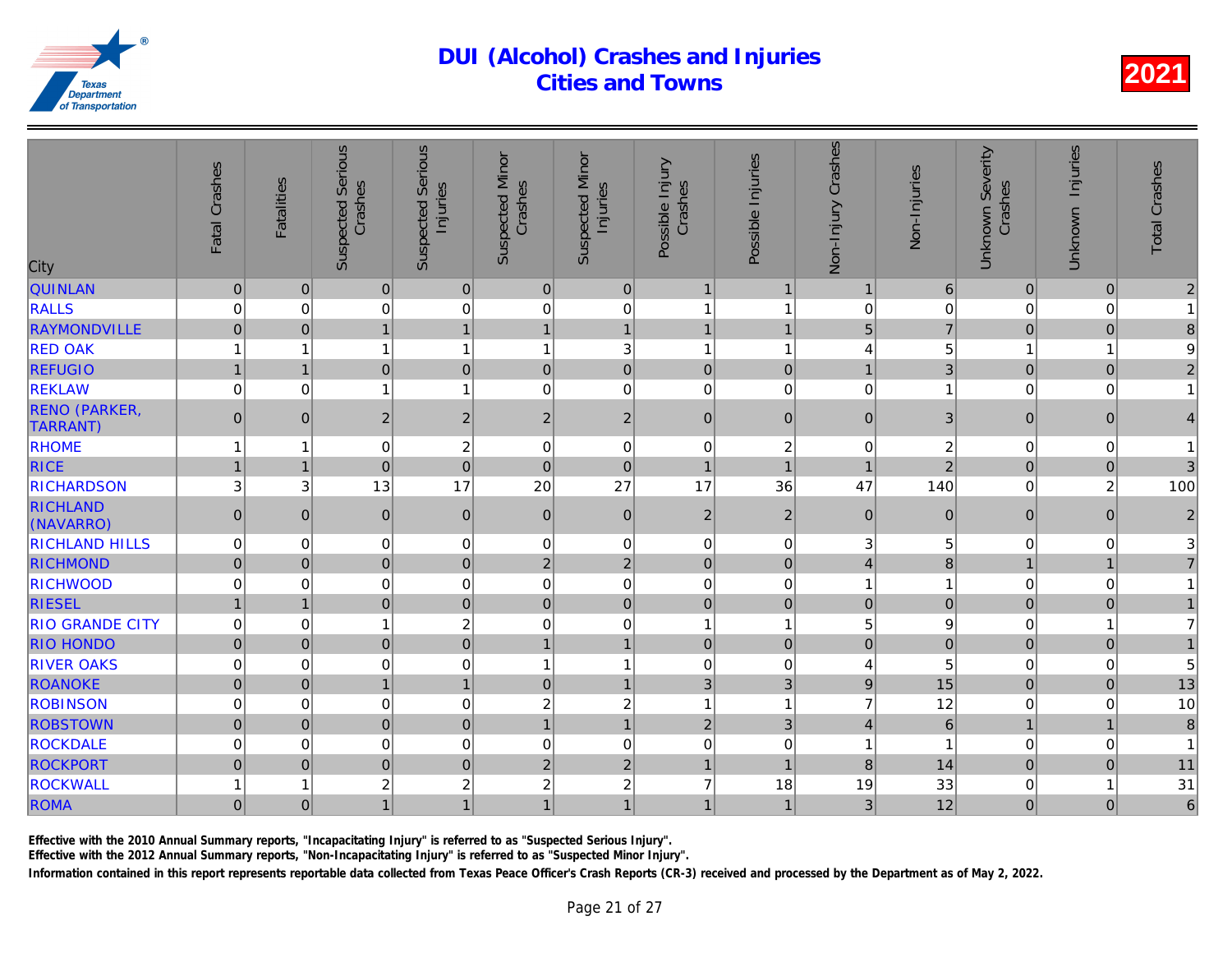| City                              | Fatal Crashes  | <b>Fatalities</b> | <b>Suspected Serious</b><br>Crashes | Serious<br>Injuries<br>Suspected | <b>Suspected Minor</b><br>Crashes | <b>Suspected Minor</b><br>Injuries | Possible Injury<br>Crashes | Possible Injuries | Non-Injury Crashes | Non-Injuries   |
|-----------------------------------|----------------|-------------------|-------------------------------------|----------------------------------|-----------------------------------|------------------------------------|----------------------------|-------------------|--------------------|----------------|
| <b>ROMAN FOREST</b>               | 0              | $\mathbf 0$       | 0                                   | $\mathbf 0$                      | 1                                 | $\mathbf{1}$                       | $\mathbf 0$                | $\mathbf 0$       | $\overline{c}$     |                |
| <b>ROSCOE</b>                     | $\overline{0}$ | $\overline{0}$    | $\overline{0}$                      | $\overline{0}$                   | $\mathbf 0$                       | $\overline{0}$                     | $\mathbf 0$                | $\mathbf 0$       | $\overline{1}$     |                |
| <b>ROSE CITY</b>                  | 0              | 0                 | 0                                   | $\mathbf 0$                      | $\mathbf 0$                       | $\mathbf 0$                        | $\mathbf 0$                | 0                 | 1                  | 3              |
| <b>ROSENBERG</b>                  | $\overline{1}$ | $\mathbf{1}$      | $\overline{0}$                      | $\mathbf 0$                      | $\overline{2}$                    | $\overline{2}$                     | $\overline{4}$             | 5                 | 15                 | 37             |
| <b>ROUND MOUNTAIN</b><br>(BLANCO) | $\Omega$       | $\Omega$          | 1                                   | $\mathbf{1}$                     | 1                                 | $\boldsymbol{2}$                   | $\Omega$                   | $\Omega$          | $\Omega$           | $\Omega$       |
| <b>ROUND ROCK</b>                 | 3              | 3                 | 6                                   | $\boldsymbol{9}$                 | 9                                 | 14                                 | 13                         | 18                | 53                 | 145            |
| <b>ROWLETT</b>                    | 0              | $\mathbf 0$       | 0                                   | $\mathbf 0$                      |                                   | $\mathbf{1}$                       | 9                          | 10                | 25                 | 50             |
| <b>ROYSE CITY</b>                 | $\overline{0}$ | $\overline{0}$    | $\mathbf{1}$                        | $\mathbf{1}$                     |                                   | $\overline{1}$                     | $\mathbf 0$                | $\pmb{0}$         | $\mathsf g$        | 17             |
| <b>RUNAWAY BAY</b>                | 0              | $\Omega$          | $\mathbf{1}$                        | $\overline{2}$                   | $\Omega$                          | $\overline{0}$                     | $\mathbf 0$                | $\mathbf 0$       | $\mathbf 0$        |                |
| <b>RUNGE</b>                      | $\overline{0}$ | $\Omega$          | $\overline{0}$                      | $\mathbf 0$                      | $\mathbf 0$                       | $\overline{0}$                     | $\overline{0}$             | $\Omega$          | $\mathbf{1}$       |                |
| <b>SACHSE</b>                     | 0              | $\mathbf 0$       | 0                                   | $\mathbf 0$                      | 1                                 | $\mathbf{1}$                       | 3                          | 3                 | 5                  | 16             |
| <b>SADLER</b>                     | $\overline{0}$ | $\mathbf 0$       | $\overline{0}$                      | $\overline{0}$                   | $\mathbf 0$                       | $\overline{0}$                     | $\overline{0}$             | $\overline{0}$    | $\overline{0}$     | $\overline{0}$ |
| <b>SAGINAW</b>                    | 0              | $\Omega$          | $\overline{c}$                      | $\overline{4}$                   | $\overline{1}$                    | $\overline{1}$                     | $\overline{1}$             | 1                 | $\overline{7}$     | 12             |
| <b>SAN ANGELO</b>                 | $\overline{2}$ | $\overline{2}$    | $\overline{\mathbf{4}}$             | 8                                | 17                                | 29                                 | 5                          | $\overline{7}$    | 74                 | 140            |
| <b>SAN ANTONIO</b>                | 47             | 57                | 70                                  | 107                              | 275                               | 372                                | 179                        | 306               | 993                | 2,258          |
| <b>SAN AUGUSTINE</b>              | $\mathbf{1}$   | $\mathbf{1}$      | $\mathsf{O}\xspace$                 | $\mathbf 0$                      | $\pmb{0}$                         | $\overline{0}$                     | $\mathbf 0$                | $\mathbf{1}$      | $\overline{1}$     |                |
| <b>SAN BENITO</b>                 | 0              | $\mathbf 0$       | 0                                   | $\mathbf 0$                      | 3                                 | 9                                  | 3                          | 4                 | 21                 | 42             |
| <b>SAN DIEGO</b>                  | $\mathbf 0$    | $\mathbf{0}$      | $\mathbf 0$                         | $\mathbf 0$                      | $\mathbf 0$                       | $\overline{0}$                     | $\overline{1}$             | $\overline{1}$    | $\mathbf 0$        | 3              |
| <b>SAN FELIPE</b>                 | 0              | $\mathbf 0$       | 1                                   | $\mathbf{1}$                     | $\mathbf 0$                       | $\mathbf 0$                        | $\mathbf 0$                | $\mathbf 0$       | $\mathbf 0$        |                |
| <b>SAN JUAN</b>                   | $\overline{0}$ | $\overline{0}$    | 3                                   | $\overline{4}$                   | $6\phantom{1}$                    | 11                                 | $\overline{2}$             | 9                 | 11                 | 33             |
| <b>SAN MARCOS</b>                 | 1              | 1                 | 6                                   | 8                                | 24                                | 36                                 | 9                          | 21                | 57                 | 170            |
| <b>SAN PATRICIO</b>               | $\mathbf 0$    | $\Omega$          | $\overline{0}$                      | $\mathbf 0$                      | $\mathbf{0}$                      | $\overline{0}$                     | $\mathbf 0$                | $\mathbf 0$       | $\overline{1}$     |                |
| <b>SANGER</b>                     | 1              | 1                 | $\mathbf{1}$                        | 5                                | 0                                 | $\mathbf 0$                        | $\mathbf 0$                | 0                 | 6                  | 13             |
| <b>SANSOM PARK</b>                | $\Omega$       | $\Omega$          | $\mathbf{1}$                        | $\overline{1}$                   | $\mathbf{1}$                      | $\overline{2}$                     | $\mathbf{0}$               | $\mathbf 0$       | $\pmb{0}$          | $\overline{0}$ |
| <b>SANTA ANNA</b><br>(COLEMAN)    | $\Omega$       | $\Omega$          | 0                                   | $\overline{0}$                   | $\Omega$                          | $\overline{0}$                     | $\Omega$                   | $\Omega$          | $\mathbf{1}$       |                |
|                                   |                |                   |                                     |                                  |                                   |                                    |                            |                   |                    |                |

Effective with the 2010 Annual Summary reports, "Incapacitating Injury" is referred to as "Suspected Serious Injury".

Effective with the 2012 Annual Summary reports, "Non-Incapacitating Injury" is referred to as "Suspected Minor Injury".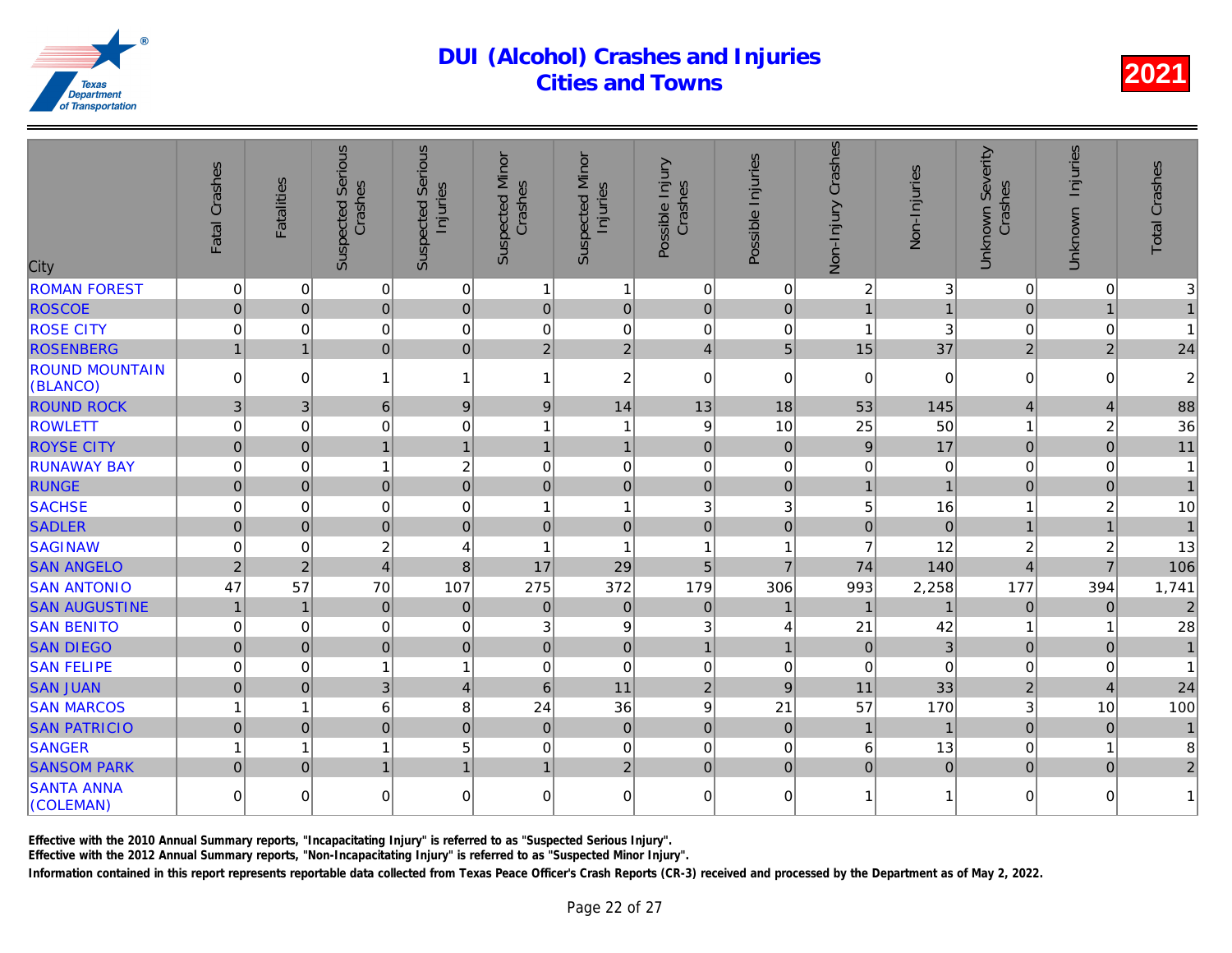| City                                | Fatal Crashes  | <b>Fatalities</b> | Serious<br>Crashes<br>Suspected | Serious<br>Injuries<br>Suspected | <b>Suspected Minor</b><br>Crashes | <b>Suspected Minor</b><br>Injuries | Possible Injury<br>Crashes | Possible Injuries | Crashes<br>Non-Injury | Non-Injuries   |
|-------------------------------------|----------------|-------------------|---------------------------------|----------------------------------|-----------------------------------|------------------------------------|----------------------------|-------------------|-----------------------|----------------|
| <b>SANTA FE</b>                     | $\pmb{0}$      | 0                 | $\mathbf{1}$                    | 3 <sup>1</sup>                   | $\mathbf{1}$                      | $\mathbf{1}$                       | $\mathbf{1}$               | $\overline{1}$    | 8                     | 9              |
| <b>SCHERTZ</b>                      | 0              | $\Omega$          | 1                               | $\overline{1}$                   | 1                                 | 1                                  | $\mathbf 0$                | 0                 | 14                    | 30             |
| <b>SEABROOK</b>                     | $\mathbf{1}$   | $\mathbf{1}$      | $\overline{2}$                  | 3                                | $\overline{7}$                    | 16                                 | 5                          | 9                 | 11                    | 64             |
| <b>SEADRIFT</b>                     | 0              | $\overline{0}$    | 0                               | $\mathbf 0$                      | $\mathbf 0$                       | 0                                  | $\overline{1}$             | 1                 | 0                     | $\Omega$       |
| <b>SEAGOVILLE</b>                   | $\mathbf{1}$   | $\mathbf{1}$      | $\overline{2}$                  | $\overline{2}$                   | 1                                 | $\mathbf{1}$                       | $\overline{0}$             | $\mathbf{0}$      | $\vert 4 \vert$       | 5              |
| <b>SEALY</b>                        | 0              | $\Omega$          | 2                               | 3                                | 1                                 | $\overline{1}$                     | 1                          | 1                 | 3                     | 10             |
| <b>SEGUIN</b>                       | $\overline{c}$ | 3 <sup>1</sup>    | $\overline{4}$                  | $\overline{4}$                   | $5\phantom{.}$                    | $6\phantom{a}$                     | $\overline{2}$             | 3                 | 10                    | 25             |
| <b>SELMA</b>                        | 0              | $\overline{0}$    | 0                               | $\mathbf 0$                      |                                   | 1                                  | $\overline{1}$             | 1                 | 4                     | 8              |
| <b>SEMINOLE</b>                     | $\overline{0}$ | $\Omega$          | $\overline{1}$                  | 3                                | $\overline{1}$                    | $\overline{1}$                     | $\overline{1}$             | $\overline{1}$    | $\vert 4 \vert$       | 6              |
| <b>SEYMOUR</b>                      | 0              | $\Omega$          | 0                               | $\mathbf 0$                      | 1                                 | $\mathbf{1}$                       | $\Omega$                   | $\Omega$          | 0                     |                |
| <b>SHALLOWATER</b>                  | $\mathbf 0$    | 0                 | $\overline{1}$                  | $\overline{1}$                   | $\overline{0}$                    | $\mathbf 0$                        | $\overline{0}$             | $\overline{2}$    | $\overline{0}$        | $\overline{0}$ |
| <b>SHAMROCK</b>                     | 0              | $\overline{0}$    | 0                               | $\mathbf 0$                      | 1                                 | $\mathbf{1}$                       | $\overline{0}$             | 0                 | $\overline{c}$        | $\frac{2}{0}$  |
| <b>SHAVANO PARK</b>                 | $\overline{0}$ | 0                 | $\mathbf{1}$                    | $\overline{1}$                   | $\mathbf 0$                       | $\mathbf 0$                        | $\mathbf 0$                | $\mathbf 0$       | $\overline{0}$        |                |
| <b>SHENANDOAH</b>                   | 0              | 0                 | 0                               | $\mathbf 0$                      | $\boldsymbol{2}$                  | $\overline{c}$                     | 1                          | 1                 | $\overline{7}$        | 16             |
| <b>SHEPHERD</b>                     | $\mathbf 0$    | $\overline{0}$    | $\overline{0}$                  | $\overline{0}$                   | $\overline{0}$                    | $\overline{0}$                     | $\overline{0}$             | $\mathbf{0}$      | $\overline{0}$        | $\overline{0}$ |
| <b>SHERMAN</b>                      | 0              | $\Omega$          | 4                               | 5                                | 8                                 | 20                                 | $\overline{4}$             | 13                | 28                    | 64             |
| <b>SHOREACRES</b>                   | $\overline{0}$ | 0                 | $\overline{0}$                  | $\overline{0}$                   | $\overline{0}$                    | $\mathbf 0$                        | $\overline{0}$             | $\mathbf{0}$      | $\overline{2}$        | $\overline{a}$ |
| <b>SILSBEE</b>                      | 0              | $\overline{0}$    | 0                               | $\mathbf 0$                      | $\mathbf 0$                       | 0                                  | $\mathbf 0$                | 0                 | 6                     | 10             |
| <b>SINTON</b>                       | $\mathbf 0$    | $\Omega$          | $\overline{0}$                  | $\mathbf 0$                      | $\mathfrak{B}$                    | 3                                  | $\overline{0}$             | $\Omega$          | $\overline{4}$        | $\overline{7}$ |
| <b>SLATON</b>                       | $\mathsf 0$    | 0                 | 1                               | $\mathbf{1}$                     | $\mathbf 0$                       | $\mathbf 0$                        | 1                          | 1                 | 1                     |                |
| <b>SMITHVILLE</b>                   | $\mathbf{1}$   | $\overline{2}$    | $\overline{0}$                  | $\overline{0}$                   | $\pmb{0}$                         | $\mathbf 0$                        | $\mathbf{1}$               | $\overline{2}$    | 3 <sup>1</sup>        | 5              |
| <b>SNYDER</b>                       | 0              | $\Omega$          | 0                               | $\mathbf 0$                      | $\boldsymbol{2}$                  | 3                                  | $\overline{c}$             | 3                 | 4                     | 7              |
| <b>SOCORRO</b>                      | $\overline{0}$ | $\Omega$          | $\overline{2}$                  | $\overline{2}$                   | $\overline{7}$                    | $\overline{7}$                     | 5                          | 8                 | 23                    | 52             |
| <b>SOMERSET</b>                     | 0              | $\Omega$          | 0                               | $\mathbf 0$                      | $\mathbf 0$                       | 0                                  | $\mathbf 0$                | $\Omega$          | 1                     |                |
| <b>SOUTH HOUSTON</b>                | $\mathbf{1}$   | $\mathbf{1}$      | $\mathbf{1}$                    | $\overline{2}$                   | 3                                 | 3                                  | $\mathbf 0$                | 3                 | $\overline{7}$        | 23             |
| <b>SOUTH PADRE</b><br><b>ISLAND</b> | $\Omega$       | $\Omega$          | $\overline{2}$                  | $\overline{c}$                   | 4                                 | 5                                  | $\Omega$                   | 1                 | 21                    | 86             |

Effective with the 2010 Annual Summary reports, "Incapacitating Injury" is referred to as "Suspected Serious Injury".

Effective with the 2012 Annual Summary reports, "Non-Incapacitating Injury" is referred to as "Suspected Minor Injury".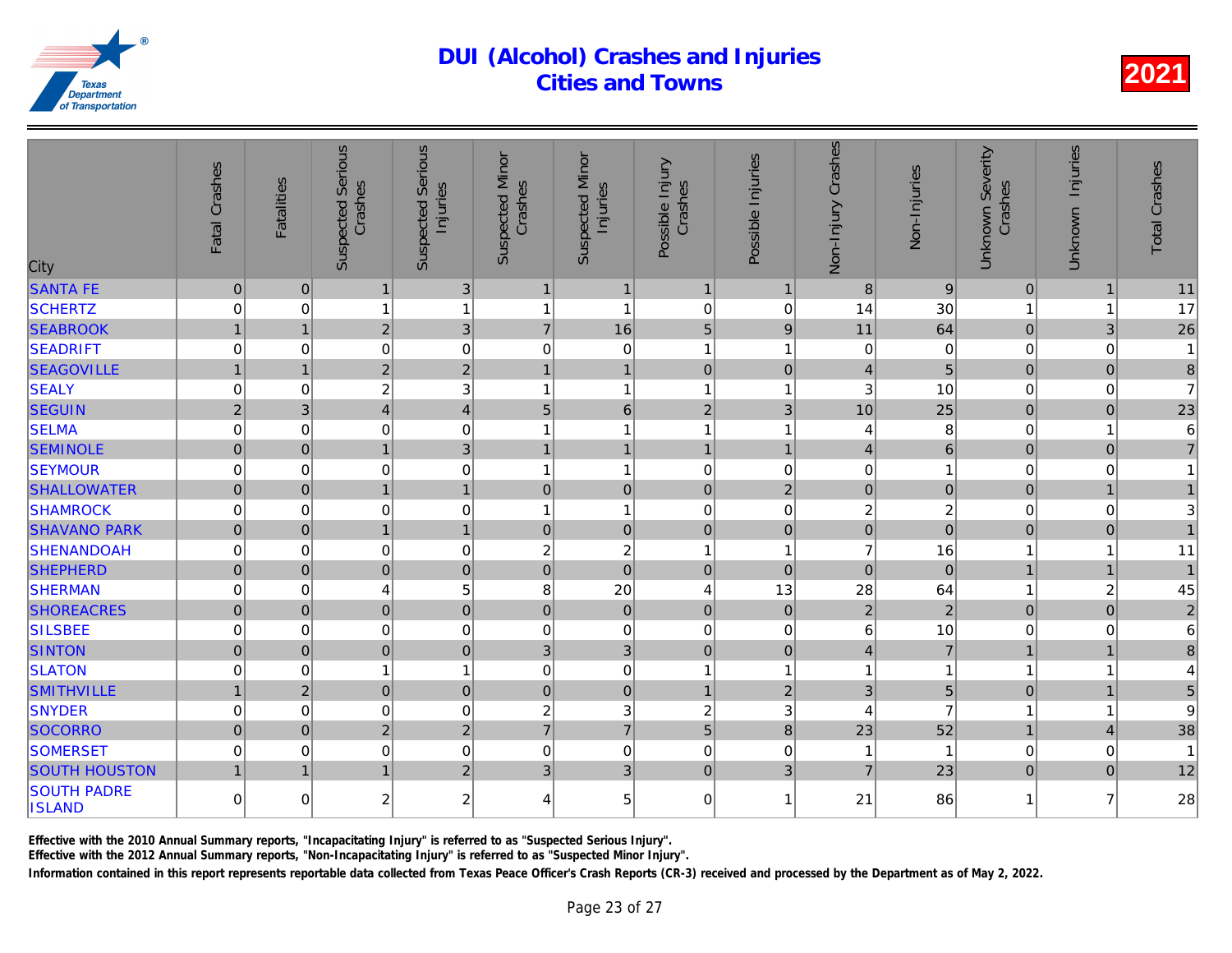| City                                   | Fatal Crashes  | <b>Fatalities</b> | <b>Suspected Serious</b><br>Crashes | <b>Suspected Serious</b><br>Injuries | <b>Suspected Minor</b><br>Crashes | <b>Suspected Minor</b><br>Injuries | Possible Injury<br>Crashes | Possible Injuries | Crashes<br>Non-Injury | Non-Injuries   |
|----------------------------------------|----------------|-------------------|-------------------------------------|--------------------------------------|-----------------------------------|------------------------------------|----------------------------|-------------------|-----------------------|----------------|
| <b>SOUTHLAKE</b>                       | $\pmb{0}$      | 0                 | 0                                   | $\pmb{0}$                            | $\overline{2}$                    | $\mathfrak{S}$                     | $\overline{2}$             | $\mathbf{3}$      | 17                    | 35             |
| <b>SOUTHMAYD</b>                       | 0              | $\Omega$          | 0                                   | $\mathbf 0$                          | $\mathbf 0$                       | 0                                  | $\overline{1}$             | 1                 | $\mathbf 0$           | $\Omega$       |
| <b>SOUTHSIDE PLACE</b>                 | $\mathbf 0$    | 0                 | $\overline{0}$                      | $\mathbf 0$                          | $\mathbf 0$                       | $\mathbf 0$                        | $\mathbf 0$                | $\mathbf 0$       | $\mathbf{1}$          | $\overline{a}$ |
| <b>SPLENDORA</b>                       | 0              | $\overline{0}$    | 0                                   | $\mathbf 0$                          |                                   | $\overline{1}$                     | 1                          | 1                 | $\overline{2}$        | 6              |
| <b>SPRING VALLEY</b><br>(HARRIS)       | $\mathbf{0}$   | $\Omega$          | $\mathbf 0$                         | $\pmb{0}$                            | $\mathbf 1$                       | $\mathbf{1}$                       | $\mathbf 0$                | $\mathbf{0}$      | $\overline{2}$        | 5              |
| <b>SPRINGTOWN</b><br>(PARKER)          | $\Omega$       | $\Omega$          | 0                                   | $\mathbf 0$                          |                                   | 2                                  | $\mathbf 0$                | 3                 |                       | $\overline{a}$ |
| <b>STAFFORD</b>                        | $\pmb{0}$      | 0                 | $\overline{2}$                      | $\sqrt{2}$                           | 3                                 | $\overline{\mathbf{4}}$            | $\overline{2}$             | $\overline{4}$    | 10                    | 28             |
| <b>STAMFORD</b>                        | 0              | $\overline{0}$    | 0                                   | $\mathbf 0$                          | $\mathbf 0$                       | 0                                  | $\mathbf 0$                | 0                 | 2                     | $\overline{a}$ |
| <b>STANTON</b>                         | $\mathbf 0$    | 0                 | $\overline{0}$                      | $\mathbf 0$                          | $\mathbf 0$                       | $\overline{0}$                     | $\mathbf 0$                | $\mathbf 0$       | $\overline{1}$        |                |
| <b>STAPLES</b>                         | 1              | 1                 | 0                                   | $\mathbf 0$                          | 1                                 | $\mathbf{1}$                       | $\overline{0}$             | 0                 | $\mathbf 0$           |                |
| <b>STEPHENVILLE</b>                    | $\overline{0}$ | $\Omega$          | $\mathbf{1}$                        | $\overline{1}$                       | $\mathfrak{B}$                    | 5                                  | $\overline{4}$             | $6\phantom{1}$    | 16                    | 31             |
| <b>STINNETT</b>                        | 0              | $\overline{0}$    | 1                                   | $\mathbf{1}$                         | 2                                 | 3                                  | $\mathbf 0$                | 0                 | 1                     | $\overline{a}$ |
| <b>STOCKDALE</b>                       | $\overline{0}$ | 0                 | $\overline{0}$                      | $\mathbf 0$                          | $\pmb{0}$                         | $\overline{0}$                     | $\mathbf 0$                | $\mathbf 0$       | $\overline{1}$        | $\overline{2}$ |
| <b>SUGAR LAND</b>                      | 1              | 1                 | 5                                   | 5                                    | $\overline{7}$                    | $\boldsymbol{9}$                   | 5                          | $\overline{7}$    | 30                    | 68             |
| <b>SULLIVAN CITY</b>                   | $\pmb{0}$      | $\Omega$          | $\mathbf 0$                         | $\pmb{0}$                            | $\Omega$                          | $\overline{0}$                     | $\mathbf 0$                | $\pmb{0}$         | $\mathbf{1}$          | $\overline{1}$ |
| <b>SULPHUR SPRINGS</b>                 | 0              | $\overline{0}$    | 1                                   | $\mathbf{1}$                         | 1                                 | $\overline{c}$                     | $\overline{1}$             | $\overline{c}$    | $\overline{7}$        | 10             |
| <b>SUNDOWN</b>                         | $\mathbf 0$    | 0                 | $\overline{0}$                      | $\pmb{0}$                            | $\mathbf 0$                       | $\overline{0}$                     | $\mathbf 0$                | $\mathbf 0$       | $\mathbf{1}$          | $\overline{4}$ |
| <b>SUNNYVALE</b>                       | 0              | $\overline{0}$    | 0                                   | $\mathbf 0$                          | 3                                 | $\overline{\mathbf{4}}$            | $\mathbf 0$                | $\Omega$          | 5                     | 12             |
| <b>SUNRISE BEACH</b><br><b>VILLAGE</b> | $\mathbf{0}$   | $\overline{0}$    | $\overline{0}$                      | $\pmb{0}$                            | $\overline{0}$                    | $\mathsf{O}\xspace$                | $\overline{0}$             | $\mathbf{0}$      | $\mathbf{1}$          |                |
| <b>SUNSET VALLEY</b>                   | 1              | 1                 | 0                                   | $\mathbf{1}$                         | 0                                 | 0                                  | $\mathbf 0$                | $\mathbf 0$       | $\pmb{0}$             |                |
| <b>SURFSIDE BEACH</b>                  | $\overline{0}$ | $\Omega$          | $\overline{0}$                      | $\overline{0}$                       | $\overline{0}$                    | $\overline{0}$                     | $\mathbf 0$                | $\Omega$          | $\mathbf{1}$          |                |
| <b>SWEENY</b>                          | 0              | $\overline{0}$    | 0                                   | $\mathbf 0$                          | $\mathbf 0$                       | 0                                  | $\overline{1}$             | 1                 | $\pmb{0}$             |                |
| <b>SWEETWATER</b>                      | $\overline{0}$ | $\Omega$          | $\mathbf{1}$                        | $\mathbf{1}$                         | $5\phantom{.}$                    | 5                                  | $\overline{0}$             | $\Omega$          | 3                     |                |
| <b>TAHOKA</b>                          | 0              | $\overline{0}$    | 0                                   | $\mathbf 0$                          | $\mathbf 0$                       | 0                                  | $\mathbf 0$                | $\Omega$          | 1                     |                |
|                                        |                |                   |                                     |                                      |                                   |                                    |                            |                   |                       |                |

Effective with the 2010 Annual Summary reports, "Incapacitating Injury" is referred to as "Suspected Serious Injury".

Effective with the 2012 Annual Summary reports, "Non-Incapacitating Injury" is referred to as "Suspected Minor Injury".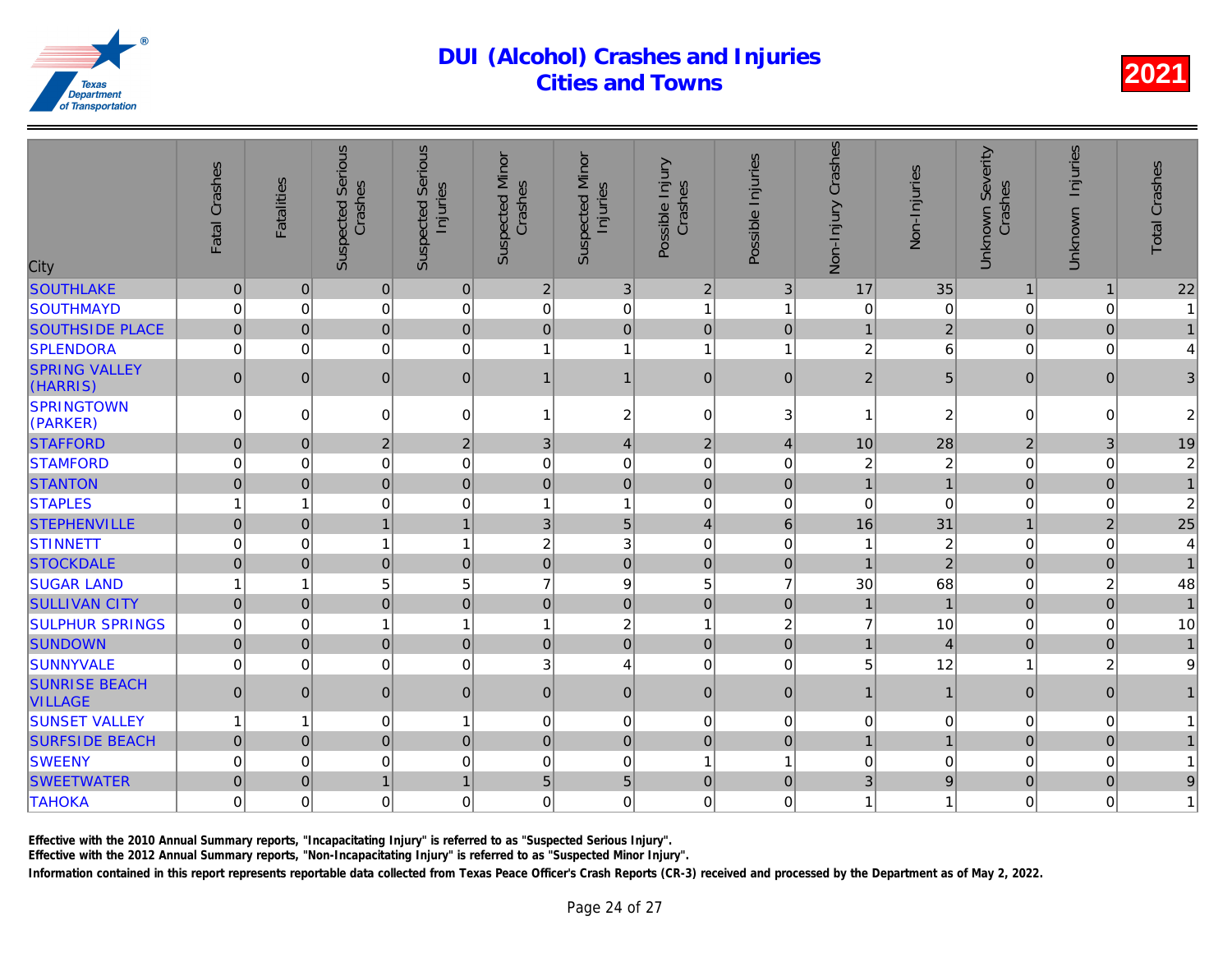| City                 | Fatal Crashes       | <b>Fatalities</b> | <b>Suspected Serious</b><br>Crashes | <b>Serious</b><br>Injuries<br>Suspected | <b>Suspected Minor</b><br>Crashes | <b>Suspected Minor</b><br>Injuries | Possible Injury<br>Crashes | Possible Injuries | Non-Injury Crashes | Non-Injuries            |
|----------------------|---------------------|-------------------|-------------------------------------|-----------------------------------------|-----------------------------------|------------------------------------|----------------------------|-------------------|--------------------|-------------------------|
| <b>TALCO</b>         | $\pmb{0}$           | $\overline{0}$    | $\pmb{0}$                           | $\mathbf 0$                             | $\mathbf{1}$                      | $\overline{2}$                     | $\mathbf{0}$               | $\mathbf 1$       | $\mathbf 0$        | $\Omega$                |
| <b>TAYLOR</b>        | 1                   | 2                 | 0                                   | $\mathbf 0$                             | 0                                 | $\mathbf 0$                        | $\overline{1}$             | 1                 | 2                  | 10                      |
| <b>TEAGUE</b>        | $\mathsf{O}\xspace$ | $\mathbf 0$       | $\overline{0}$                      | $\mathbf 0$                             | $\pmb{0}$                         | $\overline{0}$                     | $\mathbf 0$                | $\pmb{0}$         | $\overline{2}$     | 5                       |
| <b>TEMPLE</b>        | 0                   | 0                 | $\overline{c}$                      | $\overline{c}$                          | 15                                | 18                                 | $\,6$                      | 8                 | 29                 | 66                      |
| <b>TERRELL</b>       | $\overline{0}$      | $\overline{0}$    | $\overline{0}$                      | $\mathbf 0$                             | $\overline{4}$                    | $\vert 4 \vert$                    | 3                          | $\overline{4}$    | $\mathsf g$        | 15                      |
| <b>TERRELL HILLS</b> | $\mathbf 0$         | $\Omega$          | 0                                   | $\mathbf 0$                             | $\mathbf 0$                       | $\mathbf 0$                        | $\mathbf 0$                | $\Omega$          | $\overline{c}$     | $\overline{\mathbf{c}}$ |
| <b>TEXARKANA</b>     | $\overline{0}$      | $\mathbf 0$       | $6\phantom{a}$                      | $6\phantom{1}$                          | $\boldsymbol{9}$                  | 20                                 | $\overline{7}$             | 10                | 26                 | 48                      |
| <b>TEXAS CITY</b>    | $\mathbf{1}$        | 1                 | 1                                   | $\mathbf{1}$                            | 6                                 | 8                                  | $\overline{4}$             | $\overline{4}$    | 34                 | 66                      |
| <b>THE COLONY</b>    | $\mathbf{1}$        | $\mathbf{1}$      | 3                                   | 3                                       | $\overline{7}$                    | 10                                 | $\overline{7}$             | 10                | 27                 | 56                      |
| <b>THORNTON</b>      | 0                   | $\mathbf 0$       | 0                                   | $\mathbf 0$                             | $\overline{\phantom{a}}$          | $\mathbf{1}$                       | $\mathbf 0$                | $\mathbf 0$       | $\mathbf 0$        |                         |
| <b>THORNTONVILLE</b> | $\overline{0}$      | $\Omega$          | $\overline{0}$                      | $\mathbf 0$                             | $\mathbf 0$                       | $\overline{0}$                     | $\overline{0}$             | $\mathbf{0}$      | $\mathbf{1}$       |                         |
| <b>THRALL</b>        | 0                   | $\mathbf 0$       | 1                                   | $\mathbf{1}$                            | $\mathbf 0$                       | $\mathbf 0$                        | $\mathbf 0$                | $\mathbf 0$       | $\mathbf 0$        |                         |
| <b>THREE RIVERS</b>  | $\overline{0}$      | $\overline{0}$    | $\overline{0}$                      | $\mathbf 0$                             | $\mathbf 0$                       | $\overline{0}$                     | $\mathbf 0$                | $\overline{0}$    | $\mathbf{1}$       |                         |
| <b>TIMPSON</b>       | 0                   | $\mathbf 0$       | 0                                   | $\mathbf 0$                             | $\mathbf 0$                       | $\overline{0}$                     | $\mathbf 0$                | 0                 | 2                  |                         |
| <b>TIOGA</b>         | $\mathbf 0$         | $\Omega$          | $\overline{0}$                      | $\mathbf 0$                             | $\mathbf 0$                       | $\overline{0}$                     | $\mathbf 0$                | $\mathbf 0$       | $\overline{2}$     |                         |
| <b>TIRA</b>          | 0                   | $\Omega$          | 0                                   | $\mathbf 0$                             | $\mathbf 0$                       | $\mathbf 0$                        | $\mathbf 0$                | 0                 | 1                  | $\overline{a}$          |
| <b>TOMBALL</b>       | $\overline{0}$      | $\overline{0}$    | $\overline{2}$                      | $\overline{2}$                          | $\mathbf{3}$                      | $\overline{3}$                     | $\mathbf{1}$               | $\mathbf{3}$      | 12                 | 41                      |
| <b>TOOL</b>          | 0                   | 0                 | $\mathbf{1}$                        | $\overline{c}$                          | $\mathbf 0$                       | 0                                  | $\mathbf 0$                | 0                 | $\mathbf 0$        | $\Omega$                |
| <b>TRENTON</b>       | $\overline{0}$      | $\overline{0}$    | $\mathbf 0$                         | $\mathbf 0$                             | $\pmb{0}$                         | $\overline{0}$                     | $\mathbf 0$                | $\mathbf 0$       | $\overline{1}$     |                         |
| <b>TRINITY</b>       | 0                   | $\mathbf 0$       | 0                                   | $\boldsymbol{0}$                        | 1                                 | $\mathbf{1}$                       | $\mathbf 0$                | $\mathbf 0$       | 1                  |                         |
| <b>TROPHY CLUB</b>   | $\mathbf 0$         | $\mathbf 0$       | $\overline{0}$                      | $\mathbf 0$                             | $\pmb{0}$                         | $\overline{0}$                     | $\mathbf{1}$               | $\mathbf{1}$      | $\mathbf{1}$       |                         |
| <b>TROUP</b>         | 0                   | 0                 | 0                                   | $\mathbf 0$                             | $\overline{1}$                    | $\mathbf{1}$                       | $\mathbf 0$                | $\mathbf 0$       | 1                  |                         |
| <b>TROY</b>          | $\overline{0}$      | $\overline{0}$    | $\overline{0}$                      | $\mathbf 0$                             | $\pmb{0}$                         | $\overline{0}$                     | $\mathbf 0$                | $\mathbf 0$       | $\mathbf{1}$       |                         |
| <b>TULIA</b>         | 0                   | $\mathbf 0$       | $\mathbf{1}$                        | $\mathbf{1}$                            | $\overline{1}$                    | $\mathbf{1}$                       | $\mathbf 0$                | 0                 | $\mathbf 0$        |                         |
| <b>TYE</b>           | $\mathbf 0$         | $\Omega$          | $\overline{0}$                      | $\mathbf 0$                             | $\mathbf 0$                       | $\mathbf 0$                        | $\mathbf 0$                | $\Omega$          |                    |                         |
| <b>TYLER</b>         | 2                   | 2                 | 6                                   | $\overline{7}$                          | 14                                | 21                                 | $\boldsymbol{9}$           | 12                | 49                 | 117                     |
| <b>UHLAND</b>        | $\mathbf 0$         | $\mathbf 0$       | $\overline{0}$                      | $\pmb{0}$                               | $\mathbf{0}$                      | $\overline{0}$                     | $\mathbf 0$                | $\mathbf 0$       | $\mathbf{1}$       |                         |
|                      |                     |                   |                                     |                                         |                                   |                                    |                            |                   |                    |                         |

Effective with the 2010 Annual Summary reports, "Incapacitating Injury" is referred to as "Suspected Serious Injury".

Effective with the 2012 Annual Summary reports, "Non-Incapacitating Injury" is referred to as "Suspected Minor Injury".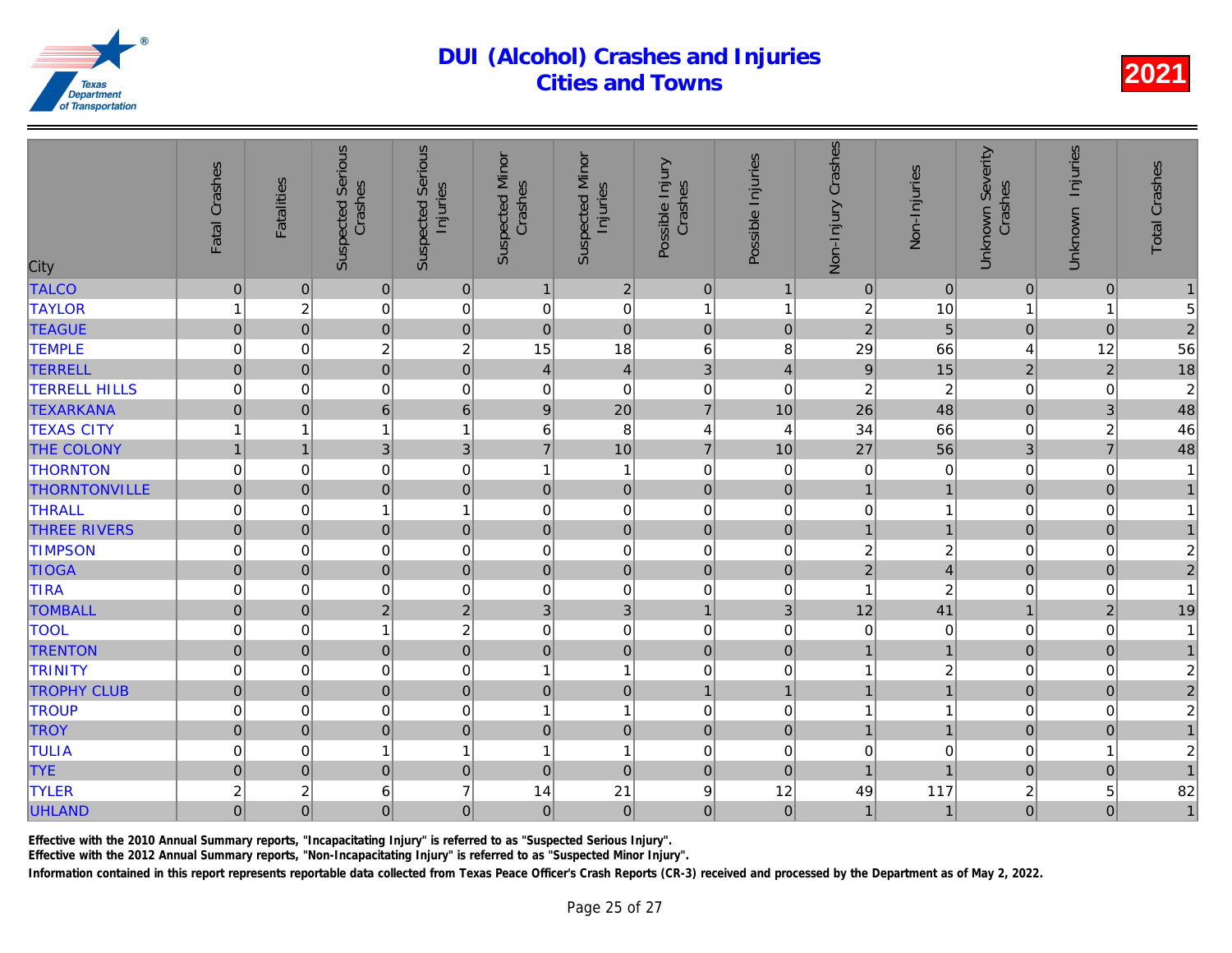| City                                  | Fatal Crashes  | <b>Fatalities</b> | <b>Suspected Serious</b><br>Crashes | <b>Suspected Serious</b><br>Injuries | <b>Suspected Minor</b><br>Crashes | <b>Suspected Minor</b><br>Injuries | Possible Injury<br>Crashes | Possible Injuries | Crashes<br>Non-Injury | Non-Injuries            |
|---------------------------------------|----------------|-------------------|-------------------------------------|--------------------------------------|-----------------------------------|------------------------------------|----------------------------|-------------------|-----------------------|-------------------------|
| <b>UNIVERSAL CITY</b>                 | 0              | $\overline{0}$    | 1                                   | $\mathbf{1}$                         | 3                                 | 3                                  | -1                         | 1                 | 13                    | 24                      |
| <b>UNIVERSITY PARK</b>                | $\pmb{0}$      | 0                 | $\overline{0}$                      | $\mathbf 0$                          | $\mathbf{1}$                      | $\mathbf{1}$                       | $\mathbf 0$                | $\pmb{0}$         | $\overline{4}$        | $\overline{\mathbf{r}}$ |
| <b>UVALDE</b>                         | 0              | $\overline{0}$    | 0                                   | $\mathbf 0$                          | $\pmb{0}$                         | 0                                  | $\boldsymbol{0}$           | 0                 | $\overline{c}$        | 7                       |
| <b>VALLEY VIEW</b><br>(COOKE)         | 1              | $\mathbf{1}$      | 0                                   | $\pmb{0}$                            | $\boldsymbol{2}$                  | 4                                  | $\boldsymbol{0}$           | $\mathbf{0}$      | $\overline{2}$        | 5                       |
| <b>VAN</b>                            | 0              | $\overline{0}$    | 0                                   | $\mathbf 0$                          | 0                                 | 0                                  | $\overline{1}$             | 1                 | 1                     |                         |
| <b>VAN ALSTYNE</b>                    | $\overline{0}$ | $\Omega$          | $\mathbf{1}$                        | $\overline{2}$                       | $\mathbf{0}$                      | $\overline{0}$                     | $\overline{0}$             | $\mathbf{0}$      | $\mathbf{1}$          | $\overline{2}$          |
| <b>VENUS</b>                          | 0              | $\Omega$          | 0                                   | $\mathbf 0$                          | $\mathbf 0$                       | 0                                  | $\overline{1}$             | 1                 | $\overline{c}$        |                         |
| <b>VERNON</b>                         | $\overline{0}$ | 0                 | $\overline{0}$                      | $\mathbf 0$                          | $\mathbf{1}$                      | $\overline{1}$                     | $\overline{0}$             | $\mathbf 0$       | 3                     | 3                       |
| <b>VICTORIA</b>                       | 1              | 1                 | $\overline{7}$                      | 12                                   | 8                                 | 11                                 | 5                          | $\overline{7}$    | 56                    | 103                     |
| <b>VIDOR</b>                          | $\mathbf 0$    | $\overline{0}$    | $\overline{0}$                      | $\mathbf 0$                          | $\mathbf{1}$                      | 1                                  | $\overline{1}$             | $\overline{1}$    | $\overline{4}$        | $\overline{6}$          |
| <b>VILLAGE OF THE</b><br><b>HILLS</b> | 0              | $\overline{0}$    | 0                                   | $\mathbf 0$                          | $\mathbf 0$                       | 0                                  | $\overline{1}$             | 1                 | $\mathbf 0$           | $\Omega$                |
| <b>VOLENTE VILLAGE</b>                | $\pmb{0}$      | 0                 | $\mathbf 0$                         | $\boldsymbol{0}$                     | $\mathbf 0$                       | $\mathbf 0$                        | $\mathbf 0$                | $\mathbf 0$       | $\overline{c}$        | $\overline{4}$          |
| <b>VON ORMY</b>                       | 0              | $\Omega$          | 0                                   | $\mathbf 0$                          | $\mathbf 0$                       | 0                                  | $\overline{0}$             | 0                 | 1                     | 3                       |
| <b>WACO</b>                           | 5              | 5                 | 14                                  | 14                                   | 32                                | 48                                 | 29                         | 53                | 61                    | 181                     |
| <b>WAELDER</b>                        | 0              | $\Omega$          | 0                                   | $\mathbf 0$                          | 1                                 | $\mathbf{1}$                       | $\Omega$                   | $\Omega$          | $\mathbf 0$           |                         |
| <b>WALLER</b>                         | $\pmb{0}$      | $\overline{0}$    | $\mathbf 0$                         | $\bf 0$                              | $\overline{1}$                    | $\mathbf{1}$                       | $\mathbf 0$                | $\pmb{0}$         | $\mathsf 0$           |                         |
| <b>WASKOM</b>                         | 0              | 0                 | 0                                   | $\mathbf 0$                          | 0                                 | 0                                  | $\mathbf 0$                | 0                 | 1                     |                         |
| <b>WATAUGA</b>                        | $\mathbf 0$    | 0                 | $\overline{2}$                      | $\mathbf{3}$                         | $\mathbf{1}$                      | $6\phantom{a}$                     | $\overline{4}$             | $6\phantom{1}$    | $\overline{1}$        | $\overline{8}$          |
| <b>WAXAHACHIE</b>                     | 0              | $\mathbf 0$       | 6                                   | 8                                    | 6                                 | 8                                  | 6                          | 6                 | 19                    | 57                      |
| <b>WEATHERFORD</b>                    | $\overline{2}$ | $\overline{2}$    | $\mathbf{1}$                        | $\mathbf{3}$                         | $5\phantom{.}$                    | 10                                 | $6\phantom{1}$             | 8                 | 17                    | 52                      |
| <b>WEBBERVILLE</b>                    | $\mathsf 0$    | 0                 | 0                                   | $\mathbf 0$                          | $\mathbf 0$                       | 0                                  | $\mathbf 0$                | $\mathbf 0$       | 2                     | 3                       |
| <b>WEBSTER</b>                        | $\mathbf 0$    | 0                 | $\overline{2}$                      | $\overline{3}$                       | 5                                 | $\overline{7}$                     | $\overline{2}$             | $6\phantom{1}$    | 29                    | 99                      |
| <b>WESLACO</b>                        | $\overline{c}$ | $\overline{c}$    | 0                                   | $\mathbf 0$                          | 8                                 | 11                                 | $6\phantom{1}6$            | 10                | 18                    | 58                      |
| <b>WEST COLUMBIA</b>                  | $\mathbf 0$    | $\overline{0}$    | $\overline{0}$                      | $\mathbf 0$                          | $\mathbf{1}$                      | $\mathbf{1}$                       | $\mathbf 0$                | $\mathbf{0}$      | $\overline{0}$        | $\overline{0}$          |
| <b>WEST LAKE HILLS</b>                | 0              | $\overline{0}$    | 0                                   | $\mathbf 0$                          | $\mathbf 0$                       | 0                                  | $\mathbf 0$                | $\Omega$          | 3                     |                         |

Effective with the 2010 Annual Summary reports, "Incapacitating Injury" is referred to as "Suspected Serious Injury".

Effective with the 2012 Annual Summary reports, "Non-Incapacitating Injury" is referred to as "Suspected Minor Injury".